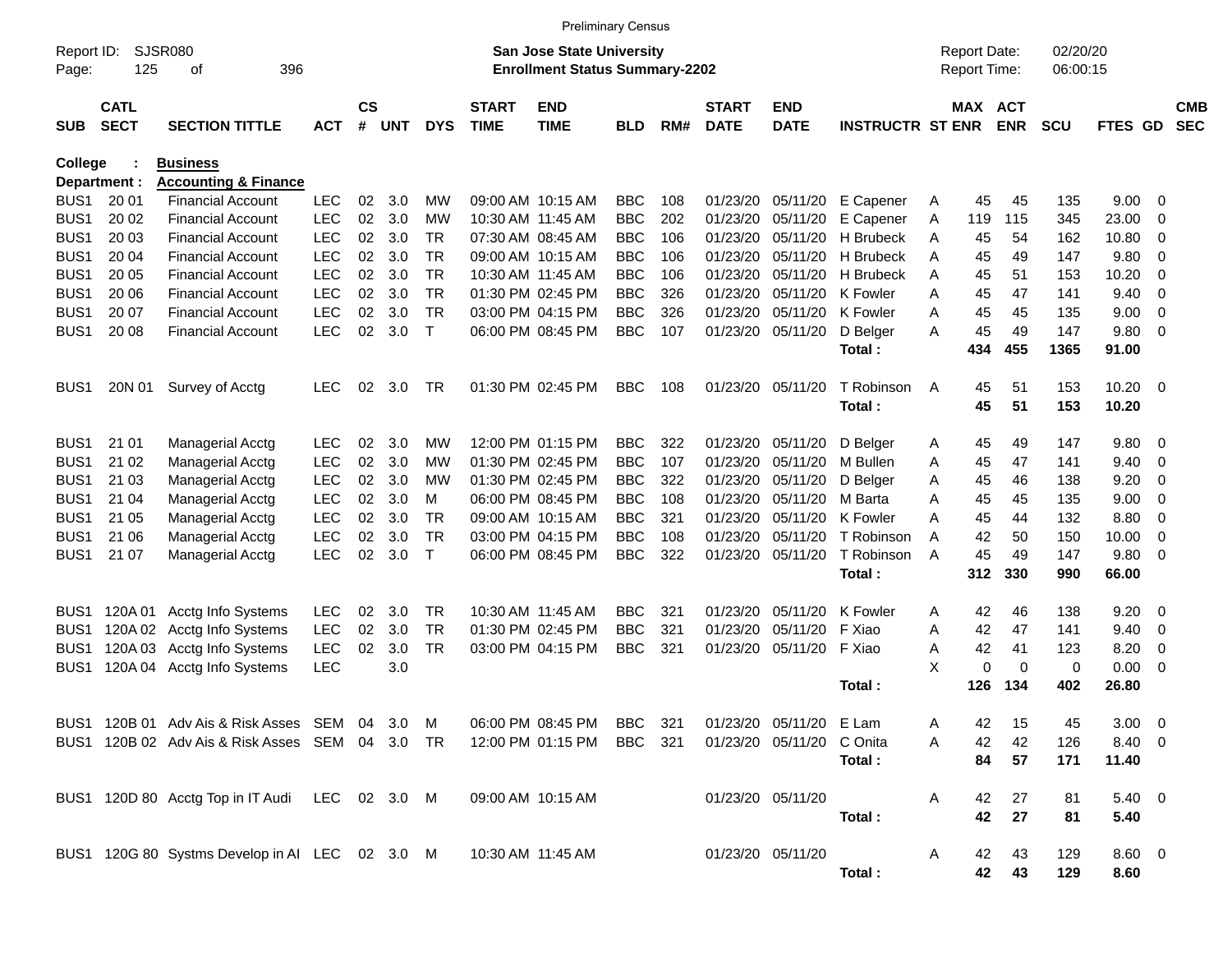|                  |                            |                                                          |                    |                    |                |            |                             |                                                                    | <b>Preliminary Census</b> |            |                             |                               |                             |                                            |                              |                      |                        |                          |                          |
|------------------|----------------------------|----------------------------------------------------------|--------------------|--------------------|----------------|------------|-----------------------------|--------------------------------------------------------------------|---------------------------|------------|-----------------------------|-------------------------------|-----------------------------|--------------------------------------------|------------------------------|----------------------|------------------------|--------------------------|--------------------------|
| Page:            | Report ID: SJSR080<br>126  | 396<br>οf                                                |                    |                    |                |            |                             | San Jose State University<br><b>Enrollment Status Summary-2202</b> |                           |            |                             |                               |                             | <b>Report Date:</b><br><b>Report Time:</b> |                              | 02/20/20<br>06:00:15 |                        |                          |                          |
| SUB              | <b>CATL</b><br><b>SECT</b> | <b>SECTION TITTLE</b>                                    | <b>ACT</b>         | $\mathsf{cs}$<br># | UNT            | <b>DYS</b> | <b>START</b><br><b>TIME</b> | <b>END</b><br><b>TIME</b>                                          | <b>BLD</b>                | RM#        | <b>START</b><br><b>DATE</b> | <b>END</b><br><b>DATE</b>     | <b>INSTRUCTR ST ENR</b>     |                                            | <b>MAX ACT</b><br><b>ENR</b> | <b>SCU</b>           | <b>FTES GD</b>         |                          | <b>CMB</b><br><b>SEC</b> |
|                  |                            | BUS1 121A 01 Inter Acctg I<br>BUS1 121A 02 Inter Acctg I | LEC.<br><b>LEC</b> | 02<br>02           | 3.0<br>3.0     | МW<br>MW   |                             | 01:30 PM 02:45 PM<br>03:00 PM 04:15 PM                             | <b>BBC</b><br><b>BBC</b>  | 003<br>003 | 01/23/20                    | 05/11/20<br>01/23/20 05/11/20 | R Schirle<br>R Schirle      | 45<br>Α<br>45<br>A                         | 41<br>34                     | 123<br>102           | $8.20 \ 0$<br>$6.80$ 0 |                          |                          |
|                  |                            |                                                          |                    |                    |                |            |                             |                                                                    |                           |            |                             |                               | Total:                      | 90                                         | 75                           | 225                  | 15.00                  |                          |                          |
|                  |                            | BUS1 121B 01 Inter Acctg II                              | LEC.               | 02                 | 3.0            | МW         |                             | 10:30 AM 11:45 AM                                                  | <b>BBC</b>                | 108        | 01/23/20                    | 05/11/20                      | <b>B</b> Anderson           | 45<br>A                                    | 45                           | 135                  | $9.00 \t 0$            |                          |                          |
| BUS1             |                            | 121B 02 Inter Acctg II                                   | <b>LEC</b>         | 02                 | 3.0            | МW         |                             | 10:30 AM 11:45 AM                                                  | <b>BBC</b>                | 106        | 01/23/20                    | 05/11/20                      | D He                        | Α<br>45                                    | 52                           | 156                  | 10.40                  | $\overline{\phantom{0}}$ |                          |
| BUS1             |                            | 121B 03 Inter Acctg II                                   | <b>LEC</b>         | 02                 | 3.0            | МW         |                             | 12:00 PM 01:15 PM                                                  | <b>BBC</b>                | 106        | 01/23/20                    | 05/11/20                      | D He                        | А<br>45                                    | 46                           | 138                  | 9.20                   | $\overline{\phantom{0}}$ |                          |
| BUS1             |                            | 121B 04 Inter Acctg II                                   | <b>LEC</b>         | 02                 | 3.0            | МW         |                             | 12:00 PM 01:15 PM                                                  | <b>BBC</b>                | 108        | 01/23/20                    | 05/11/20                      | <b>B</b> Anderson           | 45<br>A                                    | 30                           | 90                   | $6.00 \quad 0$         |                          |                          |
|                  |                            | BUS1 121B 05 Inter Acctg II                              | <b>LEC</b>         | 02                 | 3.0            | м          |                             | 06:00 PM 08:45 PM                                                  | <b>BBC</b>                | 322        |                             | 01/23/20 05/11/20             | <b>B</b> Anderson<br>Total: | 45<br>A<br>225                             | 25<br>198                    | 75<br>594            | $5.00 \t 0$<br>39.60   |                          |                          |
|                  |                            |                                                          |                    |                    |                |            |                             |                                                                    |                           |            |                             |                               |                             |                                            |                              |                      |                        |                          |                          |
| BUS <sub>1</sub> | 122A 01                    | Mgmt Actg Cntrl Sys                                      | LEC                | 03                 | 3.0            | <b>MW</b>  |                             | 12:00 PM 01:15 PM                                                  | <b>BBC</b>                | 107        | 01/23/20                    | 05/11/20                      | M Bullen                    | 45<br>Α                                    | 60                           | 180                  | $12.00 \t 0$           |                          |                          |
| BUS <sub>1</sub> |                            | 122A 02 Mgmt Actg Cntrl Sys                              | LEC                | 03                 | 3.0            | MW         |                             | 03:00 PM 04:15 PM                                                  | <b>BBC</b>                | 107        | 01/23/20                    | 05/11/20                      | M Bullen                    | Α<br>45                                    | 57                           | 171                  | $11.40 \t 0$           |                          |                          |
| BUS1             | 122A 03                    | Mgmt Actg Cntrl Sys                                      | <b>LEC</b>         | 03                 | 3.0            | TR         |                             | 09:00 AM 10:15 AM                                                  | <b>BBC</b>                | 108        |                             | 01/23/20 05/11/20             | Y Tian                      | 45<br>A                                    | 30                           | 90                   | $6.00 \quad 0$         |                          |                          |
| BUS1             |                            | 122A 04 Mgmt Actg Cntrl Sys                              | LEC                | 03                 | 3.0            | TR         |                             | 10:30 AM 11:45 AM                                                  | <b>BBC</b>                | 108        |                             | 01/23/20 05/11/20             | Y Tian                      | 45<br>А                                    | 41                           | 123<br>564           | $8.20 \ 0$             |                          |                          |
|                  |                            |                                                          |                    |                    |                |            |                             |                                                                    |                           |            |                             |                               | Total:                      | 180                                        | 188                          |                      | 37.60                  |                          |                          |
| BUS1             | 123A 01                    | Tax Factor Bus Inv                                       | <b>LEC</b>         | 02                 | 3.0            | TR         |                             | 03:00 PM 04:15 PM                                                  | <b>BBC</b>                | 322        |                             | 01/23/20 05/11/20             | J Busch                     | 45<br>A                                    | 43                           | 129                  | $8.60 \quad 0$         |                          |                          |
| BUS1             |                            | 123A 02 Tax Factor Bus Inv                               | <b>LEC</b>         | 02                 | 3.0            | <b>TR</b>  |                             | 04:30 PM 05:45 PM                                                  | <b>BBC</b>                | 322        |                             | 01/23/20 05/11/20             | J Busch                     | 45<br>А                                    | 39                           | 117                  | 7.80 0                 |                          |                          |
|                  |                            |                                                          |                    |                    |                |            |                             |                                                                    |                           |            |                             |                               | Total:                      | 90                                         | 82                           | 246                  | 16.40                  |                          |                          |
| BUS1             |                            | 123C 01 Tax Indy Pass Ent                                | SEM                | 04                 | 3.0            | MW         |                             | 09:00 AM 10:15 AM                                                  | <b>BBC</b>                | 106        | 01/23/20                    | 05/11/20                      | C Chen                      | 45<br>A                                    | 30                           | 90                   | $6.00 \quad 0$         |                          |                          |
| BUS1             |                            | 123C 02 Tax Indv Pass Ent                                | SEM                | 04                 | 3.0            | MW         |                             | 12:00 PM 01:15 PM                                                  | <b>BBC</b>                | 003        |                             | 01/23/20 05/11/20             | C Chen                      | 45<br>А                                    | 22                           | 66                   | $4.40 \quad 0$         |                          |                          |
|                  |                            |                                                          |                    |                    |                |            |                             |                                                                    |                           |            |                             |                               | Total:                      | 90                                         | 52                           | 156                  | 10.40                  |                          |                          |
| BUS1             |                            | 125A 80 WritingforAcctg                                  | <b>LEC</b>         | 03                 | 3.0            | TBA        |                             |                                                                    |                           |            |                             | 01/23/20 05/11/20             | C Lycurgus                  | 20<br>A                                    | 10                           | 30                   | $2.00 \t 0$            |                          |                          |
|                  |                            |                                                          |                    |                    |                |            |                             |                                                                    |                           |            |                             |                               | Total:                      | 20                                         | 10                           | 30                   | 2.00                   |                          |                          |
|                  | BUS1 126 01                | Adv Acctg                                                | <b>LEC</b>         |                    | $02 \quad 3.0$ | MW.        |                             | 01:30 PM 02:45 PM                                                  | BBC                       | 106        |                             | 01/23/20 05/11/20             | E Capener                   | 45<br>A                                    | 28                           | 84                   | $5.60$ 0               |                          |                          |
|                  |                            |                                                          |                    |                    |                |            |                             |                                                                    |                           |            |                             |                               | Total:                      | 45                                         | 28                           | 84                   | 5.60                   |                          |                          |
|                  |                            | BUS1 127B 01 Adv Honors Practicum LEC 02 3.0 M           |                    |                    |                |            |                             | 06:00 PM 08:45 PM BBC 106                                          |                           |            |                             | 01/23/20 05/11/20             | <b>B</b> Parineh            | Α<br>45                                    | 18                           | 54                   | 3.60 0                 |                          |                          |
|                  |                            |                                                          |                    |                    |                |            |                             |                                                                    |                           |            |                             |                               | Total:                      | 45                                         | 18                           | 54                   | 3.60                   |                          |                          |
|                  |                            | BUS1 128 01 Acct Non-Prf Org                             | LEC 02 3.0 W       |                    |                |            |                             | 06:00 PM 08:45 PM                                                  | BBC 107                   |            |                             | 01/23/20 05/11/20             | J Lord                      | 45<br>A                                    | 59                           | 177                  | 11.80 0                |                          |                          |
|                  |                            |                                                          |                    |                    |                |            |                             |                                                                    |                           |            |                             |                               | Total:                      | 45                                         | 59                           | 177                  | 11.80                  |                          |                          |
|                  |                            | BUS1 129A 01 Financial Auditing                          | LEC 02 3.0 MW      |                    |                |            |                             | 09:00 AM 10:15 AM BBC 003                                          |                           |            |                             | 01/23/20 05/11/20 J Zhang     |                             | 45<br>A                                    | 43                           | 129                  | 8.60 0                 |                          |                          |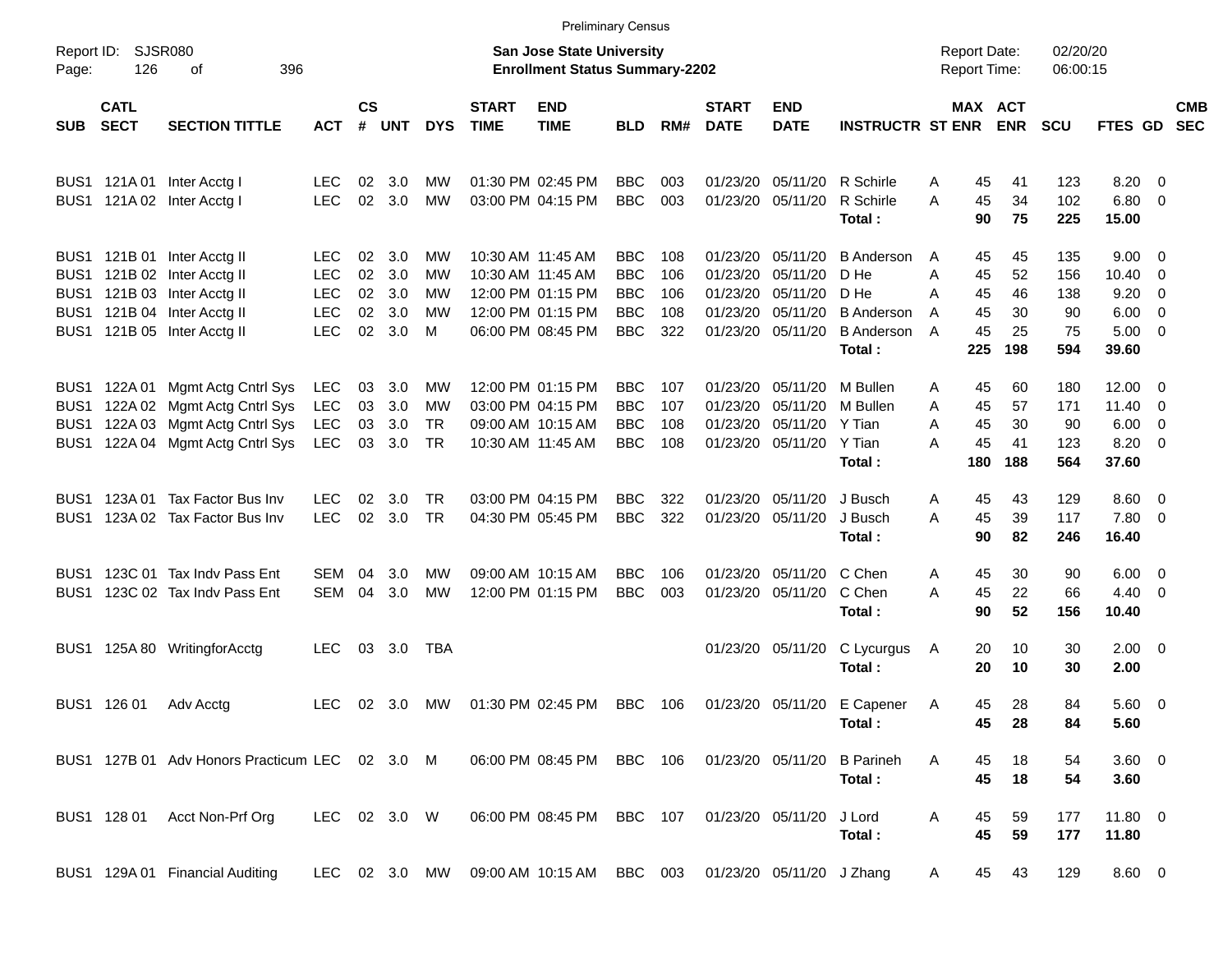|                     |                            |                                                                                            |            |                    |          |               |                             |                                                                    | <b>Preliminary Census</b> |     |                             |                           |                         |   |          |                                     |                      |               |                          |                          |
|---------------------|----------------------------|--------------------------------------------------------------------------------------------|------------|--------------------|----------|---------------|-----------------------------|--------------------------------------------------------------------|---------------------------|-----|-----------------------------|---------------------------|-------------------------|---|----------|-------------------------------------|----------------------|---------------|--------------------------|--------------------------|
| Report ID:<br>Page: | SJSR080<br>127             | 396<br>οf                                                                                  |            |                    |          |               |                             | San Jose State University<br><b>Enrollment Status Summary-2202</b> |                           |     |                             |                           |                         |   |          | <b>Report Date:</b><br>Report Time: | 02/20/20<br>06:00:15 |               |                          |                          |
| <b>SUB</b>          | <b>CATL</b><br><b>SECT</b> | <b>SECTION TITTLE</b>                                                                      | <b>ACT</b> | $\mathsf{cs}$<br># | UNT      | <b>DYS</b>    | <b>START</b><br><b>TIME</b> | <b>END</b><br><b>TIME</b>                                          | <b>BLD</b>                | RM# | <b>START</b><br><b>DATE</b> | <b>END</b><br><b>DATE</b> | <b>INSTRUCTR ST ENR</b> |   |          | MAX ACT<br><b>ENR</b>               | <b>SCU</b>           | FTES GD       |                          | <b>CMB</b><br><b>SEC</b> |
| BUS1                |                            | 129A 02 Financial Auditing                                                                 | LEC        | 02                 | 3.0      | <b>MW</b>     | 10:30 AM 11:45 AM           |                                                                    | <b>BBC</b>                | 003 |                             | 01/23/20 05/11/20         | J Zhang<br>Total:       | Α | 45<br>90 | 48<br>91                            | 144<br>273           | 9.60<br>18.20 | $\overline{\phantom{0}}$ |                          |
|                     | BUS1 170 01                | <b>Fund of Finance</b>                                                                     | <b>LEC</b> | 02                 | 3.0      | МW            |                             | 07:30 AM 08:45 AM                                                  | <b>BBC</b>                | 106 | 01/23/20                    | 05/11/20                  | <b>B</b> Parineh        | A | 45       | 47                                  | 141                  | 9.40          | 0                        |                          |
| BUS1                | 170 02                     | <b>Fund of Finance</b>                                                                     | <b>LEC</b> | 02                 | 3.0      | МW            |                             | 09:00 AM 10:15 AM                                                  | <b>BBC</b>                | 202 | 01/23/20                    | 05/11/20                  | <b>B</b> Parineh        | A | 119      | 117                                 | 351                  | 23.40         | 0                        |                          |
| BUS1                | 170 03                     | Fund of Finance                                                                            | <b>LEC</b> | 02                 | 3.0      | МW            | 10:30 AM 11:45 AM           |                                                                    | <b>BBC</b>                | 021 | 01/23/20                    | 05/11/20                  | L Roden                 | Α | 45       | 47                                  | 141                  | 9.40          | 0                        |                          |
| BUS1                | 170 04                     | Fund of Finance                                                                            | <b>LEC</b> | 02                 | 3.0      | МW            |                             | 01:30 PM 02:45 PM                                                  | <b>BBC</b>                | 326 | 01/23/20                    | 05/11/20                  | L Roden                 | Α | 45       | 46                                  | 138                  | 9.20          | 0                        |                          |
| BUS1                | 170 05                     | Fund of Finance                                                                            | <b>LEC</b> | 02                 | 3.0      | МW            |                             | 03:00 PM 04:15 PM                                                  | <b>BBC</b>                | 108 | 01/23/20                    | 05/11/20                  | G Sapp                  | Α | 45       | 43                                  | 129                  | 8.60          | 0                        |                          |
| BUS1                | 170 06                     | Fund of Finance                                                                            | <b>LEC</b> | 02                 | 3.0      | М             |                             | 06:00 PM 08:45 PM                                                  | <b>BBC</b>                | 326 | 01/23/20                    | 05/11/20                  | D Abbott                | Α | 45       | 55                                  | 165                  | 11.00         | 0                        |                          |
| BUS1                | 170 07                     | Fund of Finance                                                                            | <b>LEC</b> | 02                 | 3.0      | <b>TR</b>     |                             | 07:30 AM 08:45 AM                                                  | <b>BBC</b>                | 108 | 01/23/20                    | 05/11/20                  | M Greenough A           |   | 45       | 43                                  | 129                  | 8.60          | 0                        |                          |
| BUS1                | 170 08                     | Fund of Finance                                                                            | <b>LEC</b> | 02                 | 3.0      | <b>TR</b>     | 10:30 AM 11:45 AM           |                                                                    | <b>BBC</b>                | 003 | 01/23/20                    | 05/11/20                  | <b>B</b> Campsey        | A | 45       | 46                                  | 138                  | 9.20          | 0                        |                          |
|                     | BUS1 170 09                | Fund of Finance                                                                            | <b>LEC</b> | 02                 | 3.0      | <b>TR</b>     |                             | 12:00 PM 01:15 PM                                                  | <b>BBC</b>                | 107 | 01/23/20                    | 05/11/20                  | S Tahsin                | Α | 45       | 46                                  | 138                  | 9.20          | 0                        |                          |
|                     | BUS1 170 10                | Fund of Finance                                                                            | <b>LEC</b> | 02                 | 3.0      | <b>TR</b>     |                             | 01:30 PM 02:45 PM                                                  | <b>BBC</b>                | 107 | 01/23/20                    | 05/11/20                  | S Tahsin                | Α | 45       | 46                                  | 138                  | 9.20          | 0                        |                          |
|                     | BUS1 170 11                | Fund of Finance                                                                            | <b>LEC</b> | 02                 | 3.0      | <b>TR</b>     |                             | 03:00 PM 04:15 PM                                                  | <b>BBC</b>                | 107 | 01/23/20                    | 05/11/20                  | M Faulkner              | Α | 45       | 47                                  | 141                  | 9.40          | 0                        |                          |
|                     | BUS1 170 12                | Fund of Finance                                                                            | <b>LEC</b> | 02                 | 3.0      | $\mathsf{T}$  |                             | 06:00 PM 08:45 PM                                                  | <b>BBC</b>                | 108 | 01/23/20                    | 05/11/20                  | M Faulkner              | A | 45       | 45                                  | 135                  | 9.00          | 0                        |                          |
|                     | BUS1 170 13                | Fund of Finance                                                                            | <b>LEC</b> | 02                 | 3.0      | W             |                             | 06:00 PM 08:45 PM                                                  | <b>BBC</b>                | 106 | 01/23/20                    | 05/11/20                  | G Sapp                  | Α | 45       | 48                                  | 144                  | 9.60          | 0                        |                          |
|                     | BUS1 170 14                | Fund of Finance                                                                            | <b>LEC</b> | 02                 | 3.0      | R             |                             | 06:00 PM 08:45 PM                                                  | <b>BBC</b>                | 106 | 01/23/20                    | 05/11/20                  | T Rajkovic              | Α | 45       | 41                                  | 123                  | 8.20          | 0                        |                          |
|                     | BUS1 17080                 | <b>Fund of Finance</b>                                                                     | <b>LEC</b> | 02                 | 3.0      | <b>TBA</b>    |                             |                                                                    |                           |     | 01/23/20                    | 05/11/20 X Xu             |                         | Α | 45       | 47                                  | 141                  | 9.40          | 0                        |                          |
|                     | BUS1 17081                 | <b>Fund of Finance</b>                                                                     | <b>LEC</b> | 02                 | 3.0      | <b>TBA</b>    |                             |                                                                    |                           |     |                             | 01/23/20 05/11/20         | X Xu                    | Α | 45       | 46                                  | 138                  | 9.20          | 0                        |                          |
|                     |                            |                                                                                            |            |                    |          |               |                             |                                                                    |                           |     |                             |                           | Total:                  |   | 794      | 810                                 | 2430                 | 162.00        |                          |                          |
|                     | BUS1 171A01                | <b>Financial Instit</b>                                                                    | <b>LEC</b> | 02                 | 3.0      | TR            |                             | 09:00 AM 10:15 AM                                                  | <b>BBC</b>                | 107 | 01/23/20                    | 05/11/20                  | S Ivanov                | Α | 45       | 48                                  | 144                  | 9.60          | 0                        |                          |
| BUS1                |                            | 171A 02 Financial Instit                                                                   | <b>LEC</b> | 02                 | 3.0      | <b>TR</b>     | 10:30 AM 11:45 AM           |                                                                    | <b>BBC</b>                | 107 |                             | 01/23/20 05/11/20         | S Ivanov                | Α | 45       | 47                                  | 141                  | 9.40          | 0                        |                          |
|                     |                            |                                                                                            |            |                    |          |               |                             |                                                                    |                           |     |                             |                           | Total:                  |   | 90       | 95                                  | 285                  | 19.00         |                          |                          |
| BUS1                |                            | 171B 01 Commercial Banking                                                                 | LEC        |                    | 02 3.0   | МW            |                             | 01:30 PM 02:45 PM                                                  | <b>BBC</b>                | 108 |                             | 01/23/20 05/11/20         | T Rajkovic              | A | 45       | 43                                  | 129                  | 8.60          | $\overline{\mathbf{0}}$  |                          |
|                     |                            |                                                                                            |            |                    |          |               |                             |                                                                    |                           |     |                             |                           | Total:                  |   | 45       | 43                                  | 129                  | 8.60          |                          |                          |
| BUS1                | 172A 01                    | <b>Investmt Analysis</b>                                                                   | <b>LEC</b> | 02                 | 3.0      | TR            |                             | 09:00 AM 10:15 AM                                                  | <b>BBC</b>                | 322 | 01/23/20                    | 05/11/20                  | A MeshcheryaA           |   | 45       | 45                                  | 135                  | 9.00          | 0                        |                          |
|                     |                            | BUS1 172A 02 Investmt Analysis                                                             | <b>LEC</b> | 02 <sub>o</sub>    | 3.0      | TR            |                             | 01:30 PM 02:45 PM                                                  | <b>BBC</b>                | 106 |                             | 01/23/20 05/11/20         | J Cho                   | Α | 45       | 36                                  | 108                  | 7.20          | 0                        |                          |
|                     |                            | BUS1 172A 03 Investmt Analysis                                                             | LEC        |                    | 02 3.0 T |               |                             | 06:00 PM 08:45 PM BBC 106 01/23/20 05/11/20 J Cho                  |                           |     |                             |                           |                         | A | 45       | 38                                  | 114                  | 7.60 0        |                          |                          |
|                     |                            | BUS1 172A 04 Investmt Analysis                                                             | <b>LEC</b> |                    | 3.0      |               |                             |                                                                    |                           |     |                             |                           |                         | X | 0        | $\Omega$                            | 0                    | $0.00 \t 0$   |                          |                          |
|                     |                            |                                                                                            |            |                    |          |               |                             |                                                                    |                           |     |                             |                           | Total:                  |   |          | 135 119                             | 357                  | 23.80         |                          |                          |
|                     |                            | BUS1 172B 01 Portfolio Mgmt                                                                |            |                    |          | LEC 02 3.0 MW |                             | 09:00 AM 10:15 AM BBC 107 01/23/20 05/11/20                        |                           |     |                             |                           | F Jones                 |   | 45       | 41                                  | 123                  | $8.20 \ 0$    |                          |                          |
|                     |                            |                                                                                            |            |                    |          |               |                             |                                                                    |                           |     |                             |                           | Total:                  | A | 45       | 41                                  | 123                  | 8.20          |                          |                          |
|                     |                            |                                                                                            |            |                    |          |               |                             |                                                                    |                           |     |                             |                           |                         |   |          |                                     |                      |               |                          |                          |
|                     |                            | BUS1 172C 01 Futures and Options LEC 02 3.0 TR 03:00 PM 04:15 PM BBC 106 01/23/20 05/11/20 |            |                    |          |               |                             |                                                                    |                           |     |                             |                           | J Cho                   | A | 45       | 43                                  | 129                  | 8.60 0        |                          |                          |
|                     |                            |                                                                                            |            |                    |          |               |                             |                                                                    |                           |     |                             |                           | Total:                  |   | 45       | 43                                  | 129                  | 8.60          |                          |                          |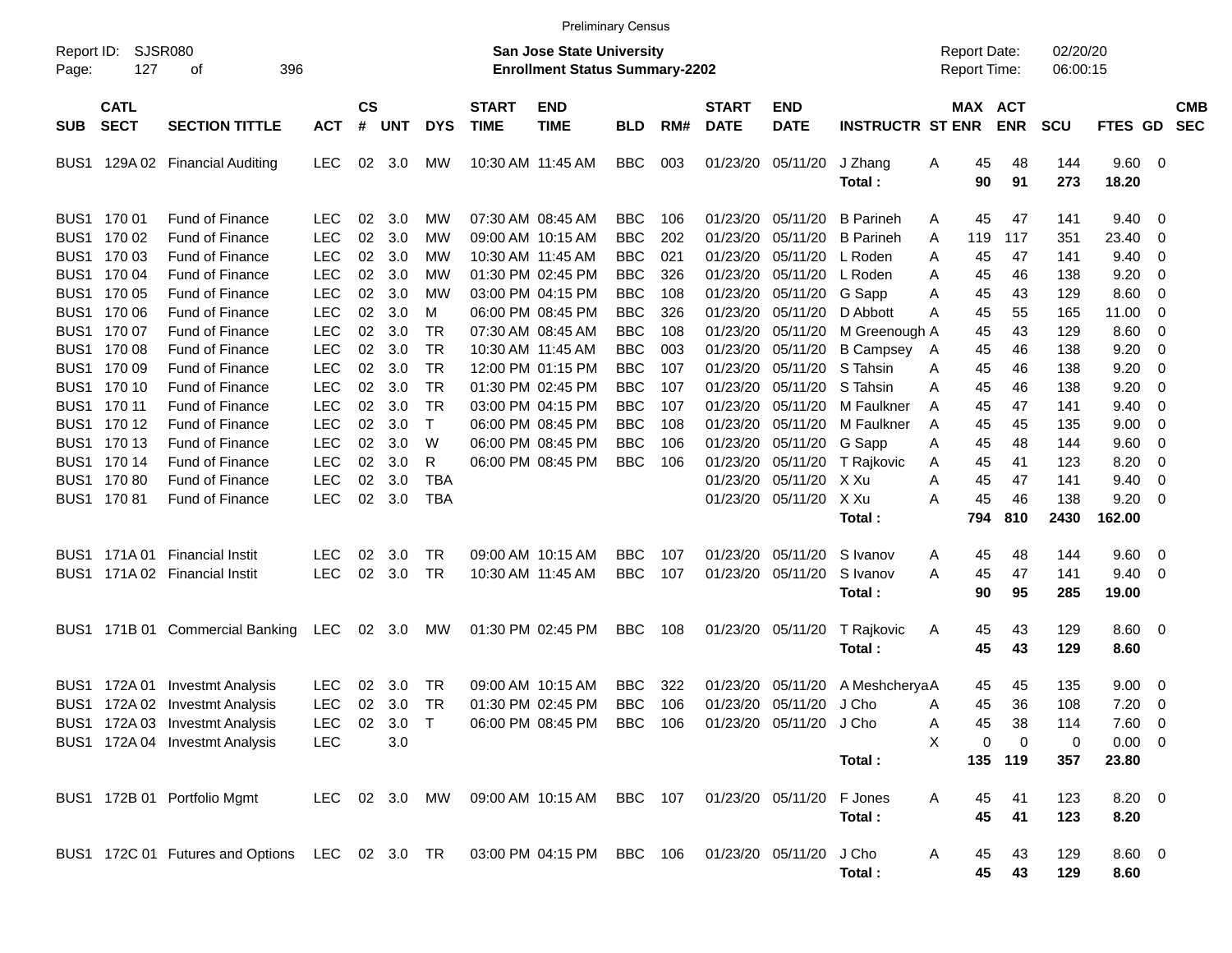|            |                            |                                                                                                       |                                  |                             |                   |                       |                             | <b>Preliminary Census</b>                                                 |                                        |                   |                                                    |                                                  |                                                        |                                      |                                                     |                                 |                                       |                                  |                          |
|------------|----------------------------|-------------------------------------------------------------------------------------------------------|----------------------------------|-----------------------------|-------------------|-----------------------|-----------------------------|---------------------------------------------------------------------------|----------------------------------------|-------------------|----------------------------------------------------|--------------------------------------------------|--------------------------------------------------------|--------------------------------------|-----------------------------------------------------|---------------------------------|---------------------------------------|----------------------------------|--------------------------|
| Page:      | Report ID: SJSR080<br>128  | 396<br>0f                                                                                             |                                  |                             |                   |                       |                             | <b>San Jose State University</b><br><b>Enrollment Status Summary-2202</b> |                                        |                   |                                                    |                                                  |                                                        | Report Date:<br><b>Report Time:</b>  |                                                     | 02/20/20<br>06:00:15            |                                       |                                  |                          |
| <b>SUB</b> | <b>CATL</b><br><b>SECT</b> | <b>SECTION TITTLE</b>                                                                                 | <b>ACT</b>                       | $\mathsf{cs}$<br>$\pmb{\#}$ | <b>UNT</b>        | <b>DYS</b>            | <b>START</b><br><b>TIME</b> | <b>END</b><br><b>TIME</b>                                                 | <b>BLD</b>                             | RM#               | <b>START</b><br><b>DATE</b>                        | <b>END</b><br><b>DATE</b>                        | <b>INSTRUCTR ST ENR</b>                                |                                      | MAX ACT<br><b>ENR</b>                               | <b>SCU</b>                      | FTES GD                               |                                  | <b>CMB</b><br><b>SEC</b> |
|            |                            | BUS1 172D 01 Student Fund                                                                             | LEC.                             |                             | 03 3.0            | TR                    |                             | 01:30 PM 02:45 PM                                                         | <b>BBC</b>                             | 303               |                                                    | 01/23/20 05/11/20                                | S Ivanov<br>Total:                                     | 24<br>Α<br>24                        | 20<br>20                                            | 60<br>60                        | $4.00 \ 0$<br>4.00                    |                                  |                          |
|            |                            | BUS1 173A 01 Fin Mgt Theory Pol<br>BUS1 173A 02 Fin Mgt Theory Pol<br>BUS1 173A 03 Fin Mgt Theory Pol | LEC.<br><b>LEC</b><br><b>LEC</b> | 02<br>02<br>02              | 3.0<br>3.0<br>3.0 | МW<br><b>MW</b><br>TR |                             | 09:00 AM 10:15 AM<br>10:30 AM 11:45 AM<br>01:30 PM 02:45 PM               | <b>BBC</b><br><b>BBC</b><br><b>BBC</b> | 322<br>322<br>322 | 01/23/20 05/11/20<br>01/23/20<br>01/23/20 05/11/20 | 05/11/20                                         | T Rajkovic<br>T Rajkovic<br><b>B Campsey</b><br>Total: | 45<br>A<br>A<br>45<br>Α<br>45<br>135 | 48<br>48<br>52<br>148                               | 144<br>144<br>156<br>444        | 9.60<br>9.60<br>$10.40 \t 0$<br>29.60 | $\overline{0}$<br>$\overline{0}$ |                          |
|            |                            | BUS1 173B 02 Prob in Fin Mgmt                                                                         | LEC.                             |                             | 02 3.0            | M                     |                             | 06:00 PM 08:45 PM                                                         | BBC.                                   | 107               | 01/23/20 05/11/20                                  |                                                  | M Williams<br><b>Total:</b>                            | 45<br>A<br>45                        | 55<br>55                                            | 165<br>165                      | $11.00 \t 0$<br>11.00                 |                                  |                          |
|            |                            | BUS1 173C 01 Entrepreneurial Fina                                                                     | <b>LEC</b>                       |                             | 02 3.0            | MW                    |                             | 03:00 PM 04:15 PM                                                         | <b>BBC</b>                             | 326               |                                                    | 01/23/20 05/11/20                                | L Roden<br>Total:                                      | A<br>45<br>45                        | 50<br>50                                            | 150<br>150                      | $10.00 \t 0$<br>10.00                 |                                  |                          |
|            | BUS1 177 01<br>BUS1 177 02 | Inter Bus Fin<br>Inter Bus Fin                                                                        | <b>LEC</b><br><b>LEC</b>         | 02                          | 3.0<br>02 3.0     | <b>TR</b><br>TR       |                             | 10:30 AM 11:45 AM<br>12:00 PM 01:15 PM                                    | <b>BBC</b><br><b>BBC</b>               | 322<br>322        | 01/23/20 05/11/20<br>01/23/20 05/11/20             |                                                  | A MeshcheryaA<br>A MeshcheryaA<br>Total:               | 45<br>45<br>90                       | 47<br>46<br>93                                      | 141<br>138<br>279               | 9.40<br>9.20<br>18.60                 | $\overline{0}$<br>$\overline{0}$ |                          |
|            |                            | BUS1 179B 01 Selec Top Bus Fin                                                                        | LEC.                             | 02                          | 3.0               | МW                    |                             | 10:30 AM 11:45 AM                                                         | <b>BBC</b>                             | 107               | 01/23/20 05/11/20                                  |                                                  | F Jones<br>Total:                                      | A<br>45<br>45                        | 27<br>27                                            | 81<br>81                        | $5.40 \quad 0$<br>5.40                |                                  |                          |
|            |                            | BUS1 180A 01 Indiv Study Acctg                                                                        | <b>SUP</b>                       | 36                          | 1.0               | TBA                   |                             |                                                                           |                                        |                   |                                                    | 01/23/20 05/11/20                                | E Grace<br>Total:                                      | A<br>10<br>10                        | 5<br>5                                              | 5<br>5                          | $0.33 \ 0$<br>0.33                    |                                  |                          |
| BUS1.      |                            | 180C 01 Indiv Study Finan                                                                             | <b>SUP</b>                       | 36                          | 1.0               | TBA                   |                             |                                                                           |                                        |                   |                                                    | 01/23/20 05/11/20                                | E Grace<br>Total:                                      | 10<br>A<br>10                        | 0<br>$\bf{0}$                                       | 0<br>$\bf{0}$                   | $0.00 \quad 0$<br>0.00                |                                  |                          |
| BUS1       |                            | 196A 80 Acctg Analytics                                                                               | <b>LEC</b>                       |                             | 3.0               |                       |                             |                                                                           |                                        |                   |                                                    |                                                  | Total:                                                 | X                                    | $\pmb{0}$<br>$\mathbf 0$<br>$\mathbf 0$<br>$\bf{0}$ | $\pmb{0}$<br>$\bf{0}$           | $0.00 \t 0$<br>0.00                   |                                  |                          |
|            |                            | Department: Accounting & Finance                                                                      |                                  |                             |                   |                       |                             |                                                                           |                                        |                   |                                                    | <b>Lower Division:</b><br><b>Upper Division:</b> | Department Total:<br><b>Graduate Division:</b>         | 3563<br>791<br>2772                  | 836<br>2611<br>0<br>0                               | 3447 10331<br>2508<br>7823<br>0 | 688.73<br>167.20<br>521.53<br>0.00    |                                  |                          |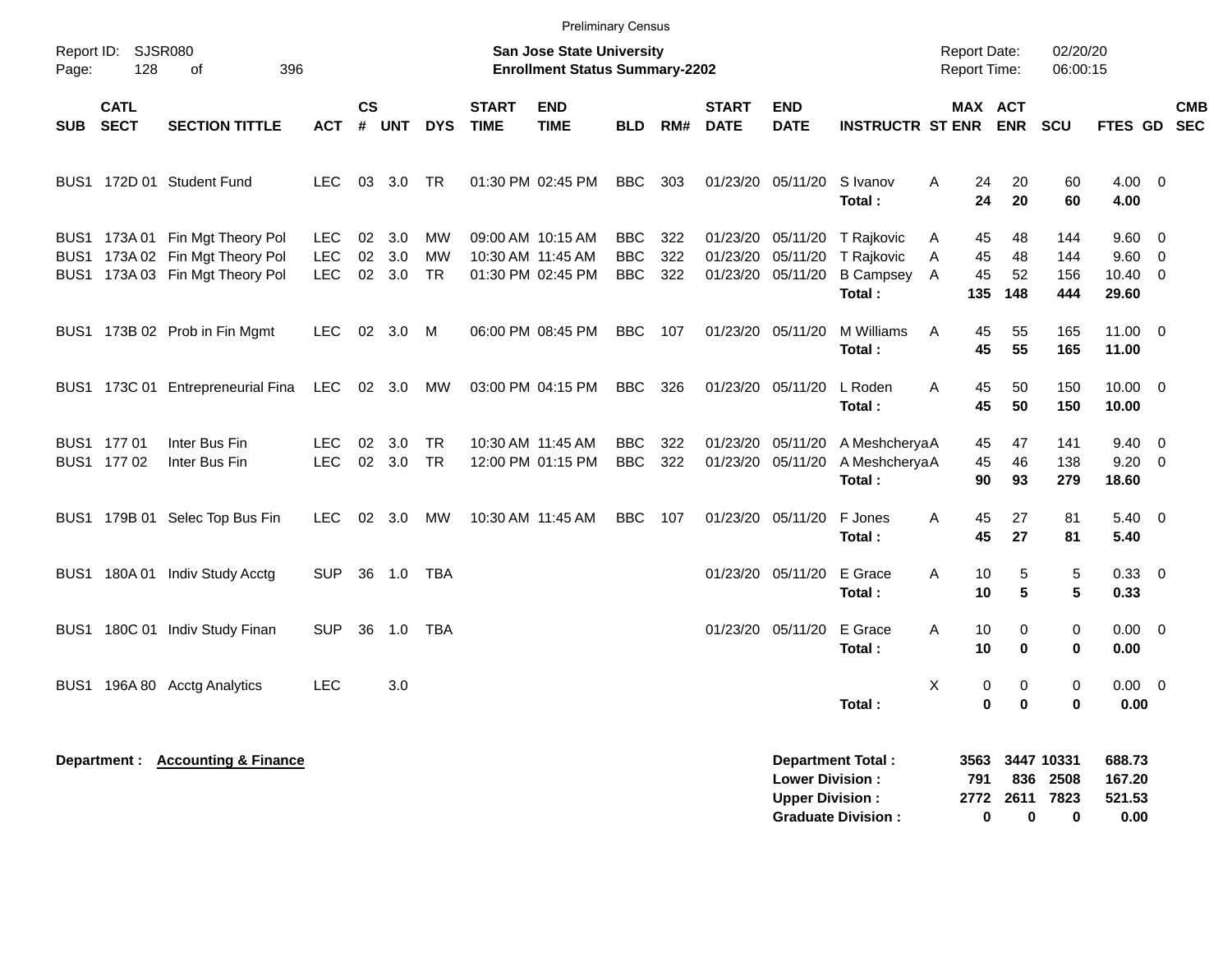|                     |                            |                                                         |                |               |                  |            |                             | <b>Preliminary Census</b>                                                 |                          |            |                             |                                        |                             |                                            |          |              |                      |                    |                          |
|---------------------|----------------------------|---------------------------------------------------------|----------------|---------------|------------------|------------|-----------------------------|---------------------------------------------------------------------------|--------------------------|------------|-----------------------------|----------------------------------------|-----------------------------|--------------------------------------------|----------|--------------|----------------------|--------------------|--------------------------|
| Report ID:<br>Page: | 129                        | <b>SJSR080</b><br>396<br>οf                             |                |               |                  |            |                             | <b>San Jose State University</b><br><b>Enrollment Status Summary-2202</b> |                          |            |                             |                                        |                             | <b>Report Date:</b><br><b>Report Time:</b> |          |              | 02/20/20<br>06:00:15 |                    |                          |
| <b>SUB</b>          | <b>CATL</b><br><b>SECT</b> | <b>SECTION TITTLE</b>                                   | ACT            | $\mathsf{cs}$ | # UNT            | <b>DYS</b> | <b>START</b><br><b>TIME</b> | <b>END</b><br><b>TIME</b>                                                 | <b>BLD</b>               | RM#        | <b>START</b><br><b>DATE</b> | <b>END</b><br><b>DATE</b>              | <b>INSTRUCTR ST ENR ENR</b> |                                            | MAX ACT  |              | <b>SCU</b>           | FTES GD            | <b>CMB</b><br><b>SEC</b> |
| College             |                            | <b>Business</b>                                         |                |               |                  |            |                             |                                                                           |                          |            |                             |                                        |                             |                                            |          |              |                      |                    |                          |
|                     | Department :               | <b>Business Graduate Programs</b>                       |                |               |                  |            |                             |                                                                           |                          |            |                             |                                        |                             |                                            |          |              |                      |                    |                          |
| BUS.<br><b>BUS</b>  | 202 01<br>202 02           | Managing Glob Econ LEC 02 3.0<br>Managing Glob Econ LEC |                |               | 02 3.0           | -S<br>-S   |                             | 02:00 PM 06:00 PM<br>02:00 PM 06:00 PM                                    | <b>BBC</b><br><b>BBC</b> | 021<br>021 |                             | 04/11/20 04/11/20<br>04/18/20 04/25/20 |                             | Α<br>A                                     | 35<br>35 | 35<br>29     | 105<br>87            | 8.75 35<br>7.25 29 |                          |
|                     |                            |                                                         |                |               |                  |            |                             |                                                                           |                          |            |                             |                                        | Total:                      |                                            | 70       | 64           | 192                  | 16.00              |                          |
| <b>BUS</b>          | 220A 01                    | Fin Stmt Anal for Ac                                    | <b>LEC</b>     |               | 02 3.0           | TR         |                             | 01:30 PM 05:30 PM                                                         | <b>BBC</b>               | 003        |                             | 03/17/20 04/28/20                      | Y Tian                      | A                                          | 40       | 23           | 69                   | 5.70 22            |                          |
|                     |                            |                                                         |                |               |                  |            |                             |                                                                           |                          |            |                             |                                        | Total:                      |                                            | 40       | 23           | 69                   | 5.70               |                          |
| <b>BUS</b>          |                            | 220K 80 Practicum                                       | <b>LEC</b>     |               | 02 3.0           | TBA        |                             |                                                                           |                          |            |                             | 01/23/20 03/13/20                      | C Lycurgus                  | A                                          | 40       | 16           | 48                   | 4.00 16            |                          |
|                     |                            |                                                         |                |               |                  |            |                             |                                                                           |                          |            |                             |                                        | Total:                      |                                            | 40       | 16           | 48                   | 4.00               |                          |
| <b>BUS</b>          |                            | 220M 81 Accounting Ethics                               | <b>LEC</b>     | 01            | 3.0              | TBA        |                             |                                                                           |                          |            |                             | 01/23/20 03/13/20                      | J Zhang                     | A                                          | 40       | 23           | 69                   | 5.70 22            |                          |
|                     |                            |                                                         |                |               |                  |            |                             |                                                                           |                          |            |                             |                                        | Total:                      |                                            | 40       | 23           | 69                   | 5.70               |                          |
| <b>BUS</b>          |                            | 220U 01 IT Audit & Int Contr                            | <b>LEC</b>     | 02            | 3.0              | МW         |                             | 01:30 PM 05:30 PM                                                         | <b>BBC</b>               | 321        |                             | 03/16/20 04/27/20                      | E Huerta Esp A              |                                            | 30       | 21           | 63                   | 5.20 20            |                          |
|                     |                            |                                                         |                |               |                  |            |                             |                                                                           |                          |            |                             |                                        | Total:                      |                                            | 30       | 21           | 63                   | 5.20               |                          |
| <b>BUS</b>          |                            | 220X 01 Bus Anal & Val Fin                              | <b>LEC</b>     | 02            | 3.0              | S.         |                             | 09:00 AM 06:00 PM                                                         | <b>BBC</b>               | 022        |                             | 05/02/20 05/02/20                      |                             | Α                                          | 30       | 2            | 6                    | $0.45$ 1           |                          |
|                     |                            |                                                         |                |               |                  |            |                             |                                                                           |                          |            |                             |                                        | Total:                      |                                            | 30       | $\mathbf{2}$ | 6                    | 0.45               |                          |
| <b>BUS</b>          | 220Z 01                    | <b>Account Analytics</b>                                | <b>LEC</b>     | 02            | 3.0              | W          |                             | 01:30 PM 05:30 PM                                                         | <b>BBC</b>               | 321        |                             | 05/06/20 05/06/20                      |                             | Α                                          | 30       | 22           | 66                   | 5.50 22            |                          |
|                     |                            |                                                         |                |               |                  |            |                             |                                                                           |                          |            |                             |                                        | Total:                      |                                            | 30       | 22           | 66                   | 5.50               |                          |
| <b>BUS</b>          | 230 01                     | <b>Marketing Mgmt</b>                                   | <b>LEC</b>     | 02            | 3.0 <sub>2</sub> | S          |                             | 09:00 AM 06:00 PM                                                         | <b>BBC</b>               | 021        |                             | 02/22/20 02/22/20                      |                             | Α                                          | 35       | 35           | 105                  | 8.75 35            |                          |
| <b>BUS</b>          | 230 02                     | <b>Marketing Mgmt</b>                                   | <b>LEC</b>     | 02            | 3.0              | <b>TBA</b> |                             |                                                                           |                          |            |                             | 01/27/20 03/14/20                      |                             | A                                          | 35       | 33           | 99                   | 8.25 33            |                          |
|                     |                            |                                                         |                |               |                  |            |                             |                                                                           |                          |            |                             |                                        | Total:                      |                                            | 70       | 68           | 204                  | 17.00              |                          |
| <b>BUS</b>          | 231 04                     | Consumer Mkt Behav SEM                                  |                | 05            | 3.0              | S.         |                             | 09:00 AM 01:00 PM                                                         | <b>BBC</b>               | 021        |                             | 04/11/20 04/18/20                      |                             | Α                                          | 40       | 33           | 99                   | 8.25 33            |                          |
|                     |                            |                                                         |                |               |                  |            |                             |                                                                           |                          |            |                             |                                        | Total:                      |                                            | 40       | 33           | 99                   | 8.25               |                          |
| BUS                 | 250 01                     | Law & Ethics                                            | LEC 02 3.0 S   |               |                  |            |                             | 01:00 PM 05:00 PM                                                         | <b>BBC</b> 105           |            |                             | 02/29/20 03/07/20                      |                             | A                                          | 35       | 34           | 102                  | 8.50 34            |                          |
| BUS                 | 250 02                     | Law & Ethics                                            | LEC 02 3.0 S   |               |                  |            |                             | 01:00 PM 05:00 PM                                                         | BBC 022                  |            |                             | 02/29/20 03/07/20                      |                             | A                                          | 35       | 29           | 87                   | 7.25 29            |                          |
|                     |                            |                                                         |                |               |                  |            |                             |                                                                           |                          |            |                             |                                        | Total:                      |                                            | 70       | 63           | 189                  | 15.75              |                          |
|                     |                            | BUS 251 04 Strat Hum Cap Prfm LEC 02 3.0 F              |                |               |                  |            |                             | 06:00 PM 10:00 PM BBC 021                                                 |                          |            |                             | 02/28/20 03/06/20                      |                             | Α                                          | 40       | 19           | 57                   | 4.75 19            |                          |
|                     |                            |                                                         |                |               |                  |            |                             |                                                                           |                          |            |                             |                                        | Total:                      |                                            | 40       | 19           | 57                   | 4.75               |                          |
|                     |                            | BUS 265 01 Silicon Valley Exp                           | LEC 02 2.0 TBA |               |                  |            |                             |                                                                           |                          |            |                             |                                        | 01/21/20 05/11/20 V Agarwal | A                                          | 50       | 40           | 80                   | 6.67 40            |                          |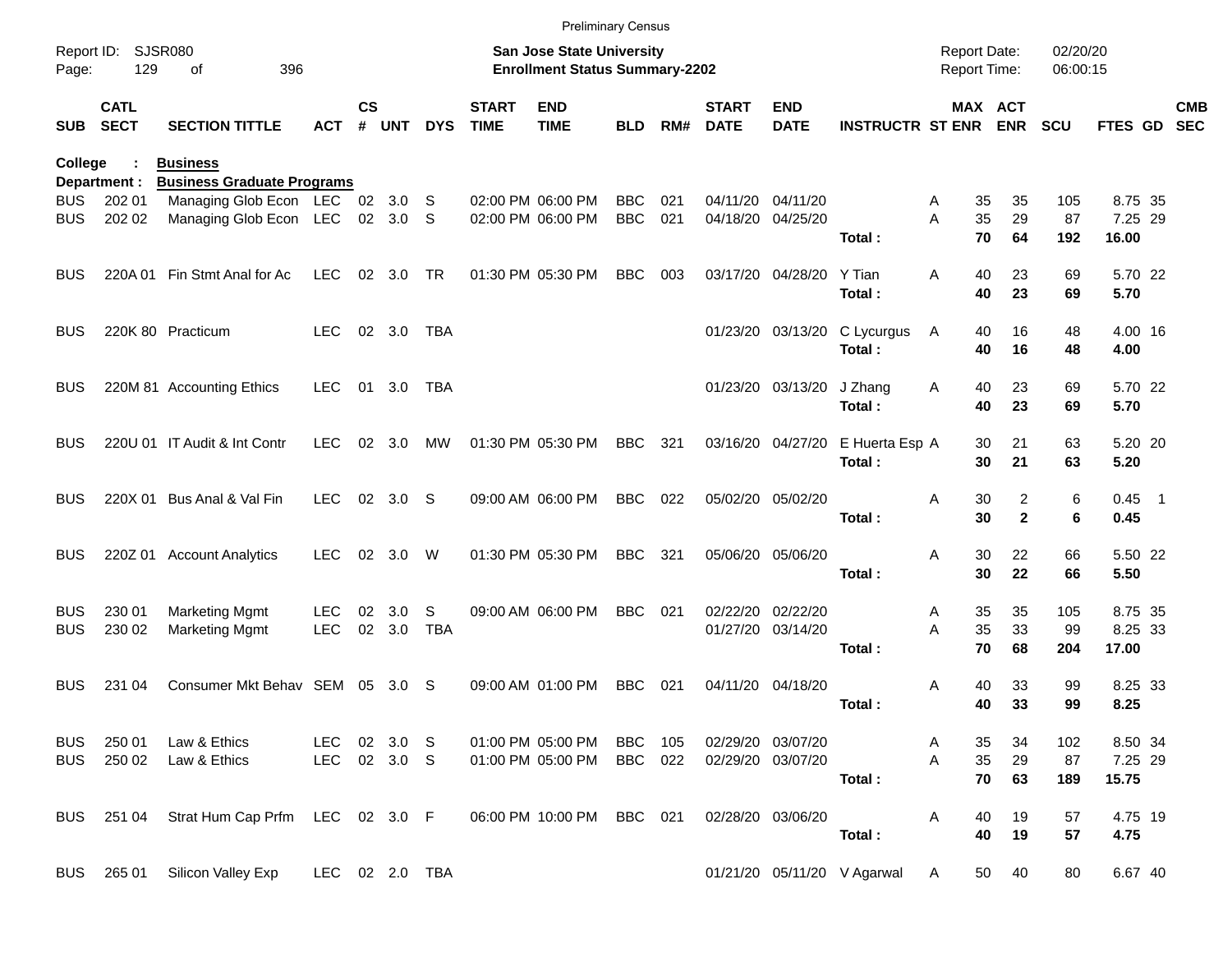|                          |                            |                                                        |                          |                |               |            |                             | <b>Preliminary Census</b>                                                 |                          |            |                             |                                                  |                                                       |                                     |                                                      |                        |                                    |            |
|--------------------------|----------------------------|--------------------------------------------------------|--------------------------|----------------|---------------|------------|-----------------------------|---------------------------------------------------------------------------|--------------------------|------------|-----------------------------|--------------------------------------------------|-------------------------------------------------------|-------------------------------------|------------------------------------------------------|------------------------|------------------------------------|------------|
| Page:                    | Report ID: SJSR080<br>130  | 396<br>of                                              |                          |                |               |            |                             | <b>San Jose State University</b><br><b>Enrollment Status Summary-2202</b> |                          |            |                             |                                                  |                                                       | <b>Report Date:</b><br>Report Time: |                                                      | 02/20/20<br>06:00:15   |                                    |            |
| <b>SUB</b>               | <b>CATL</b><br><b>SECT</b> | <b>SECTION TITTLE</b>                                  | <b>ACT</b>               | <b>CS</b><br># | <b>UNT</b>    | <b>DYS</b> | <b>START</b><br><b>TIME</b> | <b>END</b><br><b>TIME</b>                                                 | <b>BLD</b>               | RM#        | <b>START</b><br><b>DATE</b> | <b>END</b><br><b>DATE</b>                        | <b>INSTRUCTR ST ENR</b>                               |                                     | MAX ACT<br><b>ENR</b>                                | SCU                    | FTES GD SEC                        | <b>CMB</b> |
|                          |                            |                                                        |                          |                |               |            |                             |                                                                           |                          |            |                             |                                                  | Total:                                                | 50                                  | 40                                                   | 80                     | 6.67                               |            |
| <b>BUS</b>               | 268 80                     | Mang Across Cult                                       | LEC.                     |                | 02 3.0 TBA    |            |                             |                                                                           |                          |            |                             | 01/23/20 03/14/20                                | J Osland<br>Total:                                    | Α<br>40<br>40                       | 29<br>29                                             | 87<br>87               | 7.25 29<br>7.25                    |            |
| <b>BUS</b>               | 273 04                     | <b>Bus Valuation</b>                                   | LEC.                     | 03             | 3.0           | -S         |                             | 09:00 AM 06:00 PM                                                         | <b>BBC</b>               | 022        | 05/02/20 05/02/20           |                                                  | Total:                                                | 25<br>Α<br>25                       | 16<br>16                                             | 48<br>48               | 4.00 16<br>4.00                    |            |
| <b>BUS</b>               |                            | 280IS 01 Ind Study                                     | <b>SUP</b>               |                | 25 3.0        | TBA        |                             |                                                                           |                          |            |                             | 01/23/20 05/11/20                                | T Altura<br>Total:                                    | Α                                   | 5<br>1<br>5<br>$\mathbf{1}$                          | 3<br>3                 | $0.25$ 1<br>0.25                   |            |
| <b>BUS</b><br><b>BUS</b> | 290 01<br>290 02           | <b>Strategic Thinking</b><br><b>Strategic Thinking</b> | <b>LEC</b><br><b>LEC</b> | 02             | 3.0<br>02 3.0 | S<br>R     |                             | 09:00 AM 06:00 PM<br>06:00 PM 10:00 PM                                    | <b>BBC</b><br><b>BBC</b> | 205<br>022 | 04/25/20 04/25/20           | 01/23/20 05/11/20                                | G Radine<br>Total:                                    | 25<br>Α<br>Α<br>25<br>50            | 19<br>26<br>45                                       | 57<br>78<br>135        | 4.75 19<br>6.50 26<br>11.25        |            |
| <b>BUS</b>               |                            | 297D 01 Spec Topics Bus Adm LEC 02 3.0                 |                          |                |               | TBA        |                             |                                                                           |                          |            |                             | 01/21/20 05/11/20                                | Total:                                                | A<br>10<br>10                       | 0<br>$\bf{0}$                                        | 0<br>0                 | $0.00 \t 0$<br>0.00                |            |
| <b>BUS</b><br><b>BUS</b> | 298 01<br>298 03           | Master's Project<br>Master's Project                   | <b>SUP</b><br><b>SUP</b> |                | 3.0<br>3.0    |            |                             |                                                                           |                          |            |                             |                                                  | Total:                                                | х<br>X                              | 0<br>0<br>$\pmb{0}$<br>$\pmb{0}$<br>$\mathbf 0$<br>0 | 0<br>$\,0\,$<br>0      | $0.00 \t 0$<br>$0.00 \t 0$<br>0.00 |            |
| <b>BUS</b>               |                            | 298C 01 CMBA Internship                                | <b>SUP</b>               | 48             | 3.0           | TBA        |                             |                                                                           |                          |            |                             | 01/23/20 05/11/20                                | M Pagani<br>Total:                                    | A                                   | 5<br>1<br>5<br>$\mathbf{1}$                          | 3<br>3                 | $0.25$ 1<br>0.25                   |            |
| <b>BUS</b>               | 298101                     | Applied Bus Intern                                     | <b>SUP</b>               | 48             | 1.0           | TBA        |                             |                                                                           |                          |            | 01/23/20 05/11/20           |                                                  | Total:                                                | Α                                   | 5<br>0<br>5<br>$\bf{0}$                              | 0<br>$\bf{0}$          | $0.00 \t 0$<br>0.00                |            |
|                          | Department :               | <b>Business Graduate Programs</b>                      |                          |                |               |            |                             |                                                                           |                          |            |                             | <b>Lower Division:</b><br><b>Upper Division:</b> | <b>Department Total:</b><br><b>Graduate Division:</b> | 690<br>690                          | 486<br>$\mathbf 0$<br>0<br>0<br>0<br>486             | 1418<br>0<br>0<br>1418 | 117.97<br>0.00<br>0.00<br>117.97   |            |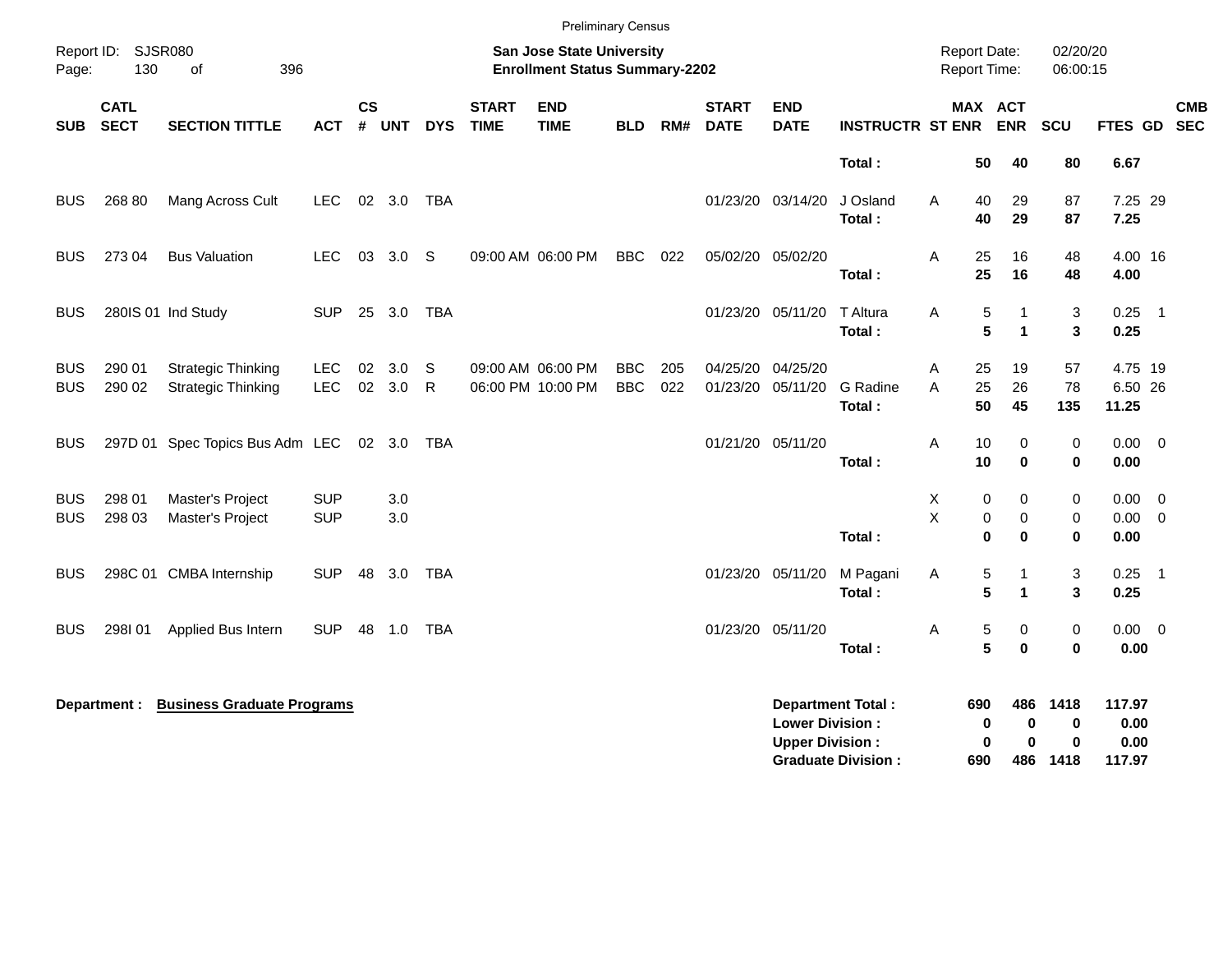|                     |                            |                                                     |            |                    |            |            |                             |                                                                           | <b>Preliminary Census</b> |     |                             |                           |                         |                                            |          |                       |                      |              |                         |                          |
|---------------------|----------------------------|-----------------------------------------------------|------------|--------------------|------------|------------|-----------------------------|---------------------------------------------------------------------------|---------------------------|-----|-----------------------------|---------------------------|-------------------------|--------------------------------------------|----------|-----------------------|----------------------|--------------|-------------------------|--------------------------|
| Report ID:<br>Page: | 131                        | SJSR080<br>396<br>οf                                |            |                    |            |            |                             | <b>San Jose State University</b><br><b>Enrollment Status Summary-2202</b> |                           |     |                             |                           |                         | <b>Report Date:</b><br><b>Report Time:</b> |          |                       | 02/20/20<br>06:00:15 |              |                         |                          |
| <b>SUB</b>          | <b>CATL</b><br><b>SECT</b> | <b>SECTION TITTLE</b>                               | <b>ACT</b> | $\mathsf{cs}$<br># | <b>UNT</b> | <b>DYS</b> | <b>START</b><br><b>TIME</b> | <b>END</b><br><b>TIME</b>                                                 | <b>BLD</b>                | RM# | <b>START</b><br><b>DATE</b> | <b>END</b><br><b>DATE</b> | <b>INSTRUCTR ST ENR</b> |                                            |          | MAX ACT<br><b>ENR</b> | <b>SCU</b>           | FTES GD      |                         | <b>CMB</b><br><b>SEC</b> |
| <b>College</b>      |                            | <b>Business</b>                                     |            |                    |            |            |                             |                                                                           |                           |     |                             |                           |                         |                                            |          |                       |                      |              |                         |                          |
|                     | Department :               | <b>School of Global Innovation &amp; Leadership</b> |            |                    |            |            |                             |                                                                           |                           |     |                             |                           |                         |                                            |          |                       |                      |              |                         |                          |
| BUS <sub>5</sub>    | 16 01                      | Intro Lrdshp & Innov                                | LEC        |                    | 02 3.0 TR  |            |                             | 10:30 AM 11:45 AM                                                         | <b>BBC</b>                | 226 | 01/23/20                    | 05/11/20                  | J Tan<br>Total:         | A                                          | 45<br>45 | 39<br>39              | 117<br>117           | 7.80<br>7.80 | $\overline{\mathbf{0}}$ |                          |
| BUS <sub>5</sub>    | 140 01                     | Fund of Oper Mgmt                                   | LEC        | 02                 | 3.0        | M          |                             | 03:00 PM 05:45 PM                                                         | <b>BBC</b>                | 226 | 01/23/20                    | 05/11/20                  | R Salstrom              | A                                          | 45       | 51                    | 153                  | 10.20        | $\overline{\mathbf{0}}$ |                          |
| BUS <sub>5</sub>    | 140 02                     | Fund of Oper Mgmt                                   | LEC        | 02                 | 3.0        | м          |                             | 06:00 PM 08:45 PM                                                         | <b>BBC</b>                | 220 | 01/23/20                    | 05/11/20                  | J Sung                  | Α                                          | 45       | 44                    | 132                  | 8.80         | 0                       |                          |
| BUS <sub>5</sub>    | 140 03                     | Fund of Oper Mgmt                                   | LEC        | 02                 | 3.0        | МW         |                             | 10:30 AM 11:45 AM                                                         | <b>BBC</b>                | 220 | 01/23/20                    | 05/11/20                  | Y Wu                    | A                                          | 45       | 47                    | 141                  | 9.40         | 0                       |                          |
| BUS <sub>5</sub>    | 140 04                     | Fund of Oper Mgmt                                   | <b>LEC</b> | 02                 | 3.0        | МW         |                             | 12:00 PM 01:15 PM                                                         | <b>BBC</b>                | 220 | 01/23/20                    | 05/11/20                  | Y Wu                    | A                                          | 45       | 47                    | 141                  | 9.40         | 0                       |                          |
| BUS <sub>5</sub>    | 140 05                     | Fund of Oper Mgmt                                   | LEC        | 02                 | 3.0        | МW         |                             | 01:30 PM 02:45 PM                                                         | <b>BBC</b>                | 226 | 01/23/20                    | 05/11/20                  | S Zhou                  | A                                          | 45       | 45                    | 135                  | 9.00         | 0                       |                          |
| BUS <sub>5</sub>    | 140 06                     | Fund of Oper Mgmt                                   | LEC        | 02                 | 3.0        | $\top$     |                             | 06:00 PM 08:45 PM                                                         | <b>BBC</b>                | 226 | 01/23/20                    | 05/11/20                  | J Song                  | A                                          | 45       | 44                    | 132                  | 8.80         | 0                       |                          |
| BUS <sub>5</sub>    | 140 07                     | Fund of Oper Mgmt                                   | LEC        | 02                 | 3.0        | W          |                             | 06:00 PM 08:45 PM                                                         | <b>BBC</b>                | 220 | 01/23/20                    | 05/11/20                  | M Ashley                | Α                                          | 45       | 43                    | 129                  | 8.60         | 0                       |                          |
| BUS <sub>5</sub>    | 140 08                     | Fund of Oper Mgmt                                   | LEC        | 02                 | 3.0        | <b>TR</b>  |                             | 07:30 AM 08:45 AM                                                         | <b>BBC</b>                | 104 | 01/23/20                    | 05/11/20                  | C Lim                   | A                                          | 45       | 45                    | 135                  | 9.00         | 0                       |                          |
| BUS <sub>5</sub>    | 140 09                     | Fund of Oper Mgmt                                   | LEC        | 02                 | 3.0        | <b>TR</b>  |                             | 10:30 AM 11:45 AM                                                         | <b>BBC</b>                | 104 | 01/23/20                    | 05/11/20                  | C Lim                   | A                                          | 45       | 46                    | 138                  | 9.20         | 0                       |                          |
| BUS <sub>5</sub>    | 140 10                     | Fund of Oper Mgmt                                   | <b>LEC</b> | 02                 | 3.0        | <b>TR</b>  |                             | 12:00 PM 01:15 PM                                                         | <b>BBC</b>                | 226 | 01/23/20                    | 05/11/20                  | J Tan                   | A                                          | 45       | 50                    | 150                  | 10.00        | 0                       |                          |
| BUS <sub>5</sub>    | 140 11                     | Fund of Oper Mgmt                                   | LEC        | 02                 | 3.0        | <b>TR</b>  |                             | 01:30 PM 02:45 PM                                                         | <b>BBC</b>                | 226 | 01/23/20                    | 05/11/20                  | J Tan                   | A                                          | 45       | 49                    | 147                  | 9.80         | 0                       |                          |
| BUS <sub>5</sub>    | 140 12                     | Fund of Oper Mgmt                                   | <b>LEC</b> | 02                 | 3.0        | <b>MW</b>  |                             | 03:00 PM 04:15 PM                                                         | <b>BBC</b>                | 021 | 01/23/20                    | 05/11/20                  | X Qi                    | A                                          | 45       | 46                    | 138                  | 9.20         | 0                       |                          |
| BUS <sub>5</sub>    | 14080                      | Fund of Oper Mgmt                                   | <b>LEC</b> | 02                 | 3.0        | <b>TBA</b> |                             |                                                                           |                           |     | 01/23/20                    | 05/11/20                  | M Ashley                | Α                                          | 45       | 45                    | 135                  | 9.00         | 0                       |                          |
| BUS <sub>5</sub>    | 14081                      | Fund of Oper Mgmt                                   | LEC        | 02                 | 3.0        | <b>TBA</b> |                             |                                                                           |                           |     | 01/23/20                    | 05/11/20                  | A Loomba                | A                                          | 45       | 44                    | 132                  | 8.80         | $\overline{0}$          |                          |
| BUS <sub>5</sub>    | 140 82                     | Fund of Oper Mgmt                                   | <b>LEC</b> | 02                 | 3.0        | <b>TBA</b> |                             |                                                                           |                           |     | 01/23/20                    | 05/11/20                  | A Loomba                | A                                          | 45       | 45                    | 135                  | 9.00         | 0                       |                          |
| BUS <sub>5</sub>    | 14083                      | Fund of Oper Mgmt                                   | <b>LEC</b> | 02                 | 3.0        | <b>TBA</b> |                             |                                                                           |                           |     | 01/23/20                    | 05/11/20                  | X Qi                    | A                                          | 45       | 47                    | 141                  | 9.40         | 0                       |                          |
| BUS <sub>5</sub>    | 140 84                     | Fund of Oper Mgmt                                   | <b>LEC</b> | 02                 | 3.0        | <b>TBA</b> |                             |                                                                           |                           |     | 01/23/20                    | 05/11/20                  | J Sung                  | A                                          | 45       | 43                    | 129                  | 8.60         | 0                       |                          |
| BUS <sub>5</sub>    | 140 85                     | Fund of Oper Mgmt                                   | <b>LEC</b> | 02                 | 3.0        | <b>TBA</b> |                             |                                                                           |                           |     | 01/23/20                    | 05/11/20                  | S Zhou                  | A                                          | 45       | 45                    | 135                  | 9.00         | 0                       |                          |
| BUS <sub>5</sub>    | 140 86                     | Fund of Oper Mgmt                                   | <b>LEC</b> | 02                 | 3.0        | <b>TBA</b> |                             |                                                                           |                           |     | 01/23/20                    | 05/11/20                  | S Zhou                  | A                                          | 45       | 45                    | 135                  | 9.00         | 0                       |                          |
| BUS5                | 140 87                     | Fund of Oper Mgmt                                   | <b>LEC</b> | 02                 | 3.0        | <b>TBA</b> |                             |                                                                           |                           |     | 01/23/20                    | 05/11/20                  | X Qi                    | A                                          | 45       | 44                    | 132<br>2745          | 8.80         | $\overline{\mathbf{0}}$ |                          |
|                     |                            |                                                     |            |                    |            |            |                             |                                                                           |                           |     |                             |                           | Total:                  |                                            | 900      | 915                   |                      | 183.00       |                         |                          |
| BUS5                | 141 01                     | Proc & Supply Mgmt                                  | LEC        | 02                 | 3.0        | MW         |                             | 09:00 AM 10:15 AM                                                         | <b>BBC</b>                | 220 | 01/23/20                    | 05/11/20                  | C Lim                   | A                                          | 45       | 26                    | 78                   | 5.20         | $\overline{0}$          |                          |
| BUS5                | 141 02                     | Proc & Supply Mgmt                                  | <b>LEC</b> | 02                 | 3.0        | TR         |                             | 09:00 AM 10:15 AM                                                         | <b>BBC</b>                | 104 | 01/23/20                    | 05/11/20                  | C Lim                   | A                                          | 45       | 30                    | 90                   | 6.00         | - 0                     |                          |
|                     |                            |                                                     |            |                    |            |            |                             |                                                                           |                           |     |                             |                           | Total:                  |                                            | 90       | 56                    | 168                  | 11.20        |                         |                          |
|                     | BUS5 142 01                | <b>Total Quality Mgmt</b>                           | <b>LEC</b> | 02                 | 3.0        | MW         |                             | 03:00 PM 04:15 PM                                                         | <b>BBC</b>                | 220 | 01/23/20                    | 05/11/20                  | T Shi                   | A                                          | 45       | 27                    | 81                   | 5.40         | $\overline{\mathbf{0}}$ |                          |
|                     | BUS5 142 02                | <b>Total Quality Mgmt</b>                           | <b>LEC</b> |                    | 02 3.0     | MW         |                             | 01:30 PM 02:45 PM                                                         | <b>BBC</b> 224            |     |                             | 01/23/20 05/11/20         | T Shi                   | A                                          | 45       | 33                    | 99                   | 6.60 0       |                         |                          |
|                     |                            |                                                     |            |                    |            |            |                             |                                                                           |                           |     |                             |                           | Total:                  |                                            | 90       | 60                    | 180                  | 12.00        |                         |                          |
|                     | BUS5 144 01                | Supply Chain Mgmt                                   | <b>LEC</b> |                    | 02 3.0     | W          |                             | 06:00 PM 08:45 PM                                                         | <b>BBC</b> 222            |     |                             | 01/23/20 05/11/20         | M Zhou                  | A                                          | 45       | 22                    | 66                   | $4.40 \ 0$   |                         |                          |
|                     | BUS5 144 80                | Supply Chain Mgmt                                   | LEC        |                    | 02 3.0     | TBA        |                             |                                                                           |                           |     |                             | 01/23/20 05/11/20         | M Zhou                  | A                                          | 45       | 43                    | 129                  | 8.60 0       |                         |                          |
|                     |                            |                                                     |            |                    |            |            |                             |                                                                           |                           |     |                             |                           | Total:                  |                                            | 90       | 65                    | 195                  | 13.00        |                         |                          |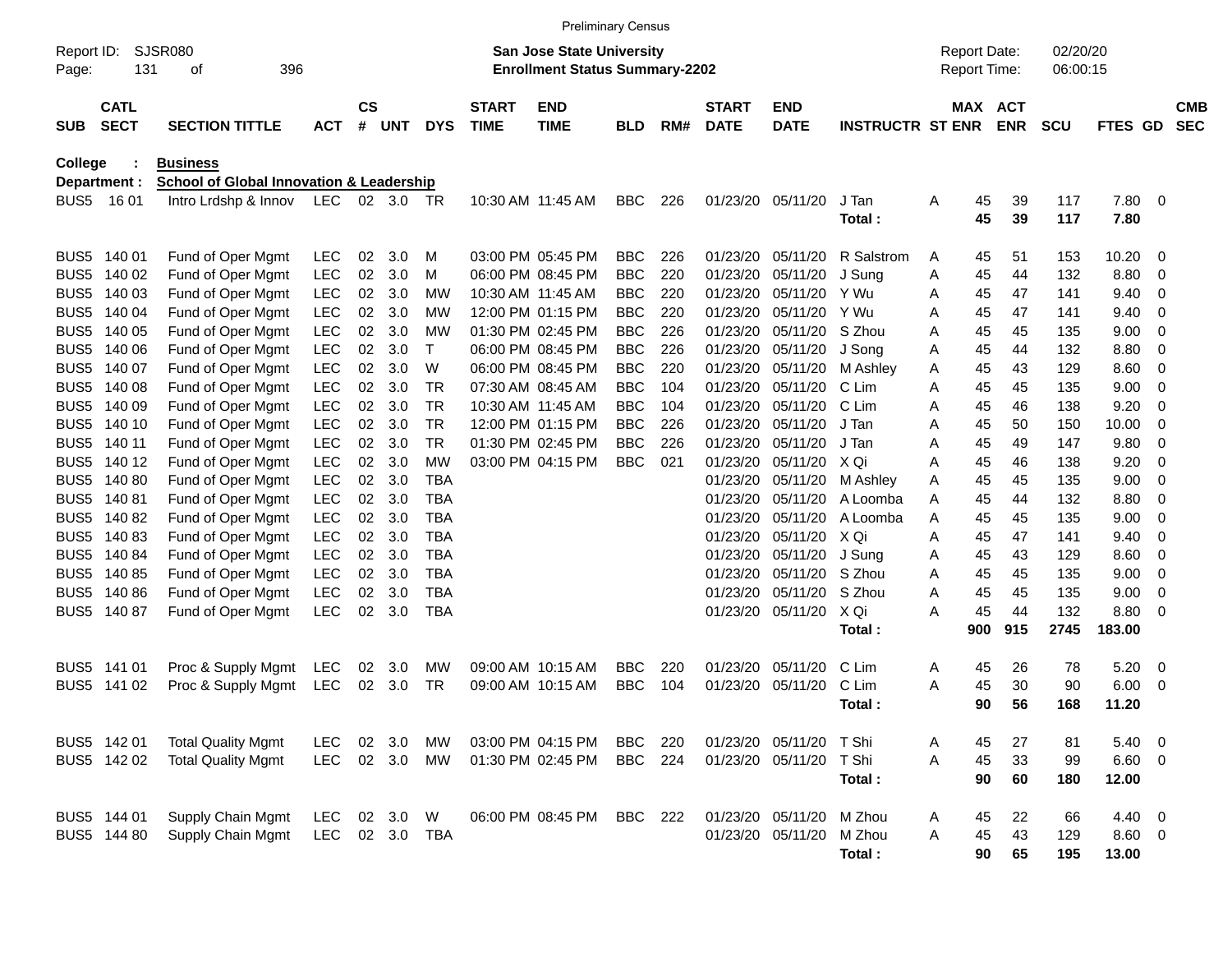|                     |                            |                                                                                                                         |                                        |                    |                              |                          |                             | <b>Preliminary Census</b>                                                 |                          |            |                             |                                                                                  |                            |                                                 |                                  |                       |                                                                     |            |
|---------------------|----------------------------|-------------------------------------------------------------------------------------------------------------------------|----------------------------------------|--------------------|------------------------------|--------------------------|-----------------------------|---------------------------------------------------------------------------|--------------------------|------------|-----------------------------|----------------------------------------------------------------------------------|----------------------------|-------------------------------------------------|----------------------------------|-----------------------|---------------------------------------------------------------------|------------|
| Report ID:<br>Page: | 132                        | <b>SJSR080</b><br>396<br>оf                                                                                             |                                        |                    |                              |                          |                             | <b>San Jose State University</b><br><b>Enrollment Status Summary-2202</b> |                          |            |                             |                                                                                  |                            | <b>Report Date:</b><br><b>Report Time:</b>      |                                  | 02/20/20<br>06:00:15  |                                                                     |            |
| <b>SUB</b>          | <b>CATL</b><br><b>SECT</b> | <b>SECTION TITTLE</b>                                                                                                   | АСТ                                    | $\mathsf{cs}$<br># | <b>UNT</b>                   | <b>DYS</b>               | <b>START</b><br><b>TIME</b> | <b>END</b><br><b>TIME</b>                                                 | <b>BLD</b>               | RM#        | <b>START</b><br><b>DATE</b> | <b>END</b><br><b>DATE</b>                                                        | <b>INSTRUCTR ST ENR</b>    |                                                 | MAX ACT<br><b>ENR</b>            | SCU                   | FTES GD SEC                                                         | <b>CMB</b> |
|                     | BUS5 145 01                | Global Operations St LEC                                                                                                |                                        |                    | 02 3.0                       | R                        |                             | 06:00 PM 08:45 PM                                                         | <b>BBC</b>               | 226        |                             | 01/23/20 05/11/20                                                                | G Naroola<br>Total:        | Α<br>45<br>45                                   | 49<br>49                         | 147<br>147            | 9.80 0<br>9.80                                                      |            |
|                     | BUS5 146 01<br>BUS5 146 02 | Fund Project Mgmt<br>Fund Project Mgmt                                                                                  | <b>LEC</b><br><b>LEC</b>               | 03<br>03           | 3.0<br>3.0                   | W<br>W                   |                             | 03:00 PM 05:45 PM<br>06:00 PM 08:45 PM                                    | <b>BBC</b><br><b>BBC</b> | 226<br>226 |                             | 01/23/20 05/11/20<br>01/23/20 05/11/20                                           | J Song<br>J Song<br>Total: | 45<br>A<br>45<br>A<br>90                        | 42<br>41<br>83                   | 126<br>123<br>249     | 8.40 0<br>$8.20 \ 0$<br>16.60                                       |            |
|                     | BUS5 147 01                | Servic Oper Mgmt                                                                                                        | <b>LEC</b>                             |                    | $02 \quad 3.0$               | МW                       |                             | 12:00 PM 01:15 PM                                                         | <b>BBC</b>               | 226        |                             | 01/23/20 05/11/20                                                                | S Zhou<br>Total:           | Α<br>45<br>45                                   | 42<br>42                         | 126<br>126            | 8.40 0<br>8.40                                                      |            |
|                     | BUS5 148 01                | Sustainable OM                                                                                                          | SEM 05                                 |                    | 3.0                          | МW                       |                             | 10:30 AM 11:45 AM                                                         | <b>BBC</b>               | 226        |                             | 01/23/20 05/11/20                                                                | T Shi<br>Total:            | Α<br>45<br>45                                   | 15<br>15                         | 45<br>45              | $3.00 \ 0$<br>3.00                                                  |            |
|                     | BUS5 162 01                | Intl & Compar Mgmt                                                                                                      | LEC                                    |                    | 02 3.0                       | <b>MW</b>                |                             | 03:00 PM 04:15 PM                                                         | BBC                      | 104        |                             | 01/23/20 05/11/20                                                                | T Shirley<br>Total:        | 45<br>A<br>45                                   | 44<br>44                         | 132<br>132            | 8.80 0<br>8.80                                                      |            |
|                     |                            | BUS5 162A 01 IB Strategy                                                                                                | SEM 05                                 |                    | 3.0                          | МW                       |                             | 12:00 PM 01:15 PM                                                         | <b>BBC</b>               | 323        |                             | 01/23/20 05/11/20                                                                | A Musgrave<br>Total:       | 40<br>A<br>40                                   | 39<br>39                         | 117<br>117            | 7.80 0<br>7.80                                                      |            |
|                     | BUS5 163A01                | <b>Negotiating Global</b>                                                                                               | SEM 05                                 |                    | 3.0                          | M                        |                             | 03:00 PM 05:45 PM                                                         | <b>BBC</b>               | 323        |                             | 01/23/20 05/11/20                                                                | C Reade<br>Total:          | 40<br>A<br>40                                   | 40<br>40                         | 120<br>120            | $8.00 \t 0$<br>8.00                                                 |            |
|                     |                            | BUS5 165A 01 Global Leadership                                                                                          | <b>LEC</b>                             | 02                 | 3.0                          | МW                       |                             | 01:30 PM 02:45 PM                                                         | <b>BBC</b>               | 323        |                             | 01/23/20 05/11/20                                                                | <b>T</b> Shirley<br>Total: | 40<br>A<br>40                                   | 39<br>39                         | 117<br>117            | 7.80 0<br>7.80                                                      |            |
|                     |                            | BUS5 169B 01 Honors Seminar                                                                                             | <b>LEC</b>                             | 02                 | 3.0                          | M                        |                             | 04:30 PM 07:15 PM                                                         | <b>BBC</b>               | 302        |                             | 01/23/20 05/11/20                                                                | A Basu<br>Total:           | A<br>40<br>40                                   | 12<br>12                         | 36<br>36              | $2.40 \ 0$<br>2.40                                                  |            |
| BUS5                |                            | 180D 01 Individ Studies<br>BUS5 180D 02 Individ Studies<br>BUS5 180D 03 Individ Studies<br>BUS5 180D 04 Individ Studies | <b>SUP</b><br><b>SUP</b><br><b>SUP</b> | 36<br>36           | 3.0<br>3.0<br>SUP 36 1.0 TBA | <b>TBA</b><br><b>TBA</b> |                             |                                                                           |                          |            | 01/23/20                    | 05/11/20<br>01/23/20 05/11/20 J Osland<br>01/23/20 05/11/20<br>01/23/20 05/11/20 | R Pollard<br>Total:        | 30<br>A<br>30<br>Α<br>30<br>Α<br>30<br>Α<br>120 | 2<br>0<br>0<br>0<br>$\mathbf{2}$ | 6<br>0<br>0<br>0<br>6 | $0.40 \quad 0$<br>$0.00 \t 0$<br>$0.00 \t 0$<br>$0.00 \t 0$<br>0.40 |            |
|                     | BUS5 181 02<br>BUS5 181 80 | Intro Entrepreneur<br>Intro Entrepreneur                                                                                | LEC<br>LEC 03 3.0 TBA                  |                    | 03 3.0 MW                    |                          |                             | 10:30 AM  11:45 AM                                                        | BBC 323                  |            |                             | 01/23/20 05/11/20 X Quan<br>01/23/20 05/11/20 X Quan                             | Total:                     | A<br>40<br>45<br>Α<br>85                        | 39<br>44<br>83                   | 117<br>132<br>249     | 7.80 0<br>8.80 0<br>16.60                                           |            |
|                     | BUS5 182 01                | Bus Plan for New Ven LEC 02 3.0 MW 01:30 PM 02:45 PM BBC 220 01/23/20 05/11/20 X Quan                                   |                                        |                    |                              |                          |                             |                                                                           |                          |            |                             |                                                                                  |                            | 45<br>A                                         | 46                               | 138                   | $9.20 \ 0$                                                          |            |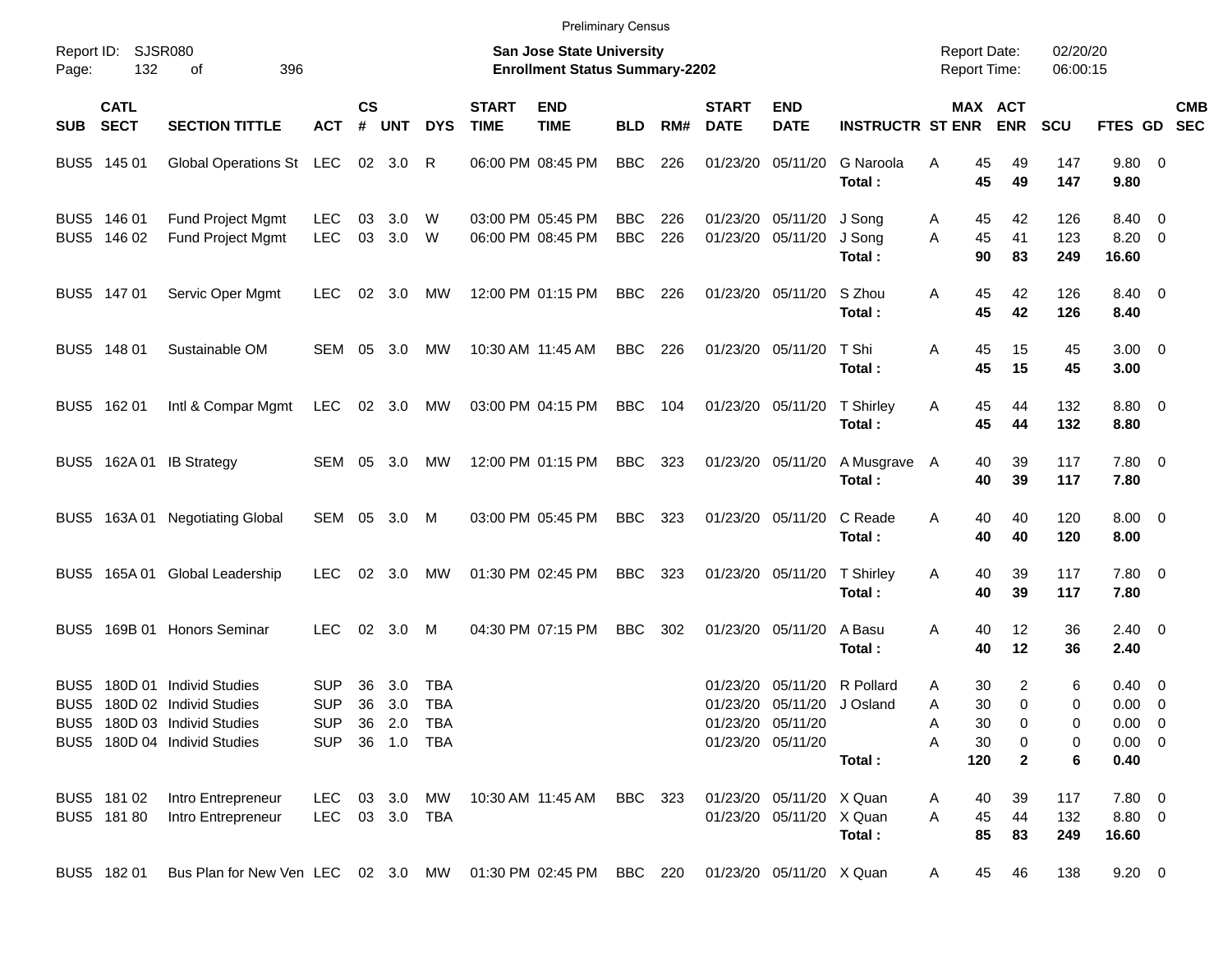|                     |                            |                                                      |            |                    |                       |                 |                             | <b>Preliminary Census</b>                                                 |                          |            |                             |                           |                                      |   |                                            |                |                      |                       |                                |                          |
|---------------------|----------------------------|------------------------------------------------------|------------|--------------------|-----------------------|-----------------|-----------------------------|---------------------------------------------------------------------------|--------------------------|------------|-----------------------------|---------------------------|--------------------------------------|---|--------------------------------------------|----------------|----------------------|-----------------------|--------------------------------|--------------------------|
| Report ID:<br>Page: | 133                        | <b>SJSR080</b><br>396<br>of                          |            |                    |                       |                 |                             | <b>San Jose State University</b><br><b>Enrollment Status Summary-2202</b> |                          |            |                             |                           |                                      |   | <b>Report Date:</b><br><b>Report Time:</b> |                | 02/20/20<br>06:00:15 |                       |                                |                          |
| <b>SUB</b>          | <b>CATL</b><br><b>SECT</b> | <b>SECTION TITTLE</b>                                | <b>ACT</b> | $\mathsf{cs}$<br># | <b>UNT</b>            | <b>DYS</b>      | <b>START</b><br><b>TIME</b> | <b>END</b><br><b>TIME</b>                                                 | <b>BLD</b>               | RM#        | <b>START</b><br><b>DATE</b> | <b>END</b><br><b>DATE</b> | <b>INSTRUCTR ST ENR</b>              |   | <b>MAX ACT</b>                             | <b>ENR</b>     | SCU                  | FTES GD               |                                | <b>CMB</b><br><b>SEC</b> |
| BUS5                | 18202                      | Bus Plan for New Ven LEC                             |            | 02                 | 3.0                   | W               |                             | 03:00 PM 05:45 PM                                                         | <b>BBC</b>               | 302        | 01/23/20                    | 05/11/20                  | A Basu<br>Total:                     | Α | 45<br>90                                   | 38<br>84       | 114<br>252           | 7.65<br>16.85         | $\overline{\phantom{1}}$       |                          |
| BUS5<br>BUS5        | 18301<br>18302             | Global Entreneurship LEC<br>Global Entreneurship LEC |            | 02                 | 3.0<br>$02 \quad 3.0$ | TR<br><b>TR</b> | 10:30 AM 11:45 AM           | 01:30 PM 02:45 PM                                                         | <b>BBC</b><br><b>BBC</b> | 323<br>323 | 01/23/20<br>01/23/20        | 05/11/20<br>05/11/20      | A Musgrave A<br>A Musgrave<br>Total: | A | 40<br>40<br>80                             | 41<br>40<br>81 | 123<br>120<br>243    | 8.20<br>8.00<br>16.20 | - 0<br>$\overline{\mathbf{0}}$ |                          |
|                     | BUS5 185 01                | <b>Family Business</b>                               | <b>LEC</b> | 02                 | 3.0                   | MW              |                             | 04:30 PM 05:45 PM                                                         | <b>BBC</b>               | 021        | 01/23/20 05/11/20           |                           | R Pollard<br>Total:                  | A | 45<br>45                                   | 24<br>24       | 72<br>72             | 4.80 0<br>4.80        |                                |                          |
|                     | BUS5 186H 01 E-Lab         |                                                      | SEM 05     |                    | 3.0                   | W               |                             | 06:00 PM 08:45 PM                                                         | <b>BBC</b>               | 130        | 01/23/20                    | 05/11/20                  | S Bennet<br>Total:                   | Α | 40<br>40                                   | 15<br>15       | 45<br>45             | $3.00 \ 0$<br>3.00    |                                |                          |
| BUS5                | 18701                      | <b>Global Dimensn Bus</b>                            | <b>LEC</b> | 02                 | 3.0                   | <b>MW</b>       |                             | 09:00 AM 10:15 AM                                                         | <b>BBC</b>               | 226        | 01/23/20                    | 05/11/20                  | Y No                                 | A | 45                                         | 42             | 126                  | 8.40                  | - 0                            |                          |
| BUS5                | 18702                      | <b>Global Dimensn Bus</b>                            | <b>LEC</b> | 02                 | 3.0                   | <b>MW</b>       | 10:30 AM 11:45 AM           |                                                                           | <b>BBC</b>               | 022        | 01/23/20                    | 05/11/20                  | I Yang                               | Α | 45                                         | 44             | 132                  | 8.80                  | 0                              |                          |
| BUS5                | 18703                      | Global Dimensn Bus                                   | <b>LEC</b> | 02                 | 3.0                   | <b>MW</b>       |                             | 01:30 PM 02:45 PM                                                         | <b>BBC</b>               | 204        | 01/23/20                    | 05/11/20                  | C Reade                              | A | 119                                        | 116            | 348                  | 23.20                 | 0                              |                          |
| BUS5                | 18704                      | <b>Global Dimensn Bus</b>                            | <b>LEC</b> | 02                 | 3.0                   | <b>TR</b>       |                             | 07:30 AM 08:45 AM                                                         | <b>BBC</b>               | 220        | 01/23/20                    | 05/11/20                  | S Francis                            | A | 45                                         | 34             | 102                  | 6.80                  | $\mathbf 0$                    |                          |
| BUS5                | 18705                      | <b>Global Dimensn Bus</b>                            | <b>LEC</b> | 02                 | 3.0                   | <b>TR</b>       |                             | 09:00 AM 10:15 AM                                                         | <b>BBC</b>               | 204        | 01/23/20                    | 05/11/20                  | S Francis                            | Α | 119                                        | 120            | 360                  | 24.00                 | 0                              |                          |
| BUS5                | 18706                      | <b>Global Dimensn Bus</b>                            | <b>LEC</b> | 02                 | 3.0                   | <b>TR</b>       | 10:30 AM 11:45 AM           |                                                                           | <b>BBC</b>               | 105        | 01/23/20                    | 05/11/20                  | W Van Hooff A                        |   | 45                                         | 42             | 126                  | 8.40                  | - 0                            |                          |
| BUS5                | 18707                      | <b>Global Dimensn Bus</b>                            | <b>LEC</b> | 02                 | 3.0                   | <b>TR</b>       |                             | 01:30 PM 02:45 PM                                                         | <b>BBC</b>               | 104        | 01/23/20                    | 05/11/20                  | W Van Hooff A                        |   | 45                                         | 45             | 135                  | 9.00                  | $\overline{0}$                 |                          |
| BUS5                | 18708                      | Global Dimensn Bus                                   | <b>LEC</b> | 02                 | 3.0                   | <b>TR</b>       |                             | 03:00 PM 04:15 PM                                                         | <b>BBC</b>               | 104        | 01/23/20                    | 05/11/20                  | W Van Hooff A                        |   | 45                                         | 27             | 81                   | 5.40                  | - 0                            |                          |
| BUS5                | 18709                      | <b>Global Dimensn Bus</b>                            | <b>LEC</b> | 02                 | 3.0                   | F               |                             | 09:30 AM 12:15 PM                                                         | <b>BBC</b>               | 104        | 01/23/20                    | 05/11/20                  | Y No                                 | Α | 45                                         | 22             | 66                   | 4.40                  | $\overline{0}$                 |                          |
| BUS5                | 18780                      | <b>Global Dimensn Bus</b>                            | <b>LEC</b> | 02                 | 3.0                   | <b>TBA</b>      |                             |                                                                           |                          |            | 01/23/20                    | 05/11/20                  | T Kothari                            | Α | 45                                         | 47             | 141                  | 9.40                  | 0                              |                          |
| BUS5                | 18781                      | <b>Global Dimensn Bus</b>                            | <b>LEC</b> | 02                 | 3.0                   | <b>TBA</b>      |                             |                                                                           |                          |            | 01/23/20                    | 05/11/20                  | T Kothari                            | A | 45                                         | 47             | 141                  | 9.40                  | $\mathbf 0$                    |                          |
| BUS5                | 18782                      | Global Dimensn Bus                                   | <b>LEC</b> |                    | 3.0                   |                 |                             |                                                                           |                          |            |                             |                           |                                      | Х | $\mathbf 0$                                | $\mathbf 0$    | 0                    | 0.00                  | 0                              |                          |
| BUS5                | 18783                      | <b>Global Dimensn Bus</b>                            | <b>LEC</b> | 02                 | 3.0                   | <b>TBA</b>      |                             |                                                                           |                          |            | 01/23/20                    | 05/11/20                  | A Osland                             | Α | 45                                         | 45             | 135                  | 9.00                  | 0                              |                          |
| BUS5                | 18784                      | <b>Global Dimensn Bus</b>                            | <b>LEC</b> | 02                 | 3.0                   | <b>TBA</b>      |                             |                                                                           |                          |            | 01/23/20                    | 05/11/20                  | A Osland                             | Α | 45                                         | 45             | 135                  | 9.00                  | $\overline{\mathbf{0}}$        |                          |
| BUS5                | 18785                      | <b>Global Dimensn Bus</b>                            | <b>LEC</b> | 02                 | 3.0                   | <b>TBA</b>      |                             |                                                                           |                          |            | 01/23/20                    | 05/11/20                  | A Osland                             | A | 45                                         | 45             | 135                  | 9.00                  | 0                              |                          |
| BUS5                | 18786                      | Global Dimensn Bus                                   | <b>LEC</b> | 02                 | 3.0                   | <b>TBA</b>      |                             |                                                                           |                          |            | 01/23/20                    | 05/11/20                  | I Yang                               | Α | 45                                         | 43             | 129                  | 8.60                  | 0                              |                          |
| BUS5                | 18787                      | <b>Global Dimensn Bus</b>                            | <b>LEC</b> | 02                 | 3.0                   | <b>TBA</b>      |                             |                                                                           |                          |            | 01/23/20                    | 05/11/20                  | A Loomba                             | A | 45                                         | 42             | 126                  | 8.40                  | 0                              |                          |

**Total : 868 806 2418 161.20**

| <b>Lower Division :</b>    | 45 | -39 | 117 | 7.80                  |
|----------------------------|----|-----|-----|-----------------------|
| <b>Upper Division :</b>    |    |     |     | 2928 2554 7662 510.85 |
| <b>Graduate Division :</b> |    |     |     | 0.00                  |

**Department : School of Global Innovation & Leadership Department Total : 2973 2593 7779 518.65**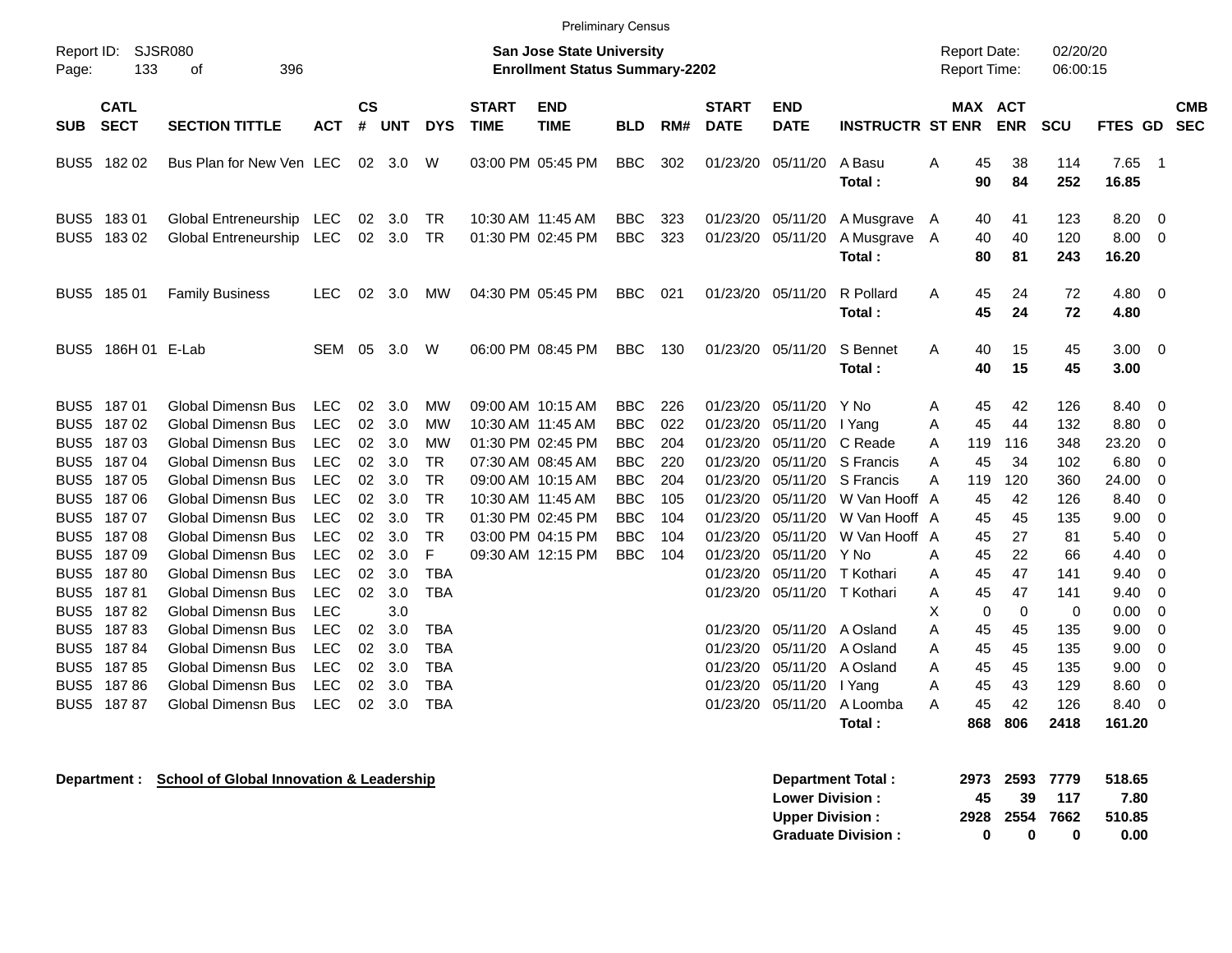|                     |                            |                             |            |                    |            |             |                             |                                                                           | <b>Preliminary Census</b> |     |                             |                            |                         |   |                                     |             |                      |              |                         |                          |
|---------------------|----------------------------|-----------------------------|------------|--------------------|------------|-------------|-----------------------------|---------------------------------------------------------------------------|---------------------------|-----|-----------------------------|----------------------------|-------------------------|---|-------------------------------------|-------------|----------------------|--------------|-------------------------|--------------------------|
| Report ID:<br>Page: | 134                        | <b>SJSR080</b><br>396<br>οf |            |                    |            |             |                             | <b>San Jose State University</b><br><b>Enrollment Status Summary-2202</b> |                           |     |                             |                            |                         |   | <b>Report Date:</b><br>Report Time: |             | 02/20/20<br>06:00:15 |              |                         |                          |
| <b>SUB</b>          | <b>CATL</b><br><b>SECT</b> | <b>SECTION TITTLE</b>       | <b>ACT</b> | $\mathsf{cs}$<br># | <b>UNT</b> | <b>DYS</b>  | <b>START</b><br><b>TIME</b> | <b>END</b><br><b>TIME</b>                                                 | <b>BLD</b>                | RM# | <b>START</b><br><b>DATE</b> | <b>END</b><br><b>DATE</b>  | <b>INSTRUCTR ST ENR</b> |   | MAX ACT                             | <b>ENR</b>  | <b>SCU</b>           | FTES GD      |                         | <b>CMB</b><br><b>SEC</b> |
| <b>College</b>      |                            | <b>Business</b>             |            |                    |            |             |                             |                                                                           |                           |     |                             |                            |                         |   |                                     |             |                      |              |                         |                          |
|                     | Department :               | <b>School of Management</b> |            |                    |            |             |                             |                                                                           |                           |     |                             |                            |                         |   |                                     |             |                      |              |                         |                          |
| BUS3                | 12 61                      | Managing My Life            | <b>LEC</b> | 01                 | 3.0        | МW          |                             | 12:00 PM 01:15 PM                                                         | <b>BBC</b>                | 326 | 01/23/20                    | 05/11/20                   | W Easter                | A | 45                                  | 48          | 144                  | 9.60         | - 0                     |                          |
| BUS3                | 12 62                      | Managing My Life            | <b>LEC</b> |                    | 3.0        |             |                             |                                                                           |                           |     |                             |                            |                         | X | $\mathbf 0$                         | $\mathbf 0$ | 0                    | 0.00         | 0                       |                          |
| BUS3                | 1263                       | Managing My Life            | <b>LEC</b> | 01                 | 3.0        | M           |                             | 06:00 PM 08:45 PM                                                         | <b>BBC</b>                | 102 | 01/23/20                    | 05/11/20                   | M Hill                  | Α | 45                                  | 46          | 138                  | 9.20         | 0                       |                          |
| BUS3                | 12 64                      | Managing My Life            | <b>LEC</b> | 01                 | 3.0        | т           |                             | 03:00 PM 05:45 PM                                                         | <b>BBC</b>                | 021 | 01/23/20                    | 05/11/20                   | A Rao                   | Α | 45                                  | 39          | 117                  | 7.80         | 0                       |                          |
| BUS3                | 12 65                      | Managing My Life            | <b>LEC</b> | 01                 | 3.0        | т           |                             | 06:00 PM 08:45 PM                                                         | <b>BBC</b>                | 102 | 01/23/20                    | 05/11/20                   | M Schwartz              | A | 45                                  | 41          | 123                  | 8.20         | 0                       |                          |
| BUS3                | 12 66                      | Managing My Life            | <b>LEC</b> | 01                 | 3.0        | <b>MW</b>   |                             | 09:00 AM 10:15 AM                                                         | <b>BBC</b>                | 104 | 01/23/20                    | 05/11/20                   | I Yang                  | A | 45                                  | 43          | 129                  | 8.60         | $\mathbf 0$             |                          |
| BUS3                | 1269                       | Managing My Life            | <b>LEC</b> | 01                 | 3.0        | <b>TR</b>   |                             | 10:30 AM 11:45 AM                                                         | <b>BBC</b>                | 204 | 01/23/20                    | 05/11/20                   | W Easter                | Α | 45                                  | 45          | 135                  | 9.00         | 0                       |                          |
| BUS3                | 1270                       | Managing My Life            | <b>LEC</b> | 01                 | 3.0        | W           |                             | 06:00 PM 08:45 PM                                                         | <b>BBC</b>                | 326 | 01/23/20                    | 05/11/20                   | J Jain                  | A | 45                                  | 46          | 138                  | 9.20         | 0                       |                          |
| BUS3                | 1271                       | Managing My Life            | <b>LEC</b> | 01                 | 3.0        | $\top$      |                             | 03:00 PM 05:45 PM                                                         | <b>BBC</b>                | 103 | 01/23/20                    | 05/11/20                   | M Schwartz              | A | 45                                  | 45          | 135                  | 9.00         | $\mathbf 0$             |                          |
| BUS3                | 1272                       | Managing My Life            | <b>LEC</b> | 01                 | 3.0        | <b>TBA</b>  |                             |                                                                           |                           |     | 01/23/20                    | 05/11/20                   | M Hill                  | A | 45                                  | 51          | 153                  | 10.20        | - 0                     |                          |
|                     |                            |                             |            |                    |            |             |                             |                                                                           |                           |     |                             |                            | Total:                  |   | 405                                 | 404         | 1212                 | 80.80        |                         |                          |
| BUS3                | 80 01                      | Legal Environment of LEC    |            | 03                 | 3.0        | МW          |                             | 10:30 AM 11:45 AM                                                         | <b>BBC</b>                | 102 | 01/23/20                    | 05/11/20                   | N Clinch                | A | 45                                  | 44          | 132                  | 8.80         | $\overline{\mathbf{0}}$ |                          |
| BUS3                | 80 02                      | Legal Environment of LEC    |            | 03                 | 3.0        | МW          |                             | 12:00 PM 01:15 PM                                                         | <b>BBC</b>                | 204 | 01/23/20                    | 05/11/20                   | N Clinch                | A | 119                                 | 115         | 345                  | 23.00        | 0                       |                          |
| BUS3                | 80 03                      | Legal Environment of LEC    |            | 03                 | 3.0        | МW          |                             | 09:00 AM 10:15 AM                                                         | <b>BBC</b>                | 102 | 01/23/20                    | 05/11/20                   | N Clinch                | A | 45                                  | 41          | 123                  | 8.20         | 0                       |                          |
| BUS3                | 80 04                      | Legal Environment of LEC    |            | 03                 | 3.0        | <b>TR</b>   |                             | 03:00 PM 04:15 PM                                                         | <b>BBC</b>                | 022 | 01/23/20                    | 05/11/20                   | J Dworak                | A | 45                                  | 47          | 141                  | 9.40         | 0                       |                          |
| BUS3                | 80 05                      | Legal Environment of LEC    |            | 03                 | 3.0        | <b>TR</b>   |                             | 01:30 PM 02:45 PM                                                         | <b>BBC</b>                | 201 | 01/23/20                    | 05/11/20                   | J Dworak                | A | 45                                  | 57          | 171                  | 11.40        | 0                       |                          |
| BUS3                | 80 06                      | Legal Environment of LEC    |            | 03                 | 3.0        | $\mathsf T$ |                             | 06:00 PM 08:45 PM                                                         | <b>BBC</b>                | 104 | 01/23/20                    | 05/11/20                   | A Casey                 | A | 45                                  | 44          | 132                  | 8.80         | - 0                     |                          |
|                     |                            |                             |            |                    |            |             |                             |                                                                           |                           |     |                             |                            | Total:                  |   | 344                                 | 348         | 1044                 | 69.60        |                         |                          |
| BUS3                | 149 01                     | Negotn & Cnflct Reso LEC    |            | 02                 | 3.0        | F           |                             | 09:00 AM 11:45 AM                                                         | <b>BBC</b>                | 103 | 01/23/20                    | 05/11/20                   | I Yang                  | Α | 45                                  | 22          | 66                   | 4.40         | - 0                     |                          |
|                     |                            |                             |            |                    |            |             |                             |                                                                           |                           |     |                             |                            | Total:                  |   | 45                                  | 22          | 66                   | 4.40         |                         |                          |
|                     |                            |                             |            |                    |            |             |                             |                                                                           |                           |     |                             |                            |                         |   |                                     |             |                      |              |                         |                          |
| BUS3                | 150 01                     | Fund of HR Mgmt             | <b>LEC</b> | 02                 | 3.0        | R           |                             | 03:00 PM 05:45 PM                                                         | <b>BBC</b>                | 021 | 01/23/20                    | 05/11/20                   | N Long                  | A | 45                                  | 48          | 144                  | 9.60         | $\overline{\mathbf{0}}$ |                          |
| BUS3                | 150 02                     | Fund of HR Mgmt             | <b>LEC</b> | 02                 | 3.0        | W           |                             | 03:00 PM 05:45 PM                                                         | <b>BBC</b>                | 102 | 01/23/20                    | 05/11/20                   | M Gavino                | A | 45                                  | 45          | 135                  | 9.05         | $\overline{\mathbf{1}}$ |                          |
| BUS3                | 150 03                     | Fund of HR Mgmt             | <b>LEC</b> | 02                 | 3.0        | W           |                             | 06:00 PM 08:45 PM                                                         | <b>BBC</b>                | 003 | 01/23/20                    | 05/11/20                   | S Moore                 | A | 45                                  | 40          | 120                  | 8.00         | 0                       |                          |
| BUS3                | 150 04                     | Fund of HR Mgmt             | <b>LEC</b> | 02                 | 3.0        | M           |                             | 03:00 PM 05:45 PM                                                         | <b>BBC</b>                | 102 | 01/23/20                    | 05/11/20                   | M Gavino                | A | 45                                  | 44          | 132                  | 8.80         | 0                       |                          |
|                     |                            |                             |            |                    |            |             |                             |                                                                           |                           |     |                             |                            | Total:                  |   | 180                                 | 177         | 531                  | 35.45        |                         |                          |
|                     | BUS3 152 01                | <b>HR Analytics</b>         | SEM 05     |                    | 3.0        | MW          |                             | 04:30 PM 05:45 PM                                                         | <b>BBC</b>                | 104 |                             | 01/23/20 05/11/20          | M Patterson A           |   | 45                                  | 50          | 150                  | $10.00 \t 0$ |                         |                          |
|                     |                            |                             |            |                    |            |             |                             |                                                                           |                           |     |                             |                            | Total:                  |   | 45                                  | 50          | 150                  | 10.00        |                         |                          |
|                     | BUS3 153 01                | <b>Mgmt of Diversity</b>    | <b>LEC</b> |                    | $3.0\,$    |             |                             |                                                                           |                           |     |                             |                            |                         | X | 0                                   | 0           | 0                    | $0.00 \t 0$  |                         |                          |
|                     |                            |                             |            |                    |            |             |                             |                                                                           |                           |     |                             |                            | Total:                  |   | $\mathbf 0$                         | $\bf{0}$    | 0                    | 0.00         |                         |                          |
|                     | BUS3 154 01                | Wkfrce Plan Staff &         | LEC        |                    | 3.0        |             |                             |                                                                           |                           |     |                             |                            |                         | X | 0                                   | 0           | 0                    | $0.00 \t 0$  |                         |                          |
|                     | BUS3 154 02                | Wkfrce Plan Staff &         | LEC        |                    | 02 3.0 T   |             |                             | 03:00 PM 05:45 PM BBC 302                                                 |                           |     |                             | 01/23/20 05/11/20 M Virick |                         | Α | 45                                  | 52          | 156                  | 10.40 0      |                         |                          |
|                     |                            |                             |            |                    |            |             |                             |                                                                           |                           |     |                             |                            |                         |   |                                     |             |                      |              |                         |                          |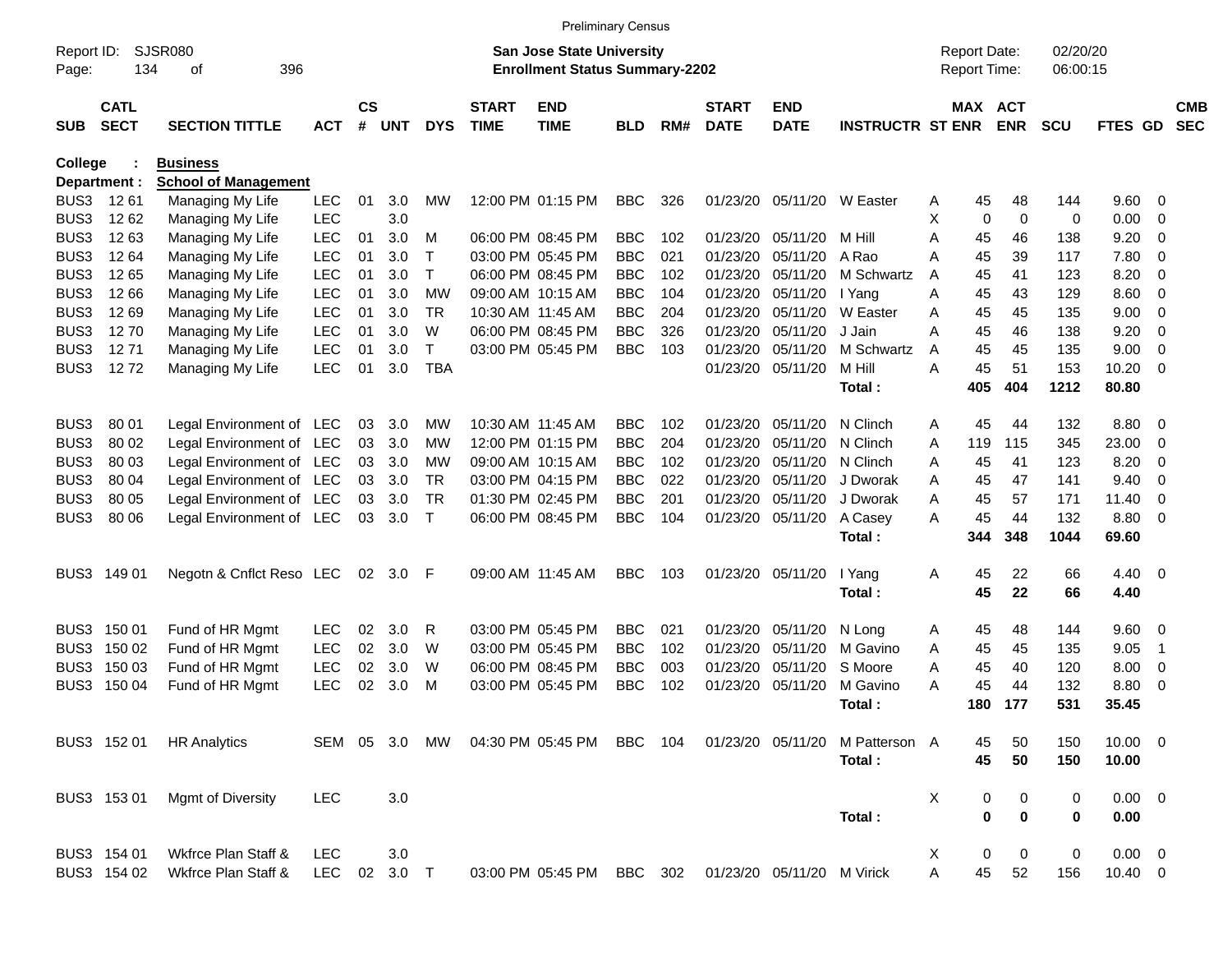|                     |                            |                                                    |            |                |            |              |                             | <b>Preliminary Census</b>                                          |            |     |                             |                             |                         |                                     |             |                       |                      |                 |                                            |                          |
|---------------------|----------------------------|----------------------------------------------------|------------|----------------|------------|--------------|-----------------------------|--------------------------------------------------------------------|------------|-----|-----------------------------|-----------------------------|-------------------------|-------------------------------------|-------------|-----------------------|----------------------|-----------------|--------------------------------------------|--------------------------|
| Report ID:<br>Page: | 135                        | SJSR080<br>396<br>οf                               |            |                |            |              |                             | San Jose State University<br><b>Enrollment Status Summary-2202</b> |            |     |                             |                             |                         | <b>Report Date:</b><br>Report Time: |             |                       | 02/20/20<br>06:00:15 |                 |                                            |                          |
| <b>SUB</b>          | <b>CATL</b><br><b>SECT</b> | <b>SECTION TITTLE</b>                              | <b>ACT</b> | <b>CS</b><br># | <b>UNT</b> | <b>DYS</b>   | <b>START</b><br><b>TIME</b> | <b>END</b><br><b>TIME</b>                                          | <b>BLD</b> | RM# | <b>START</b><br><b>DATE</b> | <b>END</b><br><b>DATE</b>   | <b>INSTRUCTR ST ENR</b> |                                     |             | MAX ACT<br><b>ENR</b> | <b>SCU</b>           | FTES GD         |                                            | <b>CMB</b><br><b>SEC</b> |
|                     |                            |                                                    |            |                |            |              |                             |                                                                    |            |     |                             |                             | Total:                  |                                     | 45          | 52                    | 156                  | 10.40           |                                            |                          |
|                     | BUS3 157 01                | Legal Issues in Hrm                                | <b>LEC</b> | 02             | 3.0        | М            |                             | 06:00 PM 08:45 PM                                                  | <b>BBC</b> | 003 | 01/23/20 05/11/20           |                             | A Casey                 | A                                   | 45          | 45                    | 135                  | $9.00 \t 0$     |                                            |                          |
|                     | BUS3 157 02                | Legal Issues in Hrm                                | <b>LEC</b> |                | 3.0        |              |                             |                                                                    |            |     |                             |                             |                         | X                                   | $\mathbf 0$ | $\mathbf 0$           | 0                    | $0.00 \t 0$     |                                            |                          |
|                     |                            |                                                    |            |                |            |              |                             |                                                                    |            |     |                             |                             | Total:                  |                                     | 45          | 45                    | 135                  | 9.00            |                                            |                          |
|                     | BUS3 158 01                | Compensatn & Rewd SyEC                             |            |                | 3.0        |              |                             |                                                                    |            |     |                             |                             |                         | X                                   | 0           | 0                     | 0                    | $0.00 \t 0$     |                                            |                          |
| BUS3                | 158 02                     | Compensatn & Rewd StEC                             |            | 02             | 3.0        | R            |                             | 06:00 PM 08:45 PM                                                  | <b>BBC</b> | 225 | 01/23/20                    | 05/11/20                    | S Moore                 | A                                   | 30          | 36                    | 108                  | 7.20            | $\overline{\phantom{0}}$                   |                          |
|                     | BUS3 158 03                | Compensatn & Rewd StEC                             |            | 02             | 3.0        | $\mathsf{T}$ |                             | 03:00 PM 05:45 PM                                                  | <b>BBC</b> | 201 | 01/23/20 05/11/20           |                             | J Cleveland<br>Total:   | A                                   | 40<br>70    | 19<br>55              | 57<br>165            | 3.80 0<br>11.00 |                                            |                          |
|                     | BUS3 159 01                | Senior Sem in HRM                                  | <b>SEM</b> | 05             | 3.0        | W            |                             | 06:00 PM 08:45 PM                                                  | <b>BBC</b> | 102 | 01/23/20 05/11/20           |                             | M Gavino                | A                                   | 35          | 47                    | 141                  | $9.40 \quad 0$  |                                            |                          |
|                     | BUS3 159 02                | Senior Sem in HRM                                  | <b>SEM</b> |                | 3.0        |              |                             |                                                                    |            |     |                             |                             |                         | X                                   | $\mathbf 0$ | $\mathbf 0$           | 0                    | $0.00 \t 0$     |                                            |                          |
|                     |                            |                                                    |            |                |            |              |                             |                                                                    |            |     |                             |                             | Total:                  |                                     | 35          | 47                    | 141                  | 9.40            |                                            |                          |
|                     | BUS3 160 01                | Fund Mgmt & Org Beh LEC                            |            | 02             | 3.0        | MW           |                             | 09:00 AM 10:15 AM                                                  | <b>BBC</b> | 103 | 01/23/20                    | 05/11/20                    | E Mattarelli            | A                                   | 45          | 45                    | 135                  | 9.05            | - 1                                        |                          |
| BUS3                | 160 02                     | Fund Mgmt & Org Beh LEC                            |            | 02             | 3.0        | MW           |                             | 10:30 AM 11:45 AM                                                  | <b>BBC</b> | 103 | 01/23/20                    | 05/11/20                    | E Mattarelli            | A                                   | 45          | 46                    | 138                  | 9.20            | $\overline{\mathbf{0}}$                    |                          |
| BUS3                | 160 03                     | Fund Mgmt & Org Beh LEC                            |            | 02             | 3.0        | MW           |                             | 09:00 AM 10:15 AM                                                  | <b>BBC</b> | 004 | 01/23/20                    | 05/11/20                    | R Pollard               | А                                   | 110         | 111                   | 333                  | 22.20           | 0                                          |                          |
|                     | BUS3 160 04                | Fund Mgmt & Org Beh LEC                            |            | 02             | 3.0        | MW           |                             | 10:30 AM 11:45 AM                                                  | <b>BBC</b> | 104 | 01/23/20                    | 05/11/20                    | S Raghuram A            |                                     | 45          | 45                    | 135                  | 9.00            | - 0                                        |                          |
| BUS3<br>BUS3        | 160 05<br>160 06           | Fund Mgmt & Org Beh LEC                            |            | 02             | 3.0<br>3.0 | MW           |                             | 12:00 PM 01:15 PM                                                  | <b>BBC</b> | 104 |                             | 01/23/20 05/11/20           | S Raghuram A            | Х                                   | 45<br>0     | 45<br>$\mathbf 0$     | 135<br>0             | 9.00<br>0.00    | $\overline{\phantom{0}}$<br>$\overline{0}$ |                          |
| BUS3                | 160 07                     | Fund Mgmt & Org Beh LEC<br>Fund Mgmt & Org Beh LEC |            | 02             | 3.0        | TR           |                             | 12:00 PM 01:15 PM                                                  | <b>BBC</b> | 104 | 01/23/20                    | 05/11/20                    | S Francis               | Α                                   | 45          | 61                    | 183                  | 12.20           | $\overline{0}$                             |                          |
| BUS3                | 160 08                     | Fund Mgmt & Org Beh LEC                            |            | 02             | 3.0        | <b>TR</b>    |                             | 07:30 AM 08:45 AM                                                  | <b>BBC</b> | 103 | 01/23/20                    | 05/11/20                    | A Musgrave              | A                                   | 45          | 46                    | 138                  | 9.20            | $\overline{0}$                             |                          |
|                     | BUS3 160 09                | Fund Mgmt & Org Beh LEC                            |            | 02             | 3.0        | MW           |                             | 07:30 AM 08:45 AM                                                  | <b>BBC</b> | 104 | 01/23/20                    | 05/11/20                    | R Pollard               | A                                   | 45          | 55                    | 165                  | 11.00           | $\overline{0}$                             |                          |
|                     | BUS3 160 11                | Fund Mgmt & Org Beh LEC                            |            | 02             | 3.0        | W            |                             | 03:00 PM 05:45 PM                                                  | <b>BBC</b> | 106 |                             | 01/23/20 05/11/20           | P Wells                 | Α                                   | 45          | 51                    | 153                  | 10.20           | $\overline{0}$                             |                          |
|                     | BUS3 160 12                | Fund Mgmt & Org Beh LEC                            |            |                | 3.0        |              |                             |                                                                    |            |     |                             |                             |                         | X                                   | 0           | $\mathbf 0$           | 0                    | 0.00            | - 0                                        |                          |
|                     | BUS3 160 13                | Fund Mgmt & Org Beh LEC                            |            | 02             | 3.0        | W            |                             | 06:00 PM 08:45 PM                                                  | <b>BBC</b> | 201 |                             | 01/23/20 05/11/20           | E Vyas                  | A                                   | 45          | 49                    | 147                  | 9.80            | 0                                          |                          |
|                     | BUS3 160 60                | Fund Mgmt & Org Beh LEC                            |            | 02             | 3.0        | T            |                             | 06:00 PM 08:45 PM                                                  | <b>BBC</b> | 204 | 01/23/20                    | 05/11/20                    | P Wells                 | A                                   | 119         | 115                   | 345                  | 23.00           | 0                                          |                          |
| BUS3                | 16080                      | Fund Mgmt & Org Beh LEC                            |            | 02             | 3.0        | <b>TBA</b>   |                             |                                                                    |            |     |                             | 01/23/20 05/11/20           | A Rao                   | А                                   | 120         | 108                   | 324                  | 21.60           | - 0                                        |                          |
|                     |                            |                                                    |            |                |            |              |                             |                                                                    |            |     |                             |                             | Total:                  |                                     | 754         | 777                   | 2331                 | 155.45          |                                            |                          |
|                     |                            | BUS3 161A 01 Applied Org Behavr                    | SEM        |                | 05 3.0     | МW           |                             | 09:00 AM 10:15 AM                                                  | BBC        | 326 |                             | 01/23/20 05/11/20 T Shirley |                         | A                                   | 45          | 44                    | 132                  | 8.80 0          |                                            |                          |
|                     |                            | BUS3 161A 02 Applied Org Behavr                    | SEM        |                | 05 3.0     | МW           |                             | 10:30 AM 11:45 AM                                                  | BBC        | 326 |                             | 01/23/20 05/11/20 T Shirley |                         | A                                   | 45          | 44                    | 132                  | 8.80 0          |                                            |                          |
|                     |                            |                                                    |            |                |            |              |                             |                                                                    |            |     |                             |                             | Total:                  |                                     | 90          | 88                    | 264                  | 17.60           |                                            |                          |
|                     |                            | BUS3 161B 01 Org Theory                            | <b>LEC</b> |                | 02 3.0 TR  |              |                             | 10:30 AM 11:45 AM                                                  | BBC        | 326 |                             | 01/23/20 05/11/20           | T Altura                | Α                                   | 45          | 44                    | 132                  | 8.80 0          |                                            |                          |
|                     |                            | BUS3 161B 02 Org Theory                            | <b>LEC</b> |                | 02 3.0     | <b>TR</b>    |                             | 12:00 PM 01:15 PM                                                  | <b>BBC</b> | 326 |                             | 01/23/20 05/11/20 T Altura  |                         | Α                                   | 45          | 44                    | 132                  | 8.80 0          |                                            |                          |
|                     |                            | BUS3 161B 03 Org Theory                            | <b>LEC</b> |                | 02 3.0 TR  |              |                             | 09:00 AM 10:15 AM                                                  | <b>BBC</b> | 326 |                             | 01/23/20 05/11/20 T Altura  |                         | A                                   | 45          | 35                    | 105                  | $7.00 \t 0$     |                                            |                          |
|                     |                            |                                                    |            |                |            |              |                             |                                                                    |            |     |                             |                             | Total:                  |                                     |             | 135 123               | 369                  | 24.60           |                                            |                          |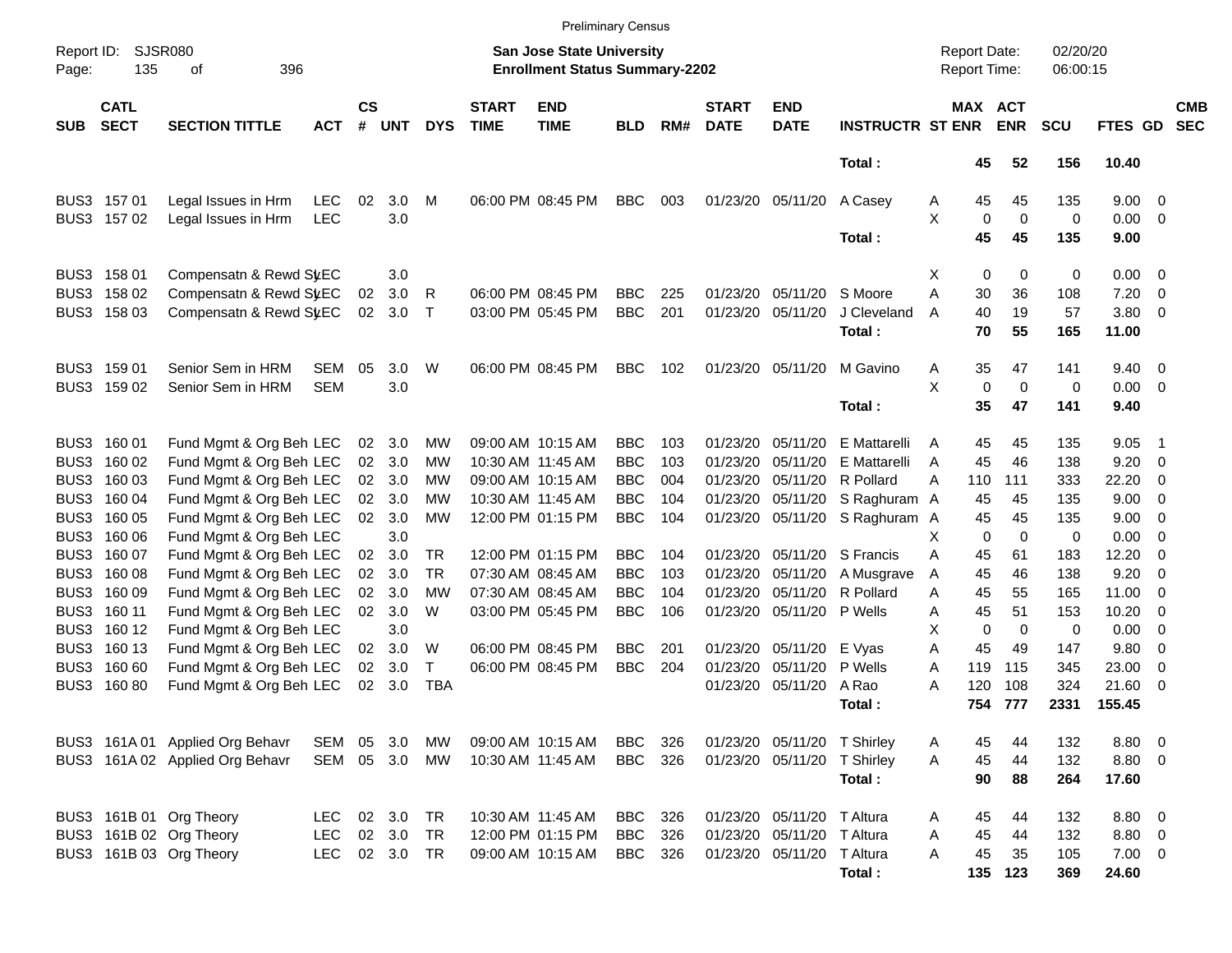| Report ID:<br>Page: | 136                        | SJSR080<br>396<br>οf      |            |                |            |              |                             | <b>San Jose State University</b><br><b>Enrollment Status Summary-2202</b> |            |     |                             |                            |                         | <b>Report Date:</b><br><b>Report Time:</b> |                |                       | 02/20/20<br>06:00:15 |               |                          |                          |
|---------------------|----------------------------|---------------------------|------------|----------------|------------|--------------|-----------------------------|---------------------------------------------------------------------------|------------|-----|-----------------------------|----------------------------|-------------------------|--------------------------------------------|----------------|-----------------------|----------------------|---------------|--------------------------|--------------------------|
| <b>SUB</b>          | <b>CATL</b><br><b>SECT</b> | <b>SECTION TITTLE</b>     | <b>ACT</b> | <b>CS</b><br># | <b>UNT</b> | <b>DYS</b>   | <b>START</b><br><b>TIME</b> | <b>END</b><br><b>TIME</b>                                                 | <b>BLD</b> | RM# | <b>START</b><br><b>DATE</b> | <b>END</b><br><b>DATE</b>  | <b>INSTRUCTR ST ENR</b> |                                            |                | MAX ACT<br><b>ENR</b> | <b>SCU</b>           | FTES GD       |                          | <b>CMB</b><br><b>SEC</b> |
| BUS3                | 166 01                     | Bus, Govt, Society        | <b>LEC</b> | 02             | 3.0        | TR           |                             | 04:30 PM 05:45 PM                                                         | <b>BBC</b> | 104 | 01/23/20                    | 05/11/20                   | M Maguire               | A                                          | 45             | 44                    | 132                  | 8.80          | - 0                      |                          |
| BUS3                | 166 02                     | Bus, Govt, Society        | <b>LEC</b> | 02             | 3.0        | TR           |                             | 03:00 PM 04:15 PM                                                         | <b>BBC</b> | 102 | 01/23/20                    | 05/11/20                   | M Maguire               | Α                                          | 45             | 45                    | 135                  | 9.00          | 0                        |                          |
| BUS3                | 16603                      | Bus, Govt, Society        | <b>LEC</b> | 02             | 3.0        | TR           |                             | 10:30 AM 11:45 AM                                                         | <b>BBC</b> | 102 | 01/23/20                    | 05/11/20                   | R Roman<br>Total:       | Α                                          | 45<br>135      | 45<br>134             | 135<br>402           | 9.00<br>26.80 | 0                        |                          |
| BUS3                |                            | 180D 02 Indiv St Org Mgmt | <b>SUP</b> | 36             | 1.0        | <b>TBA</b>   |                             |                                                                           |            |     | 01/23/20                    | 05/11/20                   | N Da Silva              | A                                          | 10             | 2                     | 2                    | 0.13          | $\overline{\mathbf{0}}$  |                          |
| BUS3                |                            | 180D 03 Indiv St Org Mgmt | <b>SUP</b> |                | 1.0        |              |                             |                                                                           |            |     |                             |                            |                         | X                                          | 0              | $\Omega$              | 0                    | 0.00          | 0                        |                          |
| BUS3                |                            | 180D 04 Indiv St Org Mgmt | <b>SUP</b> | 36             | 3.0        | TBA          |                             |                                                                           |            |     | 01/23/20                    | 05/11/20                   | S Rodan                 | Α                                          | 15             | 13                    | 0                    | 2.65          | -1                       |                          |
| BUS3                |                            | 180D 05 Indiv St Org Mgmt | <b>SUP</b> | 36             | 3.0        | <b>TBA</b>   |                             |                                                                           |            |     | 01/23/20                    | 05/11/20                   | S Raghuram              | A                                          | $\overline{1}$ | -1                    | 0                    | 0.20          | 0                        |                          |
|                     |                            |                           |            |                |            |              |                             |                                                                           |            |     |                             |                            | Total:                  |                                            | 26             | 16                    | 2                    | 2.98          |                          |                          |
| BUS3                | 18901                      | <b>Strategic Mgmt</b>     | SEM        | 05             | 3.0        | М            |                             | 06:00 PM 08:45 PM                                                         | <b>BBC</b> | 222 | 01/23/20                    | 05/11/20                   | S Chou                  | A                                          | 30             | 34                    | 102                  | 6.80          | - 0                      |                          |
| BUS3                | 18902                      | <b>Strategic Mgmt</b>     | <b>SEM</b> | 05             | 3.0        | $\mathsf{T}$ |                             | 06:00 PM 08:45 PM                                                         | <b>BBC</b> | 222 | 01/23/20                    | 05/11/20                   | S Chou                  | Α                                          | 30             | 32                    | 96                   | 6.40          | 0                        |                          |
| BUS3                | 18903                      | <b>Strategic Mgmt</b>     | SEM        | 05             | 3.0        | R            |                             | 06:00 PM 08:45 PM                                                         | <b>BBC</b> | 102 | 01/23/20                    | 05/11/20                   | L Gee                   | Α                                          | 30             | 35                    | 105                  | 7.00          | 0                        |                          |
| BUS3                | 18904                      | <b>Strategic Mgmt</b>     | <b>SEM</b> |                | 3.0        |              |                             |                                                                           |            |     |                             |                            |                         | х                                          | 0              | 0                     | 0                    | 0.00          | 0                        |                          |
| BUS3                | 18905                      | <b>Strategic Mgmt</b>     | <b>SEM</b> |                | 3.0        |              |                             |                                                                           |            |     |                             |                            |                         | Х                                          | 0              | 0                     | 0                    | 0.00          | 0                        |                          |
| BUS3                | 18906                      | <b>Strategic Mgmt</b>     | <b>SEM</b> |                | 3.0        |              |                             |                                                                           |            |     |                             |                            |                         | X                                          | 0              | 0                     | 0                    | 0.00          | 0                        |                          |
| BUS3                | 18907                      | <b>Strategic Mgmt</b>     | SEM        | 05             | 3.0        | TR           |                             | 10:30 AM 11:45 AM                                                         | <b>BBC</b> | 103 | 01/23/20                    | 05/11/20                   | G Mathur                | Α                                          | 30             | 34                    | 102                  | 6.80          | 0                        |                          |
| BUS3                | 18908                      | <b>Strategic Mgmt</b>     | SEM        | 05             | 3.0        | TR           |                             | 09:00 AM 10:15 AM                                                         | <b>BBC</b> | 103 | 01/23/20                    | 05/11/20                   | <b>G</b> Mathur         | Α                                          | 30             | 33                    | 99                   | 6.60          | 0                        |                          |
| BUS3                | 18909                      | <b>Strategic Mgmt</b>     | SEM        | 05             | 3.0        | TR           |                             | 10:30 AM 11:45 AM                                                         | <b>BBC</b> | 220 | 01/23/20                    | 05/11/20                   | Y No                    | Α                                          | 30             | 32                    | 96                   | 6.40          | 0                        |                          |
| BUS3                | 189 10                     | <b>Strategic Mgmt</b>     | SEM        | 05             | 3.0        | TR           |                             | 12:00 PM 01:15 PM                                                         | <b>BBC</b> | 220 | 01/23/20                    | 05/11/20                   | Y No                    | Α                                          | 30             | 35                    | 105                  | 7.00          | 0                        |                          |
| BUS3                | 189 11                     | <b>Strategic Mgmt</b>     | SEM        | 05             | 3.0        | TR           |                             | 09:00 AM 10:15 AM                                                         | <b>BBC</b> | 220 | 01/23/20                    | 05/11/20                   | Y No                    | Α                                          | 30             | 33                    | 99                   | 6.60          | 0                        |                          |
| BUS3                | 189 12                     | <b>Strategic Mgmt</b>     | <b>SEM</b> |                | 3.0        |              |                             |                                                                           |            |     |                             |                            |                         | х                                          | 0              | 0                     | 0                    | 0.00          | 0                        |                          |
| BUS3                | 189 13                     | <b>Strategic Mgmt</b>     | SEM        | 05             | 3.0        | TR           |                             | 03:00 PM 04:15 PM                                                         | <b>BBC</b> | 220 | 01/23/20                    | 05/11/20                   | G Radine                | Α                                          | 30             | 39                    | 117                  | 7.80          | 0                        |                          |
| BUS3                | 189 14                     | <b>Strategic Mgmt</b>     | SEM        | 05             | 3.0        | TR           |                             | 01:30 PM 02:45 PM                                                         | <b>BBC</b> | 102 | 01/23/20                    | 05/11/20                   | R Roman                 | Α                                          | 30             | 36                    | 108                  | 7.20          | 0                        |                          |
| BUS3                | 189 15                     | <b>Strategic Mgmt</b>     | SEM        | 05             | 3.0        | TR           |                             | 12:00 PM 01:15 PM                                                         | <b>BBC</b> | 102 | 01/23/20                    | 05/11/20                   | R Roman                 | Α                                          | 30             | 36                    | 108                  | 7.20          | 0                        |                          |
| BUS3                | 189 16                     | <b>Strategic Mgmt</b>     | SEM        | 05             | 3.0        | мw           |                             | 12:00 PM 01:15 PM                                                         | <b>BBC</b> | 102 | 01/23/20                    | 05/11/20                   | J Tan                   | Α                                          | 30             | 44                    | 132                  | 8.80          | 0                        |                          |
| BUS3                | 189 17                     | <b>Strategic Mgmt</b>     | SEM        | 05             | 3.0        | МW           |                             | 01:30 PM 02:45 PM                                                         | <b>BBC</b> | 102 | 01/23/20                    | 05/11/20                   | J Tan                   | Α                                          | 30             | 43                    | 129                  | 8.60          | 0                        |                          |
| BUS3                | 189 18                     | <b>Strategic Mgmt</b>     | <b>SEM</b> | 05             | 3.0        | TR           |                             | 01:30 PM 02:45 PM                                                         | <b>BBC</b> | 021 | 01/23/20                    | 05/11/20                   | C Wang                  | Α                                          | 30             | 33                    | 99                   | 6.60          | 0                        |                          |
| BUS3                | 189 19                     | <b>Strategic Mgmt</b>     | SEM        | 05             | 3.0        | TR           |                             | 04:30 PM 05:45 PM                                                         | <b>BBC</b> | 102 | 01/23/20                    | 05/11/20                   | C Wang                  | A                                          | 30             | 35                    | 105                  | 7.00          | - 0                      |                          |
|                     | BUS3 189 20                | <b>Strategic Mgmt</b>     | SEM        | 05             | 3.0        | TR           |                             | 09:00 AM 10:15 AM                                                         | <b>BBC</b> | 105 |                             | 01/23/20 05/11/20 C Wang   |                         | Α                                          | 30             | 35                    | 105                  | 7.00          | $\overline{\phantom{0}}$ |                          |
|                     | BUS3 189 21                | <b>Strategic Mgmt</b>     | SEM        | 05             | 3.0        | F            |                             | 01:00 PM 03:45 PM                                                         | <b>BBC</b> | 102 |                             | 01/23/20 05/11/20 W Yuan   |                         | Α                                          | 30             | 30                    | 90                   | $6.00 \t 0$   |                          |                          |
|                     | BUS3 189 22                | <b>Strategic Mgmt</b>     | SEM        | 05             | 3.0        | F            |                             | 10:00 AM 12:45 PM                                                         | <b>BBC</b> | 102 |                             | 01/23/20 05/11/20 L Gee    |                         | Α                                          | 30             | 35                    | 105                  | $7.00 \t 0$   |                          |                          |
|                     | BUS3 189 23                | <b>Strategic Mgmt</b>     | SEM        | 05             | 3.0        | <b>TR</b>    |                             | 12:00 PM 01:15 PM                                                         | BBC        | 021 |                             | 01/23/20 05/11/20 C Wang   |                         | Α                                          | 30             | 34                    | 102                  | $6.80$ 0      |                          |                          |
|                     | BUS3 189 24                | <b>Strategic Mgmt</b>     | SEM        | 05             | 3.0        | <b>TBA</b>   |                             |                                                                           |            |     | 01/23/20 05/11/20           |                            |                         | Α                                          | 30             | 36                    | 108                  | $7.20 \t 0$   |                          |                          |
|                     | BUS3 189 25                | <b>Strategic Mgmt</b>     | SEM        | 05             | 3.0        | <b>TBA</b>   |                             |                                                                           |            |     |                             | 01/23/20 05/11/20          |                         | Α                                          | 30             | 35                    | 105                  | $7.00 \t 0$   |                          |                          |
|                     | BUS3 189 26                | <b>Strategic Mgmt</b>     | SEM        | 05             | 3.0        | <b>TBA</b>   |                             |                                                                           |            |     |                             | 01/23/20 05/11/20 S Khavul |                         | A                                          | 30             | 36                    | 108                  | $7.20 \t 0$   |                          |                          |
|                     | BUS3 189 27                | <b>Strategic Mgmt</b>     |            |                | SEM 05 3.0 | M            |                             | 06:00 PM 08:45 PM                                                         | BBC        | 205 |                             | 01/23/20 05/11/20 S Rodan  |                         | Α                                          | 30             | 28                    | 84                   | 5.60 0        |                          |                          |

Preliminary Census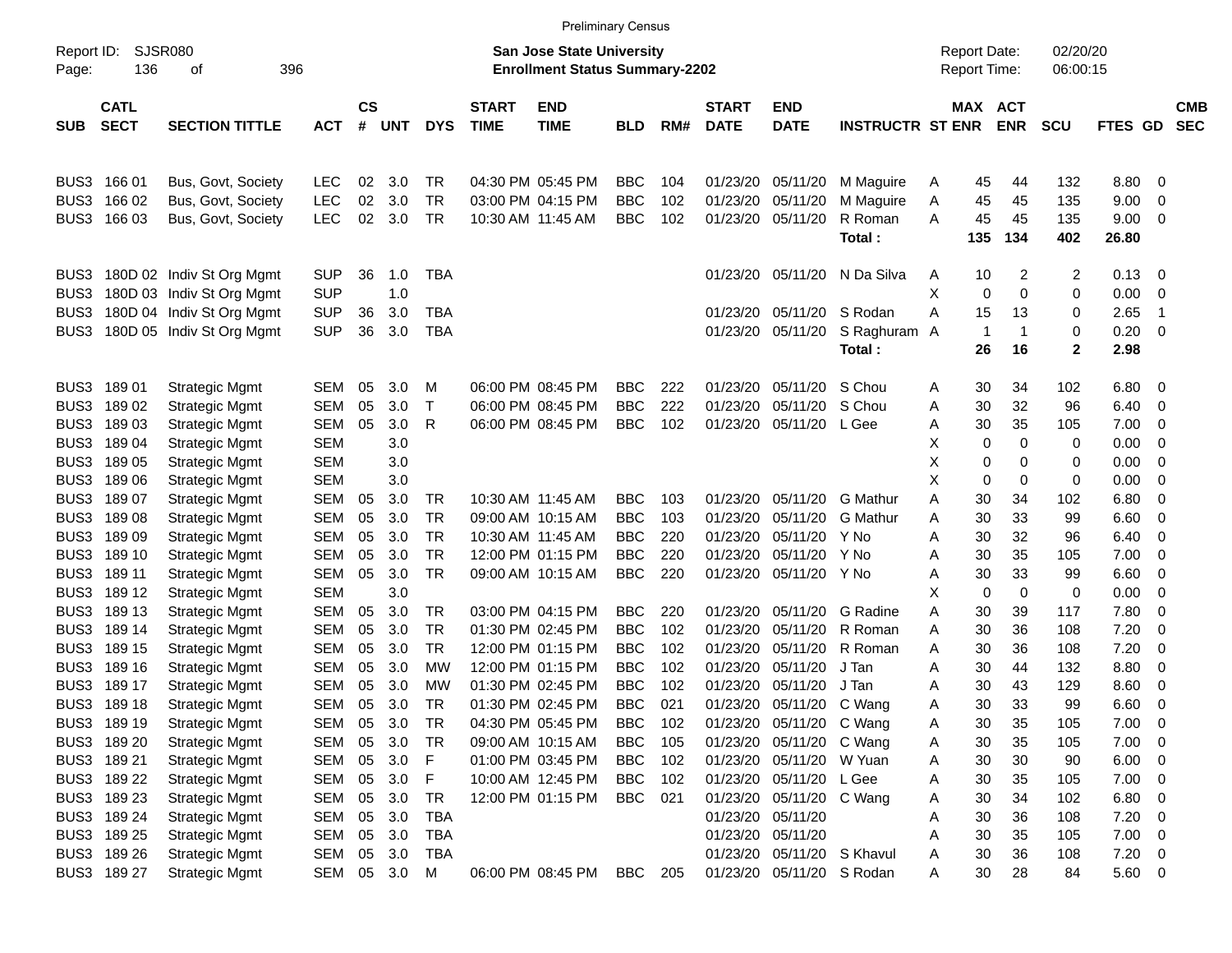|                     |              |                             |            |     |            |            |                   | <b>Preliminary Census</b>                                                 |            |     |              |                        |                          |   |                                            |            |                      |                |                          |
|---------------------|--------------|-----------------------------|------------|-----|------------|------------|-------------------|---------------------------------------------------------------------------|------------|-----|--------------|------------------------|--------------------------|---|--------------------------------------------|------------|----------------------|----------------|--------------------------|
| Report ID:<br>Page: | 137          | <b>SJSR080</b><br>396<br>оf |            |     |            |            |                   | <b>San Jose State University</b><br><b>Enrollment Status Summary-2202</b> |            |     |              |                        |                          |   | <b>Report Date:</b><br><b>Report Time:</b> |            | 02/20/20<br>06:00:15 |                |                          |
|                     |              |                             |            |     |            |            |                   |                                                                           |            |     |              |                        |                          |   |                                            |            |                      |                |                          |
|                     | <b>CATL</b>  |                             |            | CS  |            |            | <b>START</b>      | <b>END</b>                                                                |            |     | <b>START</b> | <b>END</b>             |                          |   | <b>MAX</b>                                 | ACT        |                      |                | <b>CMB</b>               |
| <b>SUB</b>          | <b>SECT</b>  | <b>SECTION TITTLE</b>       | <b>ACT</b> | #   | <b>UNT</b> | <b>DYS</b> | <b>TIME</b>       | <b>TIME</b>                                                               | <b>BLD</b> | RM# | <b>DATE</b>  | <b>DATE</b>            | <b>INSTRUCTR ST ENR</b>  |   |                                            | <b>ENR</b> | <b>SCU</b>           | <b>FTES GD</b> | <b>SEC</b>               |
| BUS3                | 189 28       | <b>Strategic Mgmt</b>       | <b>SEM</b> | -05 | 3.0        | W          | 06:00 PM 08:45 PM |                                                                           | BBC        | 123 | 01/23/20     | 05/11/20               | S Chou                   | A | 30                                         | 31         | 93                   | 6.20           | $\overline{\phantom{0}}$ |
|                     |              |                             |            |     |            |            |                   |                                                                           |            |     |              |                        | Total :                  |   | 720                                        | 834        | 2502                 | 166.80         |                          |
|                     |              |                             |            |     |            |            |                   |                                                                           |            |     |              |                        |                          |   |                                            |            |                      |                |                          |
|                     | Department : | <b>School of Management</b> |            |     |            |            |                   |                                                                           |            |     |              |                        | <b>Department Total:</b> |   | 3074                                       |            | 3172 9470            | 634.28         |                          |
|                     |              |                             |            |     |            |            |                   |                                                                           |            |     |              | <b>Lower Division:</b> |                          |   | 749                                        | 752        | 2256                 | 150.40         |                          |
|                     |              |                             |            |     |            |            |                   |                                                                           |            |     |              | <b>Upper Division:</b> |                          |   | 2325                                       | 2420       | 7214                 | 483.88         |                          |

**Graduate Division : 0 0 0 0.00**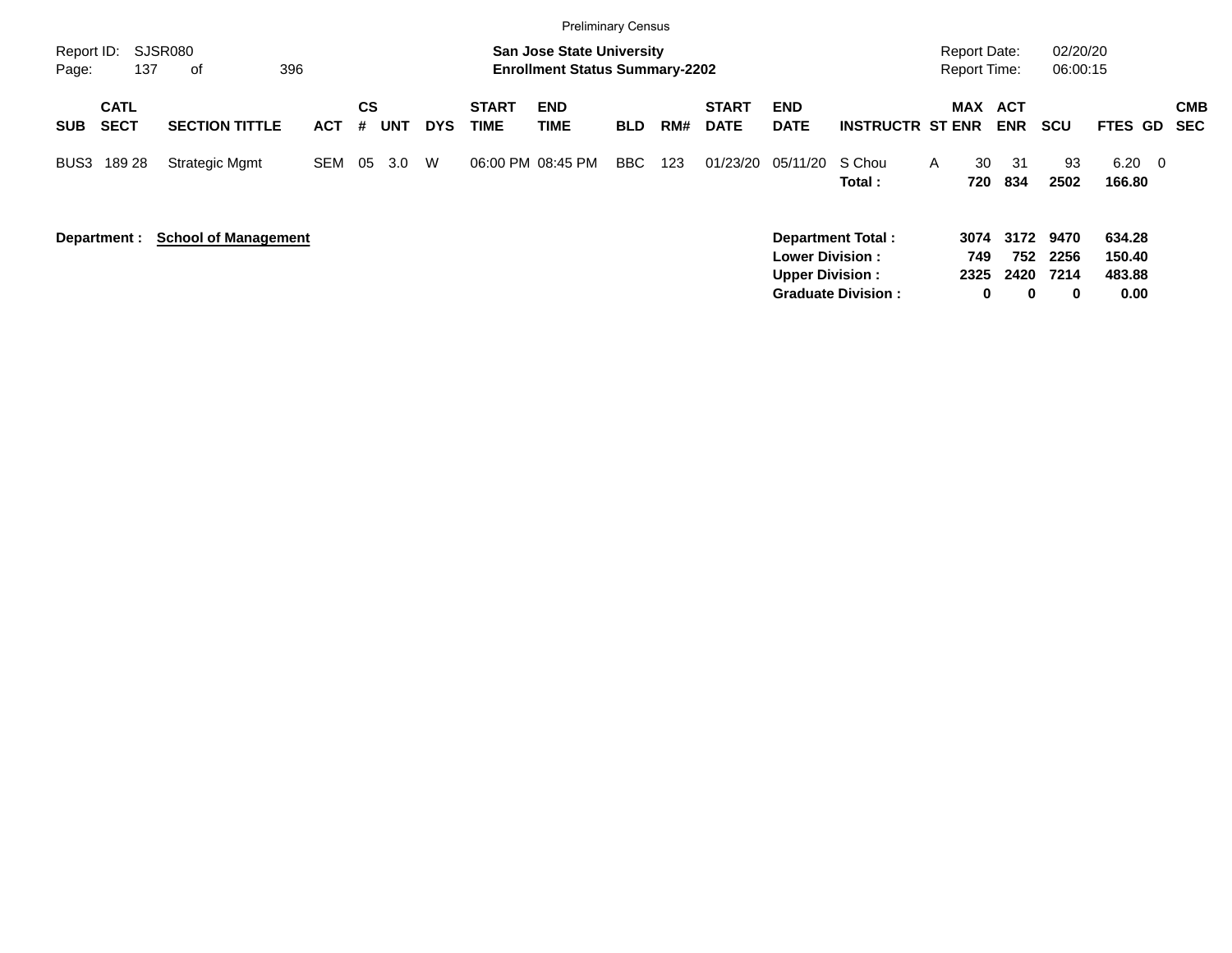|                     |                            |                                                       |            |                    |        |            |                             | <b>Preliminary Census</b>                                                 |            |     |                             |                           |                         |   |                                     |            |                      |                |                          |                          |
|---------------------|----------------------------|-------------------------------------------------------|------------|--------------------|--------|------------|-----------------------------|---------------------------------------------------------------------------|------------|-----|-----------------------------|---------------------------|-------------------------|---|-------------------------------------|------------|----------------------|----------------|--------------------------|--------------------------|
| Report ID:<br>Page: | 138                        | <b>SJSR080</b><br>396<br>οf                           |            |                    |        |            |                             | <b>San Jose State University</b><br><b>Enrollment Status Summary-2202</b> |            |     |                             |                           |                         |   | <b>Report Date:</b><br>Report Time: |            | 02/20/20<br>06:00:15 |                |                          |                          |
| <b>SUB</b>          | <b>CATL</b><br><b>SECT</b> | <b>SECTION TITTLE</b>                                 | <b>ACT</b> | $\mathsf{cs}$<br># | UNT    | <b>DYS</b> | <b>START</b><br><b>TIME</b> | <b>END</b><br><b>TIME</b>                                                 | <b>BLD</b> | RM# | <b>START</b><br><b>DATE</b> | <b>END</b><br><b>DATE</b> | <b>INSTRUCTR ST ENR</b> |   | MAX ACT                             | <b>ENR</b> | <b>SCU</b>           | <b>FTES GD</b> |                          | <b>CMB</b><br><b>SEC</b> |
| <b>College</b>      |                            | <b>Business</b>                                       |            |                    |        |            |                             |                                                                           |            |     |                             |                           |                         |   |                                     |            |                      |                |                          |                          |
|                     | Department :               | <b>School of Information Systems &amp; Technology</b> |            |                    |        |            |                             |                                                                           |            |     |                             |                           |                         |   |                                     |            |                      |                |                          |                          |
| BUS4                | 91A 01                     | Adv Comp Tools Bus LEC                                |            |                    | 01 1.0 | M          |                             | 04:30 PM 05:45 PM                                                         | <b>BBC</b> | 305 |                             | 01/27/20 04/06/20         | M Splane<br>Total:      | A | 40<br>40                            | 22<br>22   | 22<br>22             | 1.47<br>1.47   | $\overline{\phantom{0}}$ |                          |
| BUS4                | 91L01                      | Comp Tools for Bus                                    | <b>LEC</b> | 01                 | 1.0    | Т          |                             | 06:00 PM 07:15 PM                                                         | <b>BBC</b> | 305 | 01/28/20                    | 04/07/20                  | P Kwan                  | Α | 38                                  | 33         | 33                   | 2.20           | - 0                      |                          |
| BUS4                | 91L02                      | Comp Tools for Bus                                    | <b>LEC</b> | 01                 | 1.0    | Т          |                             | 07:30 PM 08:45 PM                                                         | <b>BBC</b> | 305 | 01/28/20                    | 04/07/20                  | P Kwan                  | Α | 38                                  | 34         | 34                   | 2.27           | - 0                      |                          |
| BUS4                | 91L03                      | Comp Tools for Bus                                    | <b>LEC</b> | 01                 | 1.0    | M          |                             | 06:00 PM 07:15 PM                                                         | <b>BBC</b> | 305 | 01/27/20                    | 04/06/20                  | U Andra                 | Α | 38                                  | 42         | 42                   | 2.80           | - 0                      |                          |
| BUS4                | 91L04                      | Comp Tools for Bus                                    | <b>LEC</b> | 01                 | 1.0    | M          |                             | 07:30 PM 08:45 PM                                                         | <b>BBC</b> | 305 | 01/27/20                    | 04/06/20                  | U Andra                 | Α | 38                                  | 37         | 37                   | 2.47           | - 0                      |                          |
| BUS4                | 91L05                      | Comp Tools for Bus                                    | <b>LEC</b> | 01                 | 1.0    | M          |                             | 01:30 PM 02:45 PM                                                         | <b>BBC</b> | 305 | 01/27/20                    | 04/06/20                  | M Splane                | Α | 38                                  | 46         | 46                   | 3.07           | - 0                      |                          |
| BUS4                | 91L06                      | Comp Tools for Bus                                    | <b>LEC</b> | 01                 | 1.0    | м          |                             | 03:00 PM 04:15 PM                                                         | <b>BBC</b> | 305 | 01/27/20                    | 04/06/20                  | M Splane                | A | 38                                  | 43         | 43                   | 2.87           | - 0                      |                          |
| BUS4                | 91L07                      | Comp Tools for Bus                                    | <b>LEC</b> | 01                 | 1.0    | Т          |                             | 01:30 PM 02:45 PM                                                         | <b>BBC</b> | 305 | 01/28/20                    | 04/07/20                  | M Splane                | Α | 38                                  | 47         | 47                   | 3.13           | 0                        |                          |
| BUS4                | 91L08                      | Comp Tools for Bus                                    | <b>LEC</b> | 01                 | 1.0    | Т          |                             | 03:00 PM 04:15 PM                                                         | <b>BBC</b> | 305 | 01/28/20                    | 04/07/20                  | M Splane                | A | 38                                  | 44         | 44                   | 2.93           | - 0                      |                          |
| BUS4                | 91L09                      | Comp Tools for Bus                                    | <b>LEC</b> | 01                 | 1.0    | W          |                             | 01:30 PM 02:45 PM                                                         | <b>BBC</b> | 305 | 01/29/20                    | 04/08/20                  | M Splane                | A | 38                                  | 46         | 46                   | 3.07           | - 0                      |                          |
| BUS4                | 91L 10                     | Comp Tools for Bus                                    | <b>LEC</b> | 01                 | 1.0    | W          |                             | 03:00 PM 04:15 PM                                                         | <b>BBC</b> | 305 | 01/29/20                    | 04/08/20                  | M Splane                | Α | 38                                  | 38         | 38                   | 2.53           | - 0                      |                          |
| BUS4                | 91L 11                     | Comp Tools for Bus                                    | <b>LEC</b> | 01                 | 1.0    | R          |                             | 01:30 PM 02:45 PM                                                         | <b>BBC</b> | 305 | 01/23/20                    | 03/26/20                  | M Splane                | A | 38                                  | 42         | 42                   | 2.80           | - 0                      |                          |
| BUS4                | 91L 12                     | Comp Tools for Bus                                    | <b>LEC</b> | 01                 | 1.0    | R          |                             | 03:00 PM 04:15 PM                                                         | <b>BBC</b> | 305 | 01/23/20                    | 03/26/20                  | M Splane                | A | 38                                  | 43         | 43                   | 2.87           | - 0                      |                          |
|                     |                            |                                                       |            |                    |        |            |                             |                                                                           |            |     |                             |                           | Total:                  |   | 456                                 | 495        | 495                  | 33.00          |                          |                          |
| BUS4                | 92 01                      | Intro Bus Prog                                        | SEM        | 04                 | 3.0    | МW         |                             | 10:30 AM 11:45 AM                                                         | <b>BBC</b> | 304 |                             | 01/23/20 05/11/20         | Y Ceran                 | A | 45                                  | 50         | 150                  | $10.00 \t 0$   |                          |                          |
|                     |                            |                                                       |            |                    |        |            |                             |                                                                           |            |     |                             |                           | Total:                  |   | 45                                  | 50         | 150                  | 10.00          |                          |                          |
| BUS4                | 110A 01                    | Fund Mgmt Info Sys                                    | SEM        | 04                 | 3.0    | TR.        |                             | 09:00 AM 10:15 AM                                                         | <b>BBC</b> | 304 | 01/23/20                    | 05/11/20                  | L Albert                | A | 45                                  | 40         | 120                  | 8.00           | - 0                      |                          |
| BUS4                | 110A 02                    | Fund Mgmt Info Sys                                    | <b>SEM</b> | 04                 | 3.0    | <b>TR</b>  |                             | 10:30 AM 11:45 AM                                                         | <b>BBC</b> | 304 | 01/23/20                    | 05/11/20                  | L Albert                | Α | 45                                  | 45         | 135                  | 9.00           | - 0                      |                          |
| BUS4                | 110A 03                    | Fund Mgmt Info Sys                                    | <b>SEM</b> | 04                 | 3.0    | <b>TR</b>  |                             | 12:00 PM 01:15 PM                                                         | <b>BBC</b> | 304 | 01/23/20                    | 05/11/20                  | L Albert                | Α | 45                                  | 43         | 129                  | 8.60           | - 0                      |                          |
|                     |                            |                                                       |            |                    |        |            |                             |                                                                           |            |     |                             |                           | Total:                  |   | 135                                 | 128        | 384                  | 25.60          |                          |                          |
| BUS4                |                            | 110B 01 Sys Analysis & Desig                          | SEM        |                    | 3.0    |            |                             |                                                                           |            |     |                             |                           |                         | X | 0                                   | 0          | 0                    | 0.00           | - 0                      |                          |
| BUS4                | 110B 02                    | Sys Analysis & Desig                                  | SEM        | 04                 | 3.0    | MW         |                             | 09:00 AM 10:15 AM                                                         | <b>BBC</b> | 204 | 01/23/20                    | 05/11/20                  | Y Ceran                 | A | 119                                 | 112        | 336                  | 22.40          | - 0                      |                          |
|                     |                            |                                                       |            |                    |        |            |                             |                                                                           |            |     |                             |                           | Total:                  |   | 119                                 | 112        | 336                  | 22.40          |                          |                          |
|                     | BUS4 111 01                | Networking & Data Co SEM 04                           |            |                    | 3.0    | МW         |                             | 10:30 AM 11:45 AM                                                         | BBC        | 204 |                             | 01/23/20 05/11/20         | N Aggarwal              | A | 119                                 | 117        | 351                  | 23.40 0        |                          |                          |
|                     | BUS4 111 02                | Networking & Data Co SEM 04 3.0                       |            |                    |        | <b>TR</b>  |                             | 12:00 PM 01:15 PM                                                         | BBC 320    |     |                             | 01/23/20 05/11/20         | R Sridar                | A | 45                                  | 46         | 138                  | $9.20 \ 0$     |                          |                          |
|                     |                            |                                                       |            |                    |        |            |                             |                                                                           |            |     |                             |                           | Total:                  |   |                                     | 164 163    | 489                  | 32.60          |                          |                          |
|                     | BUS4 112 01                | Database Mgmt Syst LEC                                |            |                    | 02 3.0 | TR         |                             | 03:00 PM 04:15 PM                                                         | <b>BBC</b> | 320 |                             | 01/23/20 05/11/20         | A Shirani               | A | 45                                  | 51         | 153                  | $10.20 \t 0$   |                          |                          |
|                     | BUS4 112 02                | Database Mgmt Syst LEC                                |            |                    | 02 3.0 | T          |                             | 06:00 PM 08:45 PM                                                         | <b>BBC</b> | 320 |                             | 01/23/20 05/11/20         | A Shirani               | Α | 45                                  | 46         | 138                  | $9.25$ 1       |                          |                          |
|                     | BUS4 112 03                | Database Mgmt Syst LEC 02 3.0                         |            |                    |        | MW         |                             | 10:30 AM 11:45 AM                                                         | <b>BBC</b> | 305 |                             | 01/23/20 05/11/20         | S Dhar                  | A | 45                                  | 44         | 132                  | 8.80 0         |                          |                          |
|                     |                            |                                                       |            |                    |        |            |                             |                                                                           |            |     |                             |                           | Total:                  |   |                                     | 135 141    | 423                  | 28.25          |                          |                          |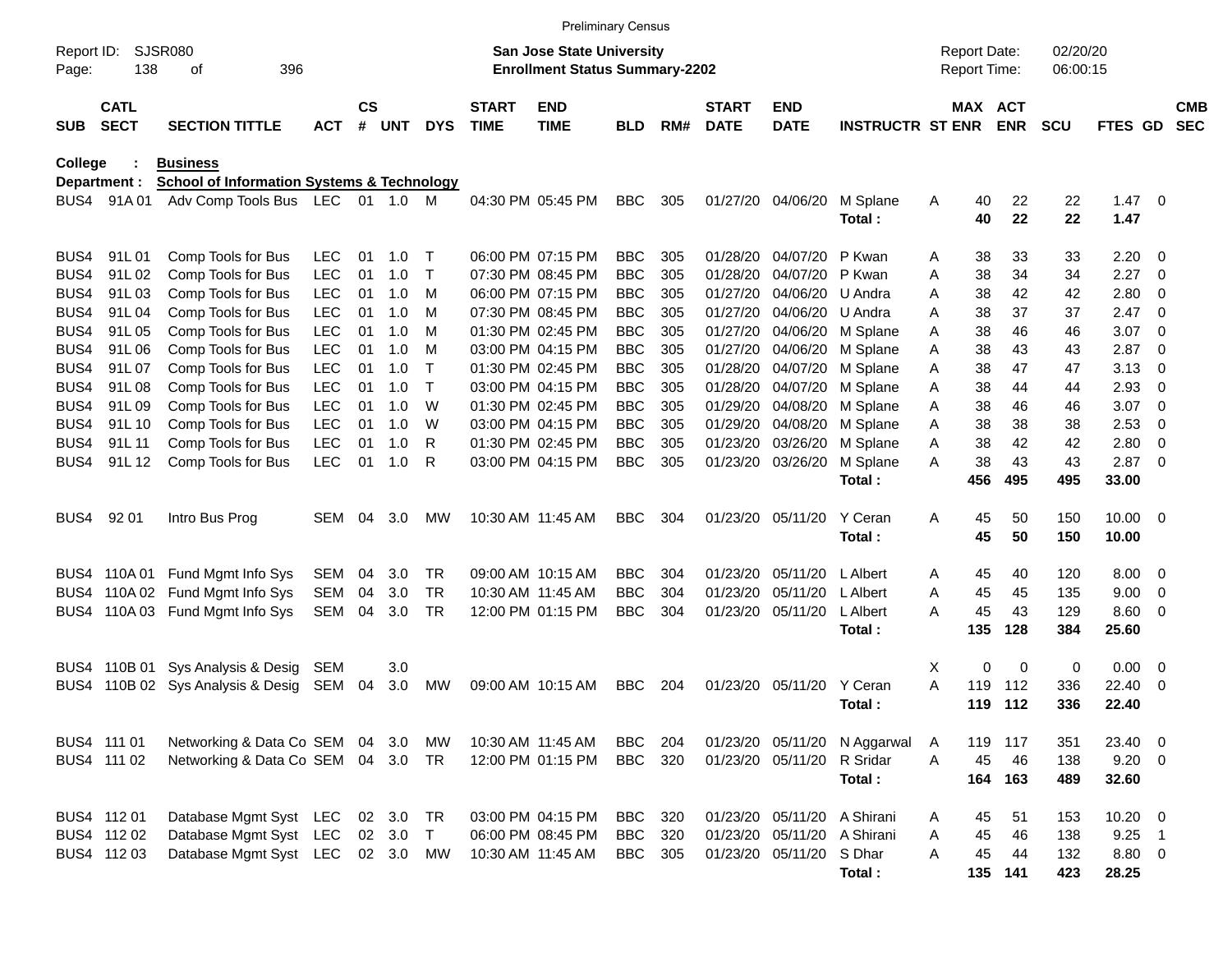|                     |                                                          |                                                                                                          |                                        |                  |                                |                                  |                             |                                                                                  | <b>Preliminary Census</b>                            |                          |                                  |                                                                                    |                                                            |                     |                                              |                          |                                                     |                          |
|---------------------|----------------------------------------------------------|----------------------------------------------------------------------------------------------------------|----------------------------------------|------------------|--------------------------------|----------------------------------|-----------------------------|----------------------------------------------------------------------------------|------------------------------------------------------|--------------------------|----------------------------------|------------------------------------------------------------------------------------|------------------------------------------------------------|---------------------|----------------------------------------------|--------------------------|-----------------------------------------------------|--------------------------|
| Report ID:<br>Page: | 139                                                      | SJSR080<br>396<br>οf                                                                                     |                                        |                  |                                |                                  |                             | <b>San Jose State University</b><br><b>Enrollment Status Summary-2202</b>        |                                                      |                          |                                  |                                                                                    |                                                            | <b>Report Date:</b> | Report Time:                                 | 02/20/20<br>06:00:15     |                                                     |                          |
| <b>SUB</b>          | <b>CATL</b><br><b>SECT</b>                               | <b>SECTION TITTLE</b>                                                                                    | <b>ACT</b>                             | <b>CS</b><br>#   | UNT                            | <b>DYS</b>                       | <b>START</b><br><b>TIME</b> | <b>END</b><br><b>TIME</b>                                                        | <b>BLD</b>                                           | RM#                      | <b>START</b><br><b>DATE</b>      | <b>END</b><br><b>DATE</b>                                                          | <b>INSTRUCTR ST ENR</b>                                    |                     | MAX ACT<br><b>ENR</b>                        | <b>SCU</b>               | FTES GD                                             | <b>CMB</b><br><b>SEC</b> |
|                     | BUS4 118D 01 Big Data<br>BUS4 118D 02 Big Data           |                                                                                                          | LEC.<br><b>LEC</b>                     | 02               | $02 \quad 3.0$<br>3.0          | <b>TR</b><br><b>TR</b>           |                             | 12:00 PM 01:15 PM<br>01:30 PM 02:45 PM                                           | <b>BBC</b><br><b>BBC</b>                             | 103<br>103               | 01/23/20                         | 01/23/20 05/11/20<br>05/11/20                                                      | S Jensen<br>S Jensen<br>Total:                             | A<br>A              | 45<br>41<br>45<br>41<br>90<br>82             | 123<br>123<br>246        | $8.20 \ 0$<br>8.20 0<br>16.40                       |                          |
|                     |                                                          | BUS4 118S 01 Special Topics MIS<br>BUS4 118S 02 Special Topics MIS                                       | SEM<br>SEM                             | 02               | $02 \quad 3.0$<br>3.0          | TR<br>R                          |                             | 10:30 AM 11:45 AM<br>06:00 PM 08:45 PM                                           | <b>BBC</b><br><b>BBC</b>                             | 320<br>320               | 01/23/20<br>01/23/20             | 05/11/20<br>05/11/20                                                               | Y Chen<br>A Shirani<br>Total:                              | A<br>A              | 42<br>45<br>45<br>41<br>90<br>83             | 126<br>123<br>249        | 8.40 0<br>8.20 0<br>16.60                           |                          |
|                     |                                                          | BUS4 118W 01 Web Based Computing SEM 04<br>BUS4 118W 02 Web Based Computing SEM 04 3.0                   |                                        |                  | 3.0                            | МW<br>МW                         |                             | 01:30 PM 02:45 PM<br>03:00 PM 04:15 PM                                           | <b>BBC</b><br><b>BBC</b>                             | 304<br>304               | 01/23/20                         | 05/11/20<br>01/23/20 05/11/20                                                      | S Dhar<br>S Dhar<br>Total:                                 | A<br>A              | 30<br>45<br>45<br>24<br>90<br>54             | 90<br>72<br>162          | $6.00 \quad 0$<br>$4.80$ 0<br>10.80                 |                          |
|                     | BUS4 119A 01                                             | <b>MIS Practicum</b><br>BUS4 119A 02 MIS Practicum<br>BUS4 119A 03 MIS Practicum                         | <b>LEC</b><br><b>LEC</b><br><b>LEC</b> | 02<br>02         | - 3.0<br>3.0<br>02 3.0         | МW<br><b>TR</b><br>$\top$        |                             | 12:00 PM 01:15 PM<br>01:30 PM 02:45 PM<br>06:00 PM 08:45 PM                      | <b>BBC</b><br><b>BBC</b><br><b>BBC</b>               | 103<br>320<br>220        | 01/23/20<br>01/23/20             | 05/11/20<br>05/11/20<br>01/23/20 05/11/20                                          | R Sridar<br>R Sridar<br>L Gee<br>Total:                    | A<br>A<br>Α<br>135  | 45<br>44<br>45<br>44<br>45<br>15<br>103      | 132<br>132<br>45<br>309  | 8.80 0<br>8.80 0<br>$3.00 \ 0$<br>20.60             |                          |
|                     | BUS4 119B 01                                             | <b>Bus Strat Info Sys</b><br>BUS4 119B 02 Bus Strat Info Sys<br>BUS4 119B 03 Bus Strat Info Sys          | <b>LEC</b><br><b>LEC</b><br><b>LEC</b> | 02<br>02<br>02   | 3.0<br>3.0<br>3.0              | TR<br>TR<br>W                    |                             | 09:00 AM 10:15 AM<br>10:30 AM 11:45 AM<br>06:00 PM 08:45 PM                      | <b>BBC</b><br><b>BBC</b><br><b>BBC</b>               | 021<br>021<br>304        | 01/23/20<br>01/23/20             | 05/11/20<br>05/11/20<br>01/23/20 05/11/20                                          | R Sessions<br>R Sessions<br>R Sessions<br>Total:           | A<br>A<br>A<br>135  | 49<br>45<br>45<br>47<br>45<br>48<br>144      | 147<br>141<br>144<br>432 | $9.80 \quad 0$<br>$9.40 \quad 0$<br>9.60 0<br>28.80 |                          |
|                     |                                                          | BUS4 119H 01 Honors Prac in MIS I                                                                        | SEM 05 3.0 M                           |                  |                                |                                  |                             | 06:00 PM 08:45 PM                                                                | <b>BBC</b>                                           | 226                      |                                  | 01/23/20 05/11/20                                                                  | A Polmanteer A<br>Total:                                   |                     | 20<br>15<br>15<br>20                         | 45<br>45                 | $3.00 \ 0$<br>3.00                                  |                          |
| BUS4                | BUS4 180 02<br>BUS4 180 03<br>180I 04                    | Ind Studies MIS<br>Ind Studies MIS<br>Ind Studies MIS                                                    | <b>SUP</b><br><b>SUP</b><br><b>SUP</b> | 36<br>36<br>36   | 1.0<br>2.0<br>3.0              | TBA<br><b>TBA</b><br><b>TBA</b>  |                             |                                                                                  |                                                      |                          | 01/23/20<br>01/23/20<br>01/23/20 | 05/11/20<br>05/11/20<br>05/11/20                                                   | <b>T</b> Hill<br><b>T</b> Hill<br><b>T</b> Hill<br>Total : | A<br>A<br>Α         | 10<br>4<br>10<br>0<br>10<br>0<br>30<br>4     | 4<br>0<br>0<br>4         | $0.27 \t 0$<br>$0.00 \t 0$<br>$0.00 \t 0$<br>0.27   |                          |
|                     | BUS4 188 01<br>BUS4 188 02<br>BUS4 188 03<br>BUS4 188 04 | <b>Business Systems</b><br><b>Business Systems</b><br><b>Business Systems</b><br><b>Business Systems</b> | <b>LEC</b><br><b>LEC</b><br>LEC<br>LEC | $02\,$<br>$02\,$ | 02 3.0<br>3.0<br>02 3.0<br>3.0 | <b>MW</b><br><b>MW</b><br>M<br>M |                             | 12:00 PM 01:15 PM<br>01:30 PM 02:45 PM<br>03:00 PM 05:45 PM<br>03:00 PM 05:45 PM | <b>BBC</b><br><b>BBC</b><br><b>BBC</b><br><b>BBC</b> | 304<br>103<br>103<br>106 |                                  | 01/23/20 05/11/20 R Sridar<br>01/23/20 05/11/20 S Wilde<br>01/23/20 05/11/20 R Sha | 01/23/20 05/11/20 N Aggarwal                               | A<br>Α<br>A<br>Α    | 49<br>45<br>45<br>43<br>45<br>43<br>45<br>46 | 147<br>129<br>129<br>138 | 9.80 0<br>$8.60$ 0<br>8.60 0<br>$9.20 \ 0$          |                          |
|                     | BUS4 188 05<br>BUS4 188 06<br>BUS4 188 07<br>BUS4 188 08 | <b>Business Systems</b><br><b>Business Systems</b><br><b>Business Systems</b><br><b>Business Systems</b> | LEC<br>LEC<br>LEC<br><b>LEC</b>        | 02<br>$02\,$     | 3.0<br>3.0<br>02 3.0<br>02 3.0 | M<br>M<br><b>TR</b><br><b>TR</b> |                             | 06:00 PM 08:45 PM<br>06:00 PM 08:45 PM<br>09:00 AM 10:15 AM<br>01:30 PM 02:45 PM | <b>BBC</b><br><b>BBC</b><br><b>BBC</b><br><b>BBC</b> | 103<br>304<br>320<br>304 | 01/23/20<br>01/23/20             | 01/23/20 05/11/20<br>05/11/20 S Wilde<br>05/11/20 Y Chen                           | L Gee<br>01/23/20 05/11/20 R Sessions                      | Α<br>A<br>A<br>A    | 45<br>44<br>45<br>45<br>45<br>46<br>45<br>47 | 132<br>135<br>138<br>141 | 8.80 0<br>9.00 0<br>$9.20 \ 0$<br>9.40 0            |                          |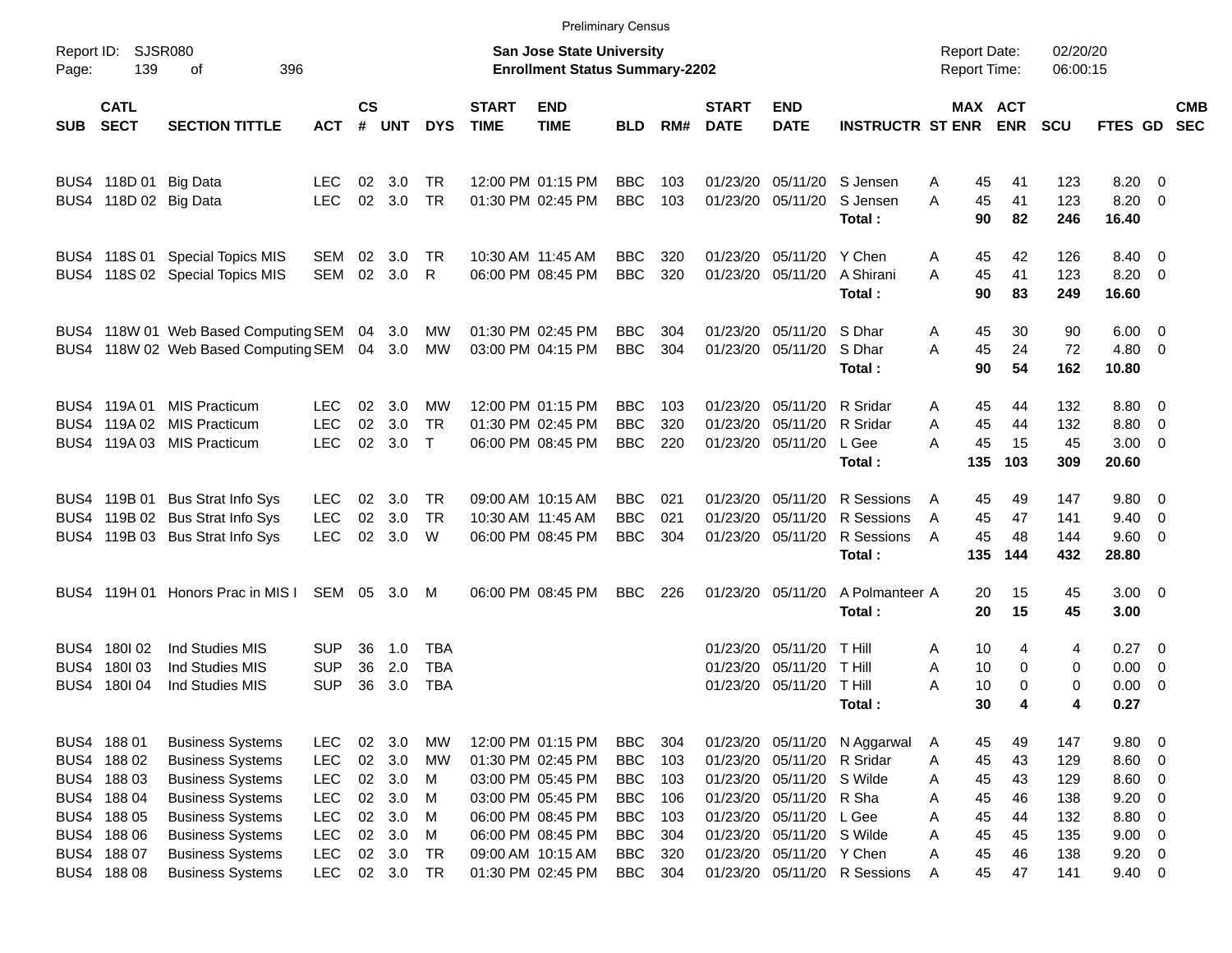|                     |             |                         |            |           |            |            |              | <b>Preliminary Census</b>                                                 |            |     |              |             |                         |   |                                            |                      |                |            |
|---------------------|-------------|-------------------------|------------|-----------|------------|------------|--------------|---------------------------------------------------------------------------|------------|-----|--------------|-------------|-------------------------|---|--------------------------------------------|----------------------|----------------|------------|
| Report ID:<br>Page: | 140         | SJSR080<br>396<br>οf    |            |           |            |            |              | <b>San Jose State University</b><br><b>Enrollment Status Summary-2202</b> |            |     |              |             |                         |   | <b>Report Date:</b><br><b>Report Time:</b> | 02/20/20<br>06:00:15 |                |            |
|                     |             |                         |            |           |            |            |              |                                                                           |            |     |              |             |                         |   |                                            |                      |                |            |
|                     | <b>CATL</b> |                         |            | <b>CS</b> |            |            | <b>START</b> | <b>END</b>                                                                |            |     | <b>START</b> | <b>END</b>  |                         |   | MAX ACT                                    |                      |                | <b>CMB</b> |
| <b>SUB</b>          | <b>SECT</b> | <b>SECTION TITTLE</b>   | <b>ACT</b> | #         | <b>UNT</b> | <b>DYS</b> | <b>TIME</b>  | TIME                                                                      | <b>BLD</b> | RM# | <b>DATE</b>  | <b>DATE</b> | <b>INSTRUCTR ST ENR</b> |   | <b>ENR</b>                                 | <b>SCU</b>           | <b>FTES GD</b> | <b>SEC</b> |
| BUS4                | 18809       | <b>Business Systems</b> | LEC-       | 02        | 3.0        | $\top$     |              | 03:00 PM 05:45 PM                                                         | BBC.       | 304 | 01/23/20     | 05/11/20    | R Sessions              | A | 45<br>46                                   | 138                  | $9.20 \quad 0$ |            |
| BUS4                | 188 10      | <b>Business Systems</b> | LEC .      | 02        | 3.0        | $\top$     |              | 06:00 PM 08:45 PM                                                         | <b>BBC</b> | 103 | 01/23/20     | 05/11/20    | S Jensen                | A | 45<br>45                                   | 135                  | 9.05           |            |
| BUS4                | 188 11      | <b>Business Systems</b> | LEC.       | 02        | 3.0        | $\top$     |              | 06:00 PM 08:45 PM                                                         | BBC        | 304 | 01/23/20     | 05/11/20    | R Thadani               | A | 45<br>44                                   | 132                  | $8.80\quad 0$  |            |
|                     | BUS4 188 12 | <b>Business Systems</b> | LEC.       | 02        | 3.0        | W          |              | 03:00 PM 05:45 PM                                                         | BBC        | 103 | 01/23/20     | 05/11/20    | H Nguyen                | A | 45<br>45                                   | 135                  | $9.00 \quad 0$ |            |
| BUS4                | 188 13      | <b>Business Systems</b> | LEC.       | 02        | 3.0        | W          |              | 06:00 PM 08:45 PM                                                         | <b>BBC</b> | 103 | 01/23/20     | 05/11/20    | L Gee                   | A | 45<br>49                                   | 147                  | $9.80\quad 0$  |            |
| BUS4                | 188 14      | <b>Business Systems</b> | LEC        | 02        | 3.0        | W          |              | 06:00 PM 08:45 PM                                                         | BBC        | 305 | 01/23/20     | 05/11/20    | H Nguyen                | A | 45<br>43                                   | 129                  | $8.60 \quad 0$ |            |
| BUS4                | 188 15      | <b>Business Systems</b> | LEC        | 02        | 3.0        | -R         |              | 03:00 PM 05:45 PM                                                         | BBC        | 103 | 01/23/20     | 05/11/20    | G Webb                  | A | 45<br>46                                   | 138                  | $9.20 \quad 0$ |            |
| BUS4                | 188 16      | <b>Business Systems</b> | LEC .      | 02        | 3.0        | - R        |              | 06:00 PM 08:45 PM                                                         | BBC        | 103 | 01/23/20     | 05/11/20    | K Soohoo                | A | 45<br>50                                   | 150                  | $10.00 \t 0$   |            |
| BUS4                | 188 17      | <b>Business Systems</b> | LEC.       | 02        | 3.0        | R.         |              | 06:00 PM 08:45 PM                                                         | BBC        | 304 | 01/23/20     | 05/11/20    | H Nguyen                | A | 45<br>45                                   | 135                  | $9.00 \quad 0$ |            |
|                     |             |                         |            |           |            |            |              |                                                                           |            |     |              |             | Total :                 |   | 776<br>765                                 | 2328                 | 155.25         |            |

## **Department : School of Information Systems & Technology**

| Department Total:         |      | 2449 2372 6074 |           | 405.03 |
|---------------------------|------|----------------|-----------|--------|
| <b>Lower Division:</b>    | 541  | 567            | 667       | 44.47  |
| <b>Upper Division:</b>    | 1908 |                | 1805 5407 | 360.57 |
| <b>Graduate Division:</b> | o    | $\mathbf{u}$   | o         | 0.00   |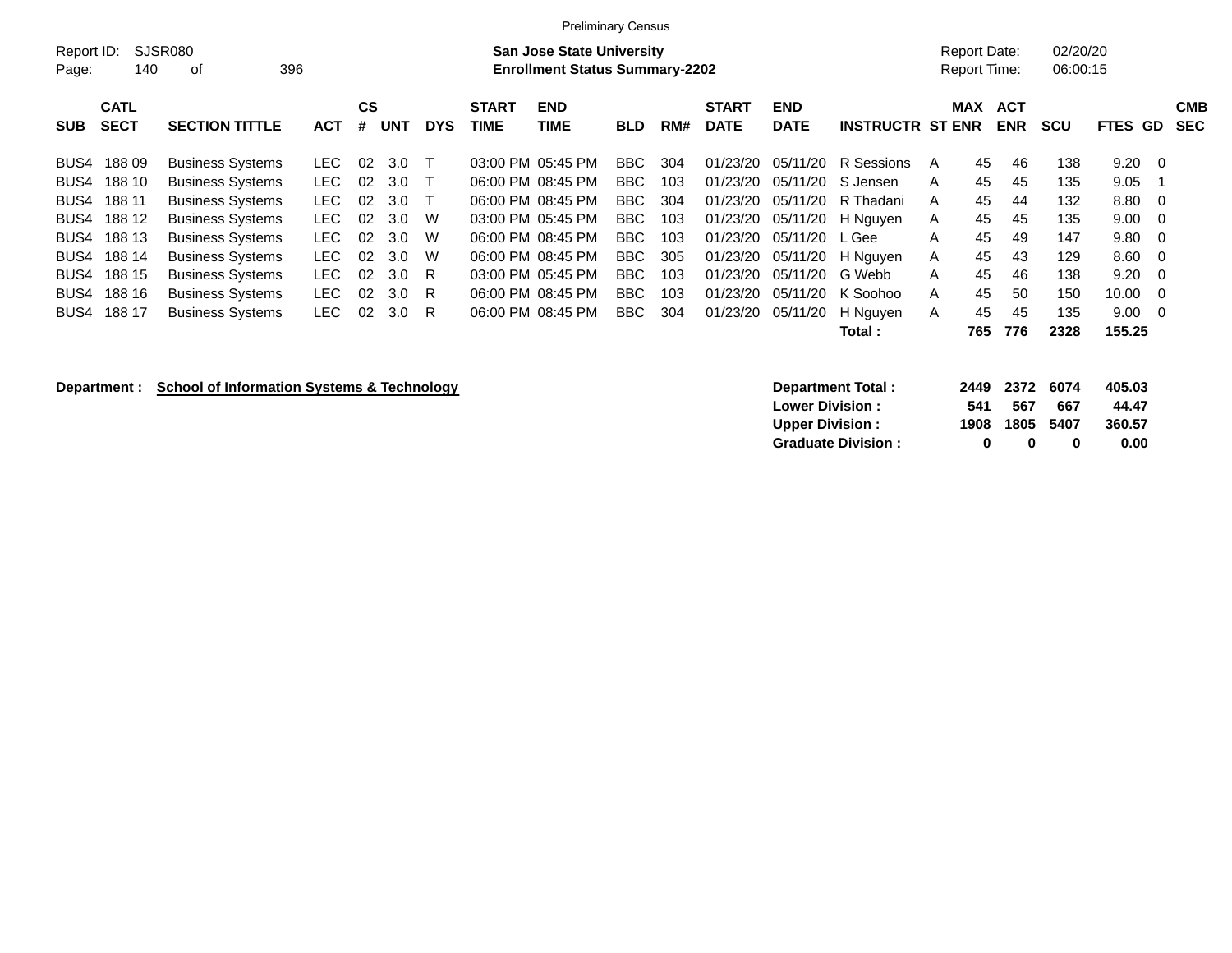|                     |                            |                                  |            |               |       |            |                             | <b>Preliminary Census</b>                                                 |                |     |                             |                           |                         |   |                                            |            |                      |                |                          |                          |
|---------------------|----------------------------|----------------------------------|------------|---------------|-------|------------|-----------------------------|---------------------------------------------------------------------------|----------------|-----|-----------------------------|---------------------------|-------------------------|---|--------------------------------------------|------------|----------------------|----------------|--------------------------|--------------------------|
| Report ID:<br>Page: | 141                        | SJSR080<br>396<br>οf             |            |               |       |            |                             | <b>San Jose State University</b><br><b>Enrollment Status Summary-2202</b> |                |     |                             |                           |                         |   | <b>Report Date:</b><br><b>Report Time:</b> |            | 02/20/20<br>06:00:15 |                |                          |                          |
| <b>SUB</b>          | <b>CATL</b><br><b>SECT</b> | <b>SECTION TITTLE</b>            | <b>ACT</b> | $\mathsf{cs}$ | # UNT | <b>DYS</b> | <b>START</b><br><b>TIME</b> | <b>END</b><br><b>TIME</b>                                                 | <b>BLD</b>     | RM# | <b>START</b><br><b>DATE</b> | <b>END</b><br><b>DATE</b> | <b>INSTRUCTR ST ENR</b> |   | MAX ACT                                    | <b>ENR</b> | <b>SCU</b>           | FTES GD        |                          | <b>CMB</b><br><b>SEC</b> |
| <b>College</b>      |                            | <b>Business</b>                  |            |               |       |            |                             |                                                                           |                |     |                             |                           |                         |   |                                            |            |                      |                |                          |                          |
|                     | Department :               | <b>Marketing</b>                 |            |               |       |            |                             |                                                                           |                |     |                             |                           |                         |   |                                            |            |                      |                |                          |                          |
| BUS <sub>2</sub>    | 90 02                      | <b>Bus Statistics</b>            | SEM        | 04            | 3.0   | W          |                             | 06:00 PM 08:45 PM                                                         | <b>BBC</b>     | 204 | 01/23/20                    | 05/11/20                  | J Johnson               | A | 119                                        | 118        | 354                  | 23.60          | 0                        |                          |
| BUS <sub>2</sub>    | 90 03                      | <b>Bus Statistics</b>            | SEM        | 04            | 3.0   | МW         |                             | 09:00 AM 10:15 AM                                                         | <b>BBC</b>     | 301 | 01/23/20                    | 05/11/20                  | A Kalinowski A          |   | 45                                         | 42         | 126                  | 8.40           | 0                        |                          |
| BUS <sub>2</sub>    | 90 04                      | <b>Bus Statistics</b>            | SEM        | 04            | 3.0   | МW         |                             | 10:30 AM 11:45 AM                                                         | <b>BBC</b>     | 301 | 01/23/20                    | 05/11/20                  | A Kalinowski A          |   | 45                                         | 43         | 129                  | 8.60           | 0                        |                          |
| BUS <sub>2</sub>    | 90 05                      | <b>Bus Statistics</b>            | SEM        | 04            | 3.0   | TR         |                             | 03:00 PM 04:15 PM                                                         | <b>DMH</b>     | 161 | 01/23/20                    | 05/11/20                  | M Saseetharr A          |   | 45                                         | 46         | 138                  | 9.20           | 0                        |                          |
| BUS <sub>2</sub>    | 90 80                      | <b>Bus Statistics</b>            | SEM        | 04            | 3.0   | TBA        |                             |                                                                           |                |     | 01/23/20                    | 05/11/20                  | S Silver                | A | 45                                         | 41         | 123                  | 8.20           | 0                        |                          |
| BUS <sub>2</sub>    | 90 81                      | <b>Bus Statistics</b>            | SEM        | 04            | 3.0   | TBA        |                             |                                                                           |                |     | 01/23/20                    | 05/11/20                  | S Silver<br>Total:      | A | 45<br>344                                  | 38<br>328  | 114<br>984           | 7.60<br>65.60  | - 0                      |                          |
|                     | BUS2 130 01                | Intro to Marketing               | <b>LEC</b> | 02            | 3.0   | МW         |                             | 09:00 AM 10:15 AM                                                         | <b>BBC</b>     | 320 | 01/23/20                    | 05/11/20                  | T Louie                 | A | 45                                         | 42         | 126                  | 8.40           | $\overline{0}$           |                          |
|                     | BUS2 130 02                | Intro to Marketing               | <b>LEC</b> | 02            | 3.0   | МW         |                             | 10:30 AM 11:45 AM                                                         | <b>BBC</b>     | 320 | 01/23/20                    | 05/11/20                  | T Louie                 | A | 45                                         | 44         | 132                  | 8.80           | $\overline{0}$           |                          |
|                     | BUS2 130 03                | Intro to Marketing               | <b>LEC</b> | 02            | 3.0   | МW         |                             | 12:00 PM 01:15 PM                                                         | <b>BBC</b>     | 320 | 01/23/20                    | 05/11/20                  | T Louie                 | A | 45                                         | 43         | 129                  | 8.60           | 0                        |                          |
|                     | BUS2 130 04                | Intro to Marketing               | <b>LEC</b> | 02            | 3.0   | TR.        |                             | 09:00 AM 10:15 AM                                                         | <b>BBC</b>     | 022 | 01/23/20                    | 05/11/20                  | S Lilienthal            | A | 45                                         | 48         | 144                  | 9.60           | 0                        |                          |
|                     | BUS2 130 05                | Intro to Marketing               | <b>LEC</b> | 02            | 3.0   | TR         |                             | 03:00 PM 04:15 PM                                                         | <b>BBC</b>     | 105 | 01/23/20                    | 05/11/20                  | W Easter                | A | 45                                         | 42         | 126                  | 8.40           | 0                        |                          |
|                     | BUS2 130 06                | Intro to Marketing               | <b>LEC</b> | 02            | 3.0   | Т          |                             | 06:00 PM 08:45 PM                                                         | SCI            | 142 | 01/23/20                    | 05/11/20                  | R Reed                  | A | 119                                        | 143        | 429                  | 28.60          | 0                        |                          |
|                     | BUS2 130 07                | Intro to Marketing               | <b>LEC</b> | 02            | 3.0   | W          |                             | 06:00 PM 08:45 PM                                                         | <b>BBC</b>     | 202 | 01/23/20                    | 05/11/20                  | <b>G</b> Castro         | A | 119                                        | 119        | 357                  | 23.80          | 0                        |                          |
|                     | BUS2 130 08                | Intro to Marketing               | <b>LEC</b> | 02            | 3.0   | R          |                             | 03:00 PM 05:45 PM                                                         | <b>BBC</b>     | 324 | 01/23/20                    | 05/11/20                  | <b>B</b> Makani         | A | 45                                         | 45         | 135                  | 9.00           | 0                        |                          |
|                     | BUS2 130 80                | Intro to Marketing               | <b>LEC</b> | 02            | 3.0   | TBA        |                             |                                                                           |                |     | 01/23/20                    | 05/11/20                  | M Easter                | A | 45                                         | 42         | 126                  | 8.40           | 0                        |                          |
|                     | BUS2 130 81                | Intro to Marketing               | <b>LEC</b> | 02            | 3.0   | <b>TBA</b> |                             |                                                                           |                |     | 01/23/20                    | 05/11/20                  | M Easter                | A | 45                                         | 44         | 132                  | 8.80           | 0                        |                          |
|                     | BUS2 130 82                | Intro to Marketing               | <b>LEC</b> | 02            | 3.0   | <b>TBA</b> |                             |                                                                           |                |     | 01/23/20                    | 05/11/20                  | M Easter                | A | 45                                         | 44         | 132                  | 8.80           | 0                        |                          |
|                     | BUS2 130 83                | Intro to Marketing               | <b>LEC</b> | 02            | 3.0   | <b>TBA</b> |                             |                                                                           |                |     | 01/23/20                    | 05/11/20                  | M Merz                  | A | 45                                         | 48         | 144                  | 9.60           | 0                        |                          |
|                     | BUS2 130 84                | Intro to Marketing               | LEC        | 02            | 3.0   | TBA        |                             |                                                                           |                |     | 01/23/20                    | 05/11/20                  | M Merz                  | A | 45                                         | 50         | 150                  | 10.00          | $\overline{0}$           |                          |
|                     |                            |                                  |            |               |       |            |                             |                                                                           |                |     |                             |                           | Total:                  |   | 733                                        | 754        | 2262                 | 150.80         |                          |                          |
|                     | BUS2 131A01                | Bus-to-Bus Mktg                  | <b>LEC</b> | 02            | 3.0   | TR         |                             | 09:00 AM 10:15 AM                                                         | <b>BBC</b>     | 226 | 01/23/20                    | 05/11/20                  | R Vitale                | A | 45                                         | 46         | 138                  | 9.20           | $\overline{\phantom{0}}$ |                          |
|                     |                            |                                  |            |               |       |            |                             |                                                                           |                |     |                             |                           | Total:                  |   | 45                                         | 46         | 138                  | 9.20           |                          |                          |
| BUS2                |                            | 131D 01 Mkt in New Ventures      | LEC        | 01            | 3.0   | МW         |                             | 01:30 PM 02:45 PM                                                         | <b>BBC</b>     | 105 | 01/23/20                    | 05/11/20                  | D McFeely               | A | 45                                         | 43         | 129                  | 8.60           | - 0                      |                          |
|                     |                            | BUS2 131D 02 Mkt in New Ventures | <b>LEC</b> | 01            | 3.0   | MW         |                             | 04:30 PM 05:45 PM                                                         | <b>BBC</b>     | 105 |                             | 01/23/20 05/11/20         | D McFeely               | A | 45                                         | 40         | 120                  | 8.00           | $\overline{\mathbf{0}}$  |                          |
|                     |                            |                                  |            |               |       |            |                             |                                                                           |                |     |                             |                           | Total:                  |   | 90                                         | 83         | 249                  | 16.60          |                          |                          |
|                     |                            | BUS2 132B 01 Bus Logistics       | SEM 04 3.0 |               |       | MW         |                             | 01:30 PM 02:45 PM                                                         | BBC            | 320 |                             | 01/23/20 05/11/20         | M Klein                 | A | 45                                         | 41         | 123                  | 8.20 0         |                          |                          |
|                     |                            | BUS2 132B 02 Bus Logistics       | SEM 04 3.0 |               |       | MW         |                             | 03:00 PM 04:15 PM                                                         | BBC            | 320 | 01/23/20 05/11/20           |                           | M Klein                 | A | 45                                         | 42         | 126                  | 8.40 0         |                          |                          |
|                     |                            |                                  |            |               |       |            |                             |                                                                           |                |     |                             |                           | Total:                  |   | 90                                         | 83         | 249                  | 16.60          |                          |                          |
|                     |                            | BUS2 133A 01 Interntl Marketing  | SEM 04 3.0 |               |       | TR         |                             | 09:00 AM 10:15 AM                                                         | BBC 224        |     |                             | 01/23/20 05/11/20         | R Murray                | A | 45                                         | 47         | 141                  | $9.40 \quad 0$ |                          |                          |
|                     |                            | BUS2 133A 02 Interntl Marketing  | SEM 04 3.0 |               |       | TR.        |                             | 01:30 PM 02:45 PM                                                         | <b>BBC</b> 105 |     |                             | 01/23/20 05/11/20         | D McFeely               | A | 45                                         | 41         | 123                  | $8.20 \ 0$     |                          |                          |
|                     |                            |                                  |            |               |       |            |                             |                                                                           |                |     |                             |                           | Total:                  |   | 90                                         | 88         | 264                  | 17.60          |                          |                          |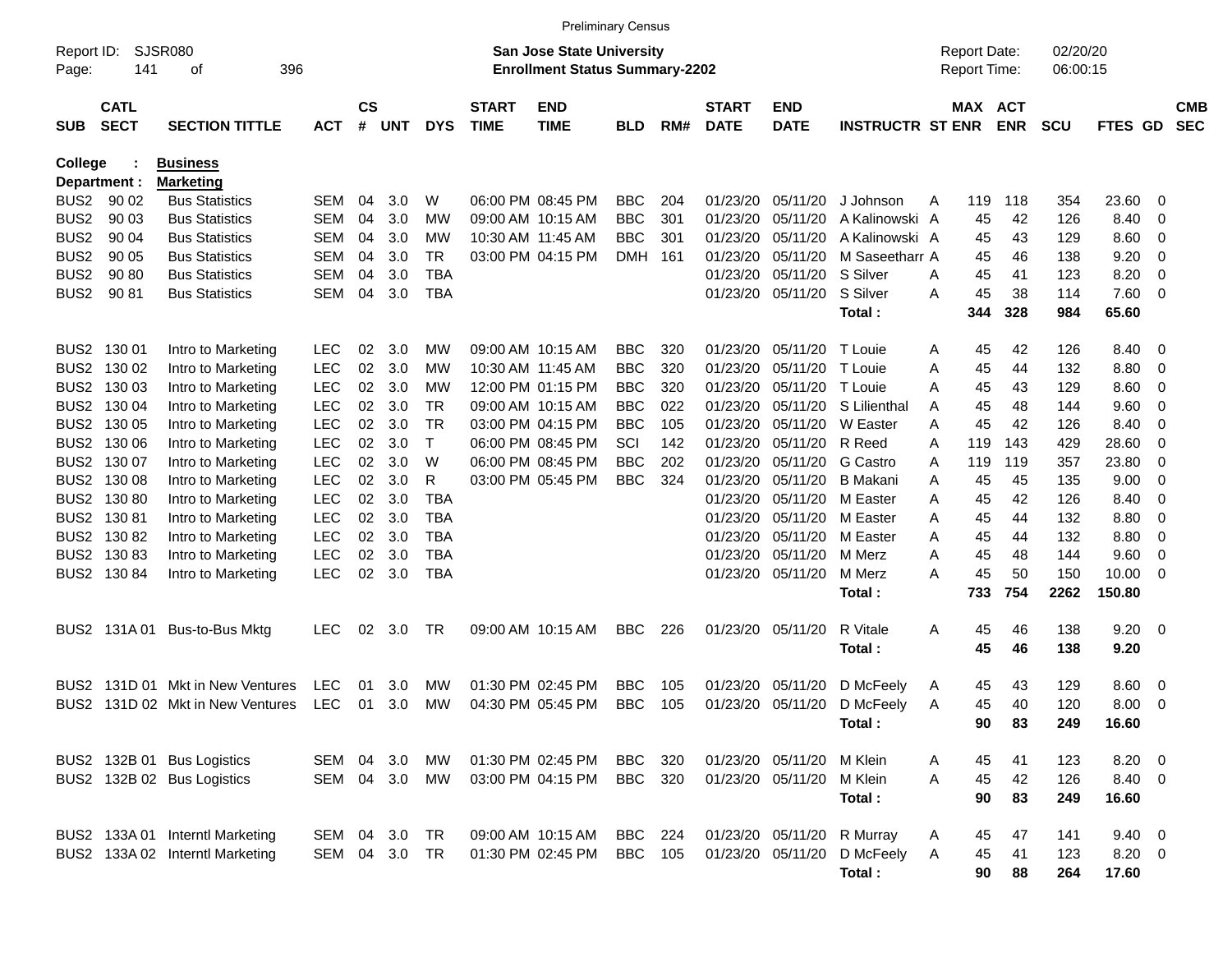|                                              |                                                          |                                                                                                                     |                                 |                      |                          |                                  |                             | <b>Preliminary Census</b>                                                 |                                        |                   |                                  |                                                                                                            |                                                      |                                                 |                                 |                                 |                                                           |                                                      |                          |
|----------------------------------------------|----------------------------------------------------------|---------------------------------------------------------------------------------------------------------------------|---------------------------------|----------------------|--------------------------|----------------------------------|-----------------------------|---------------------------------------------------------------------------|----------------------------------------|-------------------|----------------------------------|------------------------------------------------------------------------------------------------------------|------------------------------------------------------|-------------------------------------------------|---------------------------------|---------------------------------|-----------------------------------------------------------|------------------------------------------------------|--------------------------|
| Page:                                        | Report ID: SJSR080<br>142<br>396<br>οf                   |                                                                                                                     |                                 |                      |                          |                                  |                             | <b>San Jose State University</b><br><b>Enrollment Status Summary-2202</b> |                                        |                   |                                  |                                                                                                            |                                                      | <b>Report Date:</b><br>Report Time:             |                                 | 02/20/20<br>06:00:15            |                                                           |                                                      |                          |
| <b>SUB</b>                                   | <b>CATL</b><br><b>SECT</b>                               | <b>SECTION TITTLE</b>                                                                                               | <b>ACT</b>                      | $\mathsf{cs}$<br>#   | <b>UNT</b>               | <b>DYS</b>                       | <b>START</b><br><b>TIME</b> | <b>END</b><br><b>TIME</b>                                                 | BLD                                    | RM#               | <b>START</b><br><b>DATE</b>      | <b>END</b><br><b>DATE</b>                                                                                  | <b>INSTRUCTR ST ENR</b>                              | MAX ACT                                         | ENR                             | <b>SCU</b>                      | FTES GD                                                   |                                                      | <b>CMB</b><br><b>SEC</b> |
|                                              |                                                          | BUS2 133C 01 Int Mktg: Dev Nat                                                                                      | <b>LEC</b>                      |                      | 3.0                      |                                  |                             |                                                                           |                                        |                   |                                  |                                                                                                            | Total:                                               | Χ<br>0<br>$\bf{0}$                              | 0<br>$\bf{0}$                   | 0<br>0                          | $0.00 \t 0$<br>0.00                                       |                                                      |                          |
| BUS2<br>BUS <sub>2</sub><br>BUS <sub>2</sub> | 134A 01<br>134A 80                                       | <b>Consumer Behavior</b><br>134A 02 Consumer Behavior<br><b>Consumer Behavior</b><br>BUS2 134A 81 Consumer Behavior | SEM<br>SEM<br>SEM<br><b>SEM</b> | 04<br>04<br>04<br>04 | 3.0<br>3.0<br>3.0<br>3.0 | МW<br>МW<br>TBA<br><b>TBA</b>    |                             | 01:30 PM 02:45 PM<br>03:00 PM 04:15 PM                                    | <b>BBC</b><br><b>BBC</b>               | 022<br>022        | 01/23/20<br>01/23/20<br>01/23/20 | 05/11/20<br>05/11/20<br>05/11/20<br>01/23/20 05/11/20                                                      | H Lee<br>H Lee<br>J Bechkoff<br>J Bechkoff<br>Total: | 45<br>A<br>45<br>A<br>45<br>A<br>45<br>Α<br>180 | 45<br>45<br>45<br>45<br>180     | 135<br>135<br>135<br>135<br>540 | $9.00 \quad 0$<br>9.00<br>9.00<br>$9.00 \t 0$<br>36.00    | $\overline{\phantom{0}}$<br>$\overline{\phantom{0}}$ |                          |
|                                              |                                                          | BUS2 134B 01 Marketing Com<br>BUS2 134B 02 Marketing Com<br>BUS2 134B 03 Marketing Com                              | SEM<br>SEM<br><b>SEM</b>        | 04<br>04<br>04       | 3.0<br>3.0<br>3.0        | м<br><b>TR</b><br><b>TR</b>      |                             | 03:00 PM 05:45 PM<br>12:00 PM 01:15 PM<br>01:30 PM 02:45 PM               | <b>BBC</b><br><b>BBC</b><br><b>BBC</b> | 324<br>324<br>324 | 01/23/20<br>01/23/20             | 05/11/20<br>05/11/20<br>01/23/20 05/11/20                                                                  | G Castro<br>R Vitale<br>R Vitale<br>Total:           | 45<br>Α<br>45<br>Α<br>45<br>Α<br>135            | 48<br>44<br>26<br>118           | 144<br>132<br>78<br>354         | $9.60 \quad 0$<br>8.80<br>5.20<br>23.60                   | $\overline{\phantom{0}}$<br>$\overline{\phantom{0}}$ |                          |
|                                              | BUS2 134C 01 SMM<br>BUS2 134C 02 SMM                     |                                                                                                                     | <b>LEC</b><br><b>LEC</b>        | 02<br>02             | 3.0<br>3.0               | <b>TR</b><br><b>TR</b>           |                             | 01:30 PM 02:45 PM<br>03:00 PM 04:15 PM                                    | BBC<br><b>BBC</b>                      | 224<br>224        | 01/23/20                         | 05/11/20<br>01/23/20 05/11/20                                                                              | <b>G</b> Vinuales<br><b>G</b> Vinuales<br>Total:     | 45<br>A<br>45<br>A<br>90                        | 45<br>45<br>90                  | 135<br>135<br>270               | $9.00 \quad 0$<br>$9.00 \t 0$<br>18.00                    |                                                      |                          |
|                                              | BUS2 135 01                                              | Sales Management                                                                                                    | SEM 04 3.0                      |                      |                          | M                                |                             | 06:00 PM 08:45 PM                                                         | <b>BBC</b>                             | 224               |                                  | 01/23/20 05/11/20                                                                                          | <b>B</b> Boveda<br>Total:                            | Α<br>45<br>45                                   | 50<br>50                        | 150<br>150                      | $10.00 \t 0$<br>10.00                                     |                                                      |                          |
|                                              | BUS2 136 01                                              | Product Development SEM 04 3.0 T                                                                                    |                                 |                      |                          |                                  |                             | 06:00 PM 08:45 PM                                                         | <b>BBC</b>                             | 224               |                                  | 01/23/20 05/11/20                                                                                          | V Agarwal<br>Total:                                  | 45<br>A<br>45                                   | 51<br>51                        | 153<br>153                      | $10.20 \t 0$<br>10.20                                     |                                                      |                          |
|                                              |                                                          | BUS2 137A 80 Soft Skills                                                                                            | <b>LEC</b>                      |                      | 02 3.0                   | TBA                              |                             |                                                                           |                                        |                   |                                  | 01/23/20 05/11/20                                                                                          | J Bechkoff<br>Total:                                 | 45<br>A<br>45                                   | 45<br>45                        | 135<br>135                      | $9.00 \t 0$<br>9.00                                       |                                                      |                          |
|                                              |                                                          | BUS2 137H 01 Mkt Honors Practicum LEC                                                                               |                                 |                      | $02 \quad 3.0$           | M                                |                             | 06:00 PM 08:45 PM                                                         | <b>BBC</b>                             | 320               |                                  | 01/23/20 05/11/20                                                                                          | R Vitale<br>Total:                                   | 30<br>A<br>30                                   | 24<br>24                        | 72<br>72                        | 4.80 0<br>4.80                                            |                                                      |                          |
|                                              |                                                          | BUS2 137S 80 Mkt Special Topics                                                                                     | LEC 02 3.0 TBA                  |                      |                          |                                  |                             |                                                                           |                                        |                   |                                  | 01/23/20 05/11/20 M Merz                                                                                   | Total:                                               | 45<br>Α<br>45                                   | 54<br>54                        | 162<br>162                      | 10.80 0<br>10.80                                          |                                                      |                          |
|                                              | BUS2 138 01<br>BUS2 138 02<br>BUS2 138 80<br>BUS2 138 81 | Mktg Research<br>Mktg Research<br>Mktg Research<br>Mktg Research                                                    | SEM 04<br>SEM<br>SEM<br>SEM     | 04<br>04<br>04       | 3.0<br>3.0<br>3.0<br>3.0 | $\top$<br>T<br><b>TBA</b><br>TBA |                             | 03:00 PM 05:45 PM<br>06:00 PM 08:45 PM                                    | BBC<br>BBC                             | - 324<br>324      |                                  | 01/23/20 05/11/20 R Sibley<br>01/23/20 05/11/20 R Sibley<br>01/23/20 05/11/20 J Zhang<br>01/23/20 05/11/20 | J Zhang<br>Total:                                    | 45<br>A<br>45<br>Α<br>45<br>Α<br>45<br>A        | 50<br>51<br>49<br>48<br>180 198 | 150<br>153<br>147<br>144<br>594 | $10.00 \t 0$<br>$10.20 \t 0$<br>9.80 0<br>9.60 0<br>39.60 |                                                      |                          |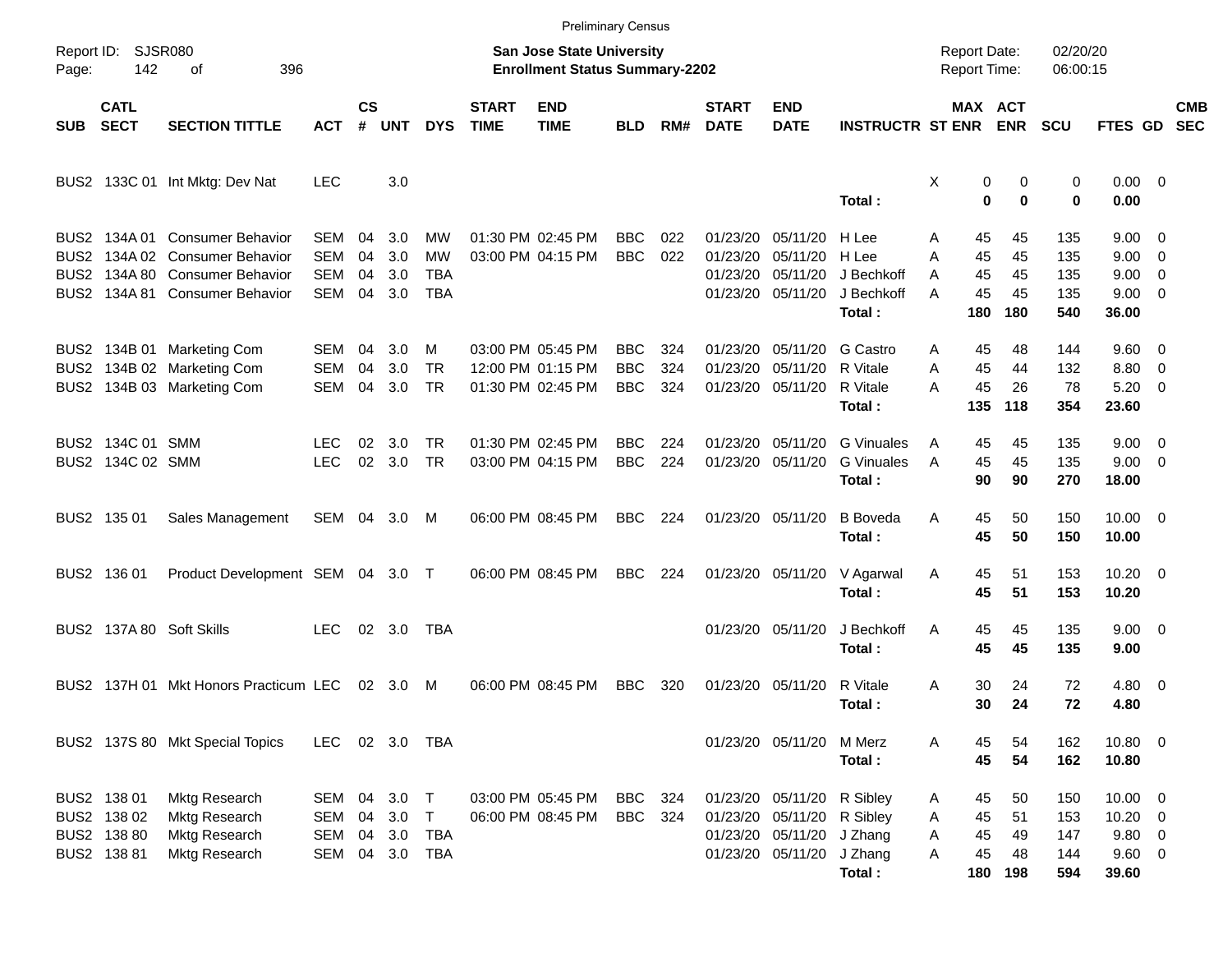|                  |                                                  |                                                    |                          |                    |            |                |                             |                                                                           | <b>Preliminary Census</b> |            |                             |                           |                            |                                            |                       |                      |                 |            |                          |
|------------------|--------------------------------------------------|----------------------------------------------------|--------------------------|--------------------|------------|----------------|-----------------------------|---------------------------------------------------------------------------|---------------------------|------------|-----------------------------|---------------------------|----------------------------|--------------------------------------------|-----------------------|----------------------|-----------------|------------|--------------------------|
| Page:            | <b>SJSR080</b><br>Report ID:<br>143<br>396<br>οf |                                                    |                          |                    |            |                |                             | <b>San Jose State University</b><br><b>Enrollment Status Summary-2202</b> |                           |            |                             |                           |                            | <b>Report Date:</b><br><b>Report Time:</b> |                       | 02/20/20<br>06:00:15 |                 |            |                          |
| <b>SUB</b>       | <b>CATL</b><br><b>SECT</b>                       | <b>SECTION TITTLE</b>                              | <b>ACT</b>               | $\mathsf{cs}$<br># | <b>UNT</b> | <b>DYS</b>     | <b>START</b><br><b>TIME</b> | <b>END</b><br><b>TIME</b>                                                 | <b>BLD</b>                | RM#        | <b>START</b><br><b>DATE</b> | <b>END</b><br><b>DATE</b> | <b>INSTRUCTR ST ENR</b>    |                                            | MAX ACT<br><b>ENR</b> | <b>SCU</b>           | FTES GD         |            | <b>CMB</b><br><b>SEC</b> |
|                  | BUS2 139 01                                      | <b>Marketing Manage</b>                            | SEM                      | 04                 | 3.0        | <b>TR</b>      |                             | 10:30 AM 11:45 AM                                                         | <b>BBC</b>                | 324        | 01/23/20                    | 05/11/20                  | K Gehrt                    | 45<br>Α                                    | 28                    | 84                   | 5.60 0          |            |                          |
|                  | BUS2 139 02<br>BUS2 139 03                       | <b>Marketing Manage</b><br><b>Marketing Manage</b> | <b>SEM</b><br><b>SEM</b> | 04<br>04           | 3.0<br>3.0 | <b>TR</b><br>W |                             | 12:00 PM 01:15 PM<br>03:00 PM 05:45 PM                                    | <b>BBC</b><br><b>BBC</b>  | 224<br>324 | 01/23/20<br>01/23/20        | 05/11/20<br>05/11/20      | K Gehrt<br>R Sibley        | 45<br>Α<br>45<br>A                         | 21<br>48              | 63<br>144            | 4.20<br>9.60    | - 0<br>- 0 |                          |
|                  | BUS2 139 80                                      | <b>Marketing Manage</b>                            | SEM                      | 04                 | 3.0        | <b>TBA</b>     |                             |                                                                           |                           |            | 01/23/20                    | 05/11/20                  | M Rajan                    | 45<br>Α                                    | 48                    | 144                  | 9.60            | - 0        |                          |
|                  |                                                  |                                                    |                          |                    |            |                |                             |                                                                           |                           |            |                             |                           | Total:                     | 180                                        | 145                   | 435                  | 29.00           |            |                          |
| BUS <sub>2</sub> | 180F 02                                          | Indiv Study Mktg                                   | <b>SUP</b>               | 36                 | 1.0        | <b>TBA</b>     |                             |                                                                           |                           |            | 01/23/20                    | 05/11/20                  | M Merz                     | 10<br>Α                                    | 3                     | 3                    | 0.20            | - 0        |                          |
| BUS <sub>2</sub> | 180F 05                                          | Indiv Study Mktg                                   | <b>SUP</b>               | 36                 | 2.0        | <b>TBA</b>     |                             |                                                                           |                           |            | 01/23/20                    | 05/11/20                  | M Merz                     | 10<br>Α                                    | 0                     | 0                    | 0.00            | - 0        |                          |
| BUS <sub>2</sub> | 180F 08                                          | Indiv Study Mktg                                   | <b>SUP</b>               | 36                 | 3.0        | <b>TBA</b>     |                             |                                                                           |                           |            | 01/23/20                    | 05/11/20                  | M Merz                     | 10<br>Α                                    | 0                     | 0                    | 0.00            | - 0        |                          |
|                  |                                                  |                                                    |                          |                    |            |                |                             |                                                                           |                           |            |                             |                           | Total:                     | 30                                         | 3                     | 3                    | 0.20            |            |                          |
|                  | BUS2 190 01                                      | <b>Quant Bus Analysis</b>                          | SEM                      | 04                 | 3.0        | МW             |                             | 09:00 AM 10:15 AM                                                         | <b>BBC</b>                | 224        | 01/23/20                    | 05/11/20                  | O Yu                       | Α<br>45                                    | 51                    | 153                  | 10.20           | - 0        |                          |
|                  | BUS2 190 02                                      | <b>Quant Bus Analysis</b>                          | <b>SEM</b>               | 04                 | 3.0        | МW             |                             | 10:30 AM 11:45 AM                                                         | <b>BBC</b>                | 224        | 01/23/20                    | 05/11/20                  | O Yu                       | A<br>45                                    | 60                    | 180                  | 12.00           | - 0        |                          |
|                  | BUS2 190 03                                      | <b>Quant Bus Analysis</b>                          | <b>SEM</b>               | 04                 | 3.0        | МW             |                             | 01:30 PM 02:45 PM                                                         | <b>BBC</b>                | 202        | 01/23/20                    | 05/11/20                  | A Kalinowski               | 119<br>A                                   | 118                   | 354                  | 23.60           | 0          |                          |
|                  | BUS2 190 04                                      | <b>Quant Bus Analysis</b>                          | SEM                      | 04                 | 3.0        | МW             |                             | 03:00 PM 04:15 PM                                                         | <b>BBC</b>                | 105        | 01/23/20                    | 05/11/20                  | A Kalinowski A             | 45                                         | 47                    | 141                  | 9.40            | 0          |                          |
|                  | BUS2 190 05                                      | <b>Quant Bus Analysis</b>                          | SEM                      | 04                 | 3.0        | МW             |                             | 03:00 PM 04:15 PM                                                         | <b>BBC</b>                | 224        | 01/23/20                    | 05/11/20                  | M Madadi                   | 45<br>A                                    | 48                    | 144                  | 9.60            | 0          |                          |
|                  | BUS2 190 06                                      | <b>Quant Bus Analysis</b>                          | SEM                      | 04                 | 3.0        | МW             |                             | 04:30 PM 05:45 PM                                                         | <b>BBC</b>                | 224        | 01/23/20                    | 05/11/20                  | M Madadi                   | 45<br>A                                    | 48                    | 144                  | 9.60            | - 0        |                          |
|                  | BUS2 190 07                                      | <b>Quant Bus Analysis</b>                          | <b>SEM</b>               | 04                 | 3.0        | <b>TR</b>      |                             | 09:00 AM 10:15 AM                                                         | <b>BBC</b>                | 004        | 01/23/20                    | 05/11/20                  | <b>B</b> Makani            | A<br>110                                   | 109                   | 327                  | 21.80           | 0          |                          |
|                  | BUS2 190 08                                      | <b>Quant Bus Analysis</b>                          | <b>SEM</b>               | 04                 | 3.0        | <b>TR</b>      |                             | 10:30 AM 11:45 AM                                                         | <b>BBC</b>                | 022        | 01/23/20                    | 05/11/20                  | <b>B</b> Makani            | 45<br>Α                                    | 50                    | 150                  | 10.00           | - 0        |                          |
|                  | BUS2 190 09                                      | <b>Quant Bus Analysis</b>                          | SEM                      | 04                 | 3.0        | <b>TR</b>      |                             | 12:00 PM 01:15 PM                                                         | <b>BBC</b>                | 105        | 01/23/20                    | 05/11/20                  | <b>B</b> Makani            | 45<br>A                                    | 50                    | 150                  | 10.00           | - 0        |                          |
|                  | BUS2 190 10                                      | <b>Quant Bus Analysis</b>                          | <b>SEM</b>               | 04                 | 3.0        | <b>TR</b>      |                             | 12:00 PM 01:15 PM                                                         | <b>BBC</b>                | 022        | 01/23/20                    | 05/11/20                  | R Murray                   | 45<br>Α                                    | 51                    | 153                  | 10.20           | 0          |                          |
|                  | BUS2 190 11                                      | <b>Quant Bus Analysis</b>                          | <b>SEM</b>               | 04                 | 3.0        | <b>TR</b>      |                             | 01:30 PM 02:45 PM                                                         | <b>BBC</b>                | 022        | 01/23/20                    | 05/11/20                  | R Murray                   | 45<br>Α                                    | 50                    | 150                  | 10.00           | 0          |                          |
|                  | BUS2 190 12                                      | <b>Quant Bus Analysis</b>                          | SEM                      | 04                 | 3.0        | $\mathsf{T}$   |                             | 06:00 PM 08:45 PM                                                         | <b>BBC</b>                | 105        | 01/23/20                    | 05/11/20                  | <b>B</b> Boveda            | Α<br>45                                    | 50                    | 150                  | 10.00           | - 0        |                          |
|                  | BUS2 190 13                                      | <b>Quant Bus Analysis</b>                          | SEM                      | 04                 | 3.0        | м              |                             | 06:00 PM 08:45 PM                                                         | <b>CL</b>                 | 204        | 01/23/20                    | 05/11/20                  | O Yu                       | A<br>45                                    | 44                    | 132                  | 8.80            | 0          |                          |
|                  | BUS2 190 80                                      | <b>Quant Bus Analysis</b>                          | SEM                      | 04                 | 3.0        | <b>TBA</b>     |                             |                                                                           |                           |            | 01/23/20                    | 05/11/20                  | <b>B</b> Boveda            | 45<br>Α                                    | 49                    | 147                  | 9.80            | 0          |                          |
|                  | BUS2 190 81                                      | <b>Quant Bus Analysis</b>                          | SEM                      | 04                 | 3.0        | <b>TBA</b>     |                             |                                                                           |                           |            | 01/23/20                    | 05/11/20                  | <b>B</b> Boveda            | 45<br>Α<br>A                               | 49                    | 147                  | 9.80            | 0          |                          |
|                  | BUS2 190 82                                      | <b>Quant Bus Analysis</b>                          | SEM                      | 04                 | 3.0        | <b>TBA</b>     |                             |                                                                           |                           |            | 01/23/20                    | 05/11/20                  | <b>B</b> Boveda<br>Total : | 45<br>859                                  | 50<br>924             | 150<br>2772          | 10.00<br>184.80 | - 0        |                          |
|                  |                                                  | BUS2 194A 01 Statistical Analysis                  |                          |                    |            |                |                             | LEC 02 3.0 MW 09:00 AM 10:15 AM BBC 324 01/23/20 05/11/20 H Eisips        |                           |            |                             |                           |                            | Α<br>45                                    | 39                    | 117                  | $7.80\quad 0$   |            |                          |
|                  |                                                  |                                                    |                          |                    |            |                |                             |                                                                           |                           |            |                             |                           | Total:                     | 45                                         | 39                    | 117                  | 7.80            |            |                          |
|                  |                                                  | BUS2 194B 01 Business Analytics                    | LEC.                     |                    | 02 3.0     | MW             |                             | 01:30 PM 02:45 PM BBC 324                                                 |                           |            |                             | 01/23/20 05/11/20         | H Eisips                   | 45<br>A                                    | 47                    | 141                  | $9.40 \quad 0$  |            |                          |
|                  |                                                  | BUS2 194B 02 Business Analytics                    | LEC 02 3.0 MW            |                    |            |                |                             | 04:30 PM 05:45 PM                                                         | BBC 320                   |            |                             | 01/23/20 05/11/20         | H Eisips                   | 45<br>A                                    | 34                    | 102                  | $6.80$ 0        |            |                          |
|                  |                                                  |                                                    |                          |                    |            |                |                             |                                                                           |                           |            |                             |                           | Total:                     | 90                                         | 81                    | 243                  | 16.20           |            |                          |
|                  | BUS2 195B 01 Data Viz                            |                                                    | LEC 02 3.0 TR            |                    |            |                |                             | 07:30 AM 08:45 AM BBC 224                                                 |                           |            | 01/23/20 05/11/20           |                           | H Patel                    | 45<br>A                                    | 49                    | 147                  | $9.85$ 1        |            |                          |
|                  |                                                  |                                                    |                          |                    |            |                |                             |                                                                           |                           |            |                             |                           | Total:                     | 45                                         | 49                    | 147                  | 9.85            |            |                          |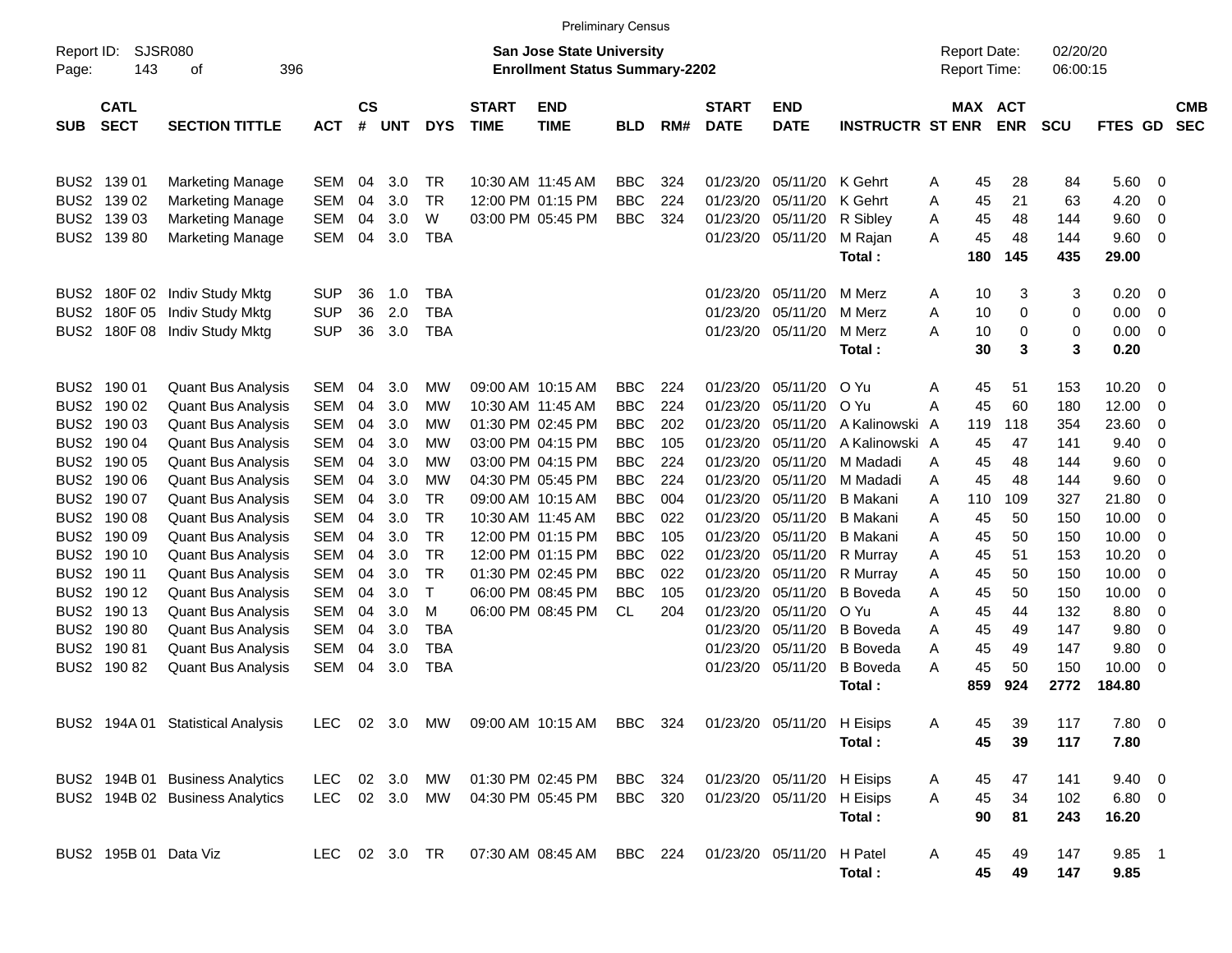|                                          |                |                          |            |                |            |            |                             | <b>Preliminary Census</b>                                                 |            |     |                             |                                                  |                                                       |                                            |                          |                                |                                   |                          |
|------------------------------------------|----------------|--------------------------|------------|----------------|------------|------------|-----------------------------|---------------------------------------------------------------------------|------------|-----|-----------------------------|--------------------------------------------------|-------------------------------------------------------|--------------------------------------------|--------------------------|--------------------------------|-----------------------------------|--------------------------|
| Report ID:<br>Page:                      | SJSR080<br>144 | 396<br>οf                |            |                |            |            |                             | <b>San Jose State University</b><br><b>Enrollment Status Summary-2202</b> |            |     |                             |                                                  |                                                       | <b>Report Date:</b><br><b>Report Time:</b> |                          | 02/20/20<br>06:00:15           |                                   |                          |
| <b>CATL</b><br><b>SECT</b><br><b>SUB</b> |                | <b>SECTION TITTLE</b>    | <b>ACT</b> | <b>CS</b><br># | <b>UNT</b> | <b>DYS</b> | <b>START</b><br><b>TIME</b> | <b>END</b><br><b>TIME</b>                                                 | <b>BLD</b> | RM# | <b>START</b><br><b>DATE</b> | <b>END</b><br><b>DATE</b>                        | <b>INSTRUCTR ST ENR</b>                               | MAX                                        | <b>ACT</b><br><b>ENR</b> | <b>SCU</b>                     | <b>FTES GD</b>                    | <b>CMB</b><br><b>SEC</b> |
| 195D 01<br>BUS <sub>2</sub>              |                | <b>Analytic Strategy</b> | LEC.       | 02             | 3.0        | TR.        | 09:00 AM 10:15 AM           |                                                                           | BBC        | 324 | 01/23/20                    | 05/11/20                                         | K Gehrt<br>Total:                                     | 45<br>$\mathsf{A}$<br>45                   | 27<br>27                 | 81<br>81                       | $5.40 \quad 0$<br>5.40            |                          |
| Department :                             |                | <b>Marketing</b>         |            |                |            |            |                             |                                                                           |            |     |                             | <b>Lower Division:</b><br><b>Upper Division:</b> | <b>Department Total:</b><br><b>Graduate Division:</b> | 3481<br>344<br>3137<br>0                   | 328<br>3132<br>$\bf{0}$  | 3460 10374<br>984<br>9390<br>0 | 691.65<br>65.60<br>626.05<br>0.00 |                          |